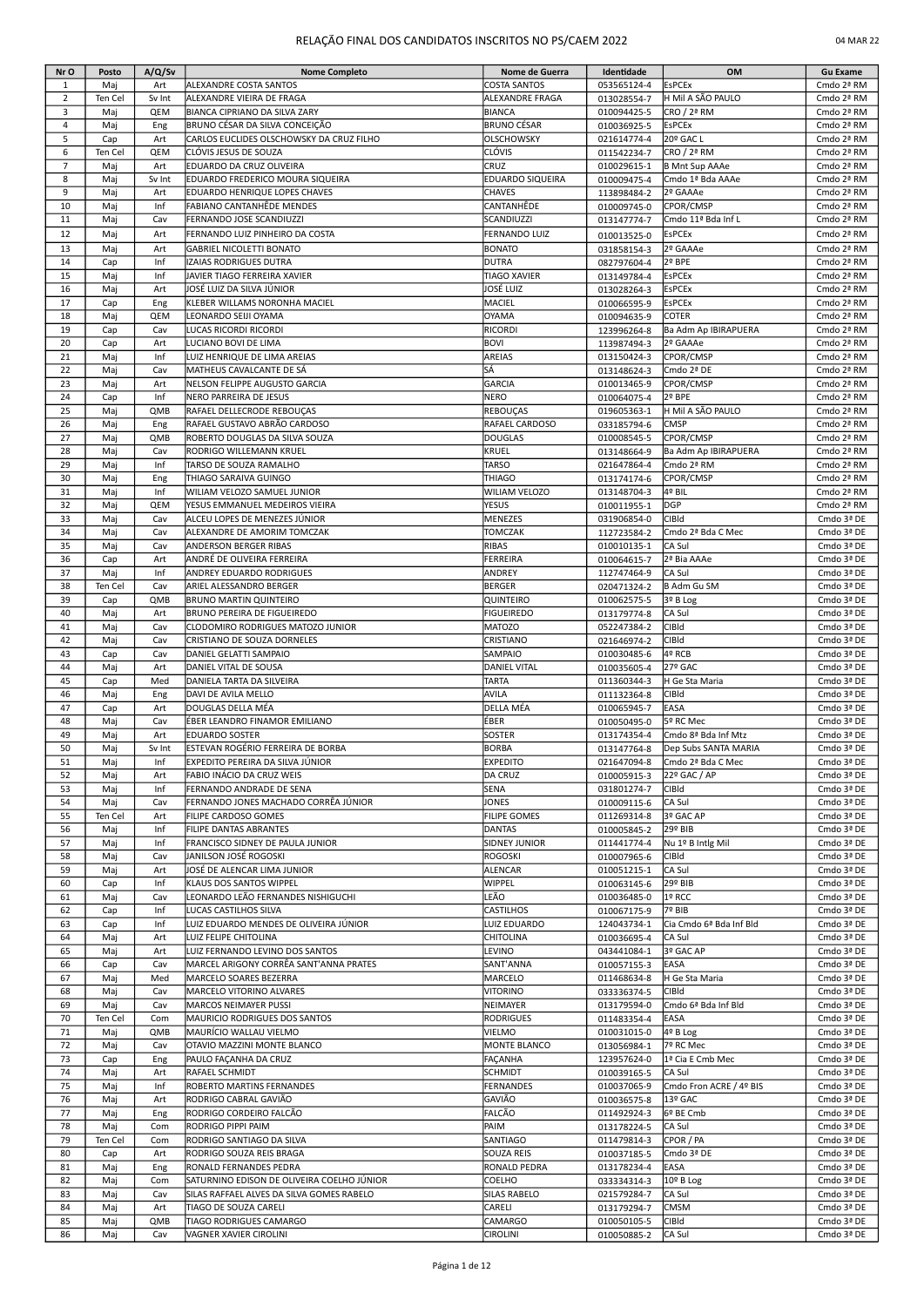| Nr O       | Posto      | A/Q/Sv     | <b>Nome Completo</b>                                             | Nome de Guerra                         | Identidade                 | OM                                | <b>Gu Exame</b>          |
|------------|------------|------------|------------------------------------------------------------------|----------------------------------------|----------------------------|-----------------------------------|--------------------------|
| 87         | Maj        | QMB        | VICTOR THIAGO ANDRADE DE LOURENÇO                                | <b>VICTOR THIAGO</b>                   | 020464624-4                | Pq R Mnt / 3ª RM                  | Cmdo 3ª DE               |
| 88         | Maj        | Cav        | VINÍCIUS DELEVATI LAVARDA                                        | LAVARDA                                | 013057034-4                | COUD RINCÃO                       | Cmdo 3ª DE               |
| 89         | Maj        | Art        | ADRIANO MURAROLI BERNARDES                                       | <b>BERNARDES</b>                       | 021645354-8                | 6º GAC                            | Cmdo 3ª RM               |
| 90         | Maj        | Art        | ALAN CARLOS ALEXANDRE PEREIRA                                    | <b>ALAN CARLOS</b>                     | 010030515-0                | 2ª Bia AAAe                       | Cmdo 3ª RM               |
| 91         | Maj        | Com        | ALAN RAFAEL BOESING                                              | <b>BOESING</b>                         | 013057054-2                | Cmdo AD / 3                       | Cmdo 3ª RM               |
| 92         | Cap        | Eng        | ALANN KARDEK DE FREITAS MESQUITA                                 | KARDEK                                 | 010065825-1                | 1ª Cia E Cmb Mec                  | Cmdo 3ª RM               |
| 93         | Maj        | Eng        | ALBERT ROCHA FREIRE                                              | <b>FREIRE</b>                          | 010035415-8                | Cmdo 4º Gpt E                     | Cmdo 3ª RM               |
| 94         | Maj        | Cav        | ANDRÉ LUIZ DE OLIVEIRA SERAFINI                                  | SERAFINI                               | 093788284-3                | Cmdo 3ª RM                        | Cmdo 3ª RM               |
| 95         | Cap        | Inf        | ARTHUR GUSTAVO BELLÉ GONÇALVES                                   | BELLÉ                                  | 010035215-2                | 9º BI Mtz                         | Cmdo 3ª RM               |
| 96<br>97   | Maj<br>Maj | Eng<br>QMB | AUGUSTO TOSCANO ESPÍNOLA NETO<br>DARWIN DE OLIVEIRA TORRES       | <b>AUGUSTO</b><br><b>DARWIN TORRES</b> | 013179664-1                | Cmdo 3ª RM<br>Cmdo 3º GPT LOG     | Cmdo 3ª RM<br>Cmdo 3ª RM |
| 98         | Cap        | Cav        | DIOGO MARQUES DA SILVA                                           | <b>MARQUES</b>                         | 010033835-9<br>113987254-1 | 3º RC Mec                         | Cmdo 3ª RM               |
| 99         | Cap        | Sv Int     | EDUARDO DE ANDRADE RANGEL                                        | RANGEL                                 | 010064445-9                | CPOR / PA                         | Cmdo 3ª RM               |
| 100        | Maj        | Cav        | EDUARDO DUARTE MACEDO                                            | <b>MACEDO</b>                          | 033428144-1                | <b>CMPA</b>                       | Cmdo 3ª RM               |
| 101        | Maj        | Inf        | <b>EDUARDO FREITAS GORGA</b>                                     | <b>GORGA</b>                           | 013173884-1                | Cmdo 3º GPT LOG                   | Cmdo 3ª RM               |
| 102        | Maj        | Inf        | ENALDO CARLOS DE ALMEIDA JÚNIOR                                  | <b>CARLOS ALMEIDA</b>                  | 021648244-8                | Cmdo 3ª RM                        | Cmdo 3ª RM               |
| 103        | Maj        | Art        | FABRÍCIO MENDES DA SILVA                                         | <b>MENDES</b>                          | 010036415-7                | 3º GAAAe                          | Cmdo 3ª RM               |
| 104        | Maj        | Cav        | <b>FELIPE FRYDRYCH</b>                                           | <b>FRYDRYCH</b>                        | 010037855-3                | 8º Esgd C Mec                     | Cmdo 3ª RM               |
| 105        | Maj        | Cav        | FERNANDO BRASIL CARNEIRO                                         | CARNEIRO                               | 033422194-2                | Cmdo AD / 3                       | Cmdo 3ª RM               |
| 106        | Ten Cel    | Med        | FERNANDO RAMIRES GOUVEIA ALVES                                   | <b>RAMIRES</b>                         | 013130924-7                | H Mil A PORTO ALEGRE              | Cmdo 3ª RM               |
| 107        | Maj        | Com        | FLÁVIO CORSI                                                     | <b>CORSI</b>                           | 013179454-7                | 6º B Com                          | Cmdo 3ª RM               |
| 108        | Maj        | QEM        | FRANCK ROSA DA SILVA                                             | <b>FRANCK</b>                          | 010094045-1                | 4º CGEO                           | Cmdo 3ª RM               |
| 109        | Cap        | QMB        | GERALDO LUCIANO DOS SANTOS JÚNIOR                                | <b>LUCIANO</b>                         | 010064995-3                | DGP                               | Cmdo 3ª RM               |
| 110        | Maj        | Inf        | GUILHERME FERNANDO DOS ANJOS DE BAIRROS                          | <b>GUILHERME</b>                       | 013177984-5                | 9º BI Mtz                         | Cmdo 3ª RM               |
| 111        | Maj        | Sv Int     | HADIEL DAS GRAÇAS BAHIA                                          | BAHIA                                  | 010029205-1                | 3º B Sup                          | Cmdo 3ª RM               |
| 112        | Mai        | Inf        | IGOR CORBARI CORRÊA                                              | CORBARI                                | 031778794-3                | CPOR / PA                         | Cmdo 3ª RM               |
| 113        | Maj        | Inf        | JEFFERSON DA SILVA ILHA                                          | <b>ILHA</b>                            | 010010535-2                | Cmdo 3ª RM                        | Cmdo 3ª RM               |
| 114        | Maj        | Sv Int     | JOÃO PAULO GURGEL BEZERRA                                        | GURGEL                                 | 013173414-7                | 3º CGCFEx                         | Cmdo 3ª RM               |
| 115        | Maj        | Inf        | JÔNATA DA SILVA SILVA                                            | JÔNATA                                 | 021645914-9                | Cmdo 3ª RM                        | Cmdo 3ª RM               |
| 116        | Cap        | Inf        | JOSÉ EDUARDO GONÇALVES DE SOUZA                                  | <b>GONÇALVES</b>                       | 010062305-7                | Cia Cmdo 8ª Bda Inf Mtz           | Cmdo 3ª RM               |
| 117        | Maj        | Inf        | JOSÉ INÁCIO BERTAZZO FILHO                                       | INÁCIO                                 | 013150024-1                | 3º BPE                            | Cmdo 3ª RM               |
| 118        | Maj        | Eng        | JOSÉ MAURICIO NETO                                               | MAURÍCIO                               | 013173424-6                | 3º BE Cmb                         | Cmdo 3ª RM               |
| 119        | Maj        | Inf        | JULIANO MARQUES GOUVEIA                                          | <b>GOUVEIA</b>                         | 013172814-9                | 19º BI Mtz                        | Cmdo 3ª RM               |
| 120        | Maj        | Cav        | LUÍS CARLOS NAHON MARINHO                                        | MARINHO                                | 011368444-3                | Cmdo 3ª RM                        | Cmdo 3ª RM               |
| 121        | Maj        | Cav        | LUIZ CARLOS GEDIEL SALDANHA JÚNIOR                               | SALDANHA JÚNIOR                        | 013091634-9                | <b>CMPA</b>                       | Cmdo 3ª RM               |
| 122        | Ten Cel    | Cav        | MÁRCIO FERNANDO DE ALMEIDA                                       | <b>DE ALMEIDA</b>                      | 013054704-5                | Cmdo 8ª Bda Inf Mtz               | Cmdo 3ª RM               |
| 123        | Maj        | Eng        | MÁRCIO WILLIAM DE FRANÇA LUZ                                     | MÁRCIO                                 | 013178934-9                | Nu 1º B Intlg Mil                 | Cmdo 3ª RM               |
| 124        | Maj        | Cav        | MARCOS TRINDADE DA SILVA                                         | TRINDADE                               | 033307494-6                | Cmdo 3ª RM                        | Cmdo 3ª RM               |
| 125        | Cap        | Inf        | MARCUS VINÍCIUS SOARES DE FREITAS                                | <b>FREITAS</b>                         | 010030405-4                | 9º BI Mtz                         | Cmdo 3ª RM               |
| 126        | Maj        | Cav        | MATHEUS PACHECO DO NASCIMENTO                                    | <b>MATHEUS</b>                         | 033201624-5                | Cmdo 6ª DE                        | Cmdo 3ª RM               |
| 127        | Maj        | Sv Int     | MOSART CONRAD FRANCO IMMAGINARIO PESSÔA SCHULZ                   | <b>IMMAGINARIO</b>                     | 010011135-0                | 3º CGCFEx                         | Cmdo 3ª RM               |
| 128<br>129 | Maj<br>Maj | Eng<br>Cav | NELSON LEANDRO GOMES DA SILVA<br>NILTON PINTO FRANÇA JUNIOR      | <b>NELSON</b><br>FRANÇA                | 021648794-2                | H Mil A PORTO ALEGRE<br>CPOR / PA | Cmdo 3ª RM<br>Cmdo 3ª RM |
| 130        | Maj        | Inf        | PAULO SERGIO RAGHIANT BENITES JÚNIOR                             | RAGHIANT                               | 031949494-4                | Nu 1º B Intlg Mil                 | Cmdo 3ª RM               |
| 131        | Maj        | Inf        | RAFAEL AUGUSTO DE ASSIS ESTRAL                                   | <b>ESTRAL</b>                          | 013174544-0<br>093736794-4 | 18º BI Mtz                        | Cmdo 3ª RM               |
| 132        | Mai        | QMB        | RAPHAEL FERREIRA E SILVA                                         | RAPHAEL SILVA                          | 010009275-8                | 3º B Log                          | Cmdo 3ª RM               |
| 133        | Cap        | Inf        | RENAN MENEZES TORRES DE LIMA                                     | TORRES DE LIMA                         | 010060775-3                | Nu 1º B Intlg Mil                 | Cmdo 3ª RM               |
| 134        | Cap        | Art        | RODRIGO GONCALVES ROCHA                                          | <b>RODRIGO</b>                         | 010063175-3                | CPOR / PA                         | Cmdo 3ª RM               |
| 135        | Maj        | Inf        | RODRIGO GUIZOLFI RIBEIRO                                         | <b>GUIZOLFI</b>                        | 021646374-5                | Cmdo 14ª Bda Inf Mtz              | Cmdo 3ª RM               |
| 136        | Maj        | Cav        | SAMUEL CAVALCANTI CASTOR                                         | <b>CASTOR</b>                          | 013177824-3                | Nu 1º B Intlg Mil                 | Cmdo 3ª RM               |
| 137        | Maj        | Cav        | TAINA ALVES NARESSI                                              | NARESSI                                | 013150754-3                | Cmdo CMS                          | Cmdo 3ª RM               |
| 138        | Cap        | Eng        | THIAGO BARBOSA ALVES BARRETO                                     | <b>ALVES BARRETO</b>                   | 010050875-3                | EASA                              | Cmdo 3ª RM               |
| 139        | Maj        | Sv Int     | TIAGO VARGAS WEBBER                                              | WEBBER                                 | 093821944-1                | 3º RCG                            | Cmdo 3ª RM               |
| 140        | Ten Cel    | Cav        | VAGNER ALVES NOGUEIRA                                            | <b>NOGUEIRA</b>                        | 013054344-0                | <b>CMPA</b>                       | Cmdo 3ª RM               |
| 141        | Maj        | Cav        | VICTOR DA SILVA ROSA                                             | <b>VICTOR</b>                          | 013056584-9                | Cmdo CMS                          | Cmdo 3ª RM               |
| 142        | Maj        | Sv Int     | VINÍCIUS COSTA                                                   | VINÍCIUS                               | 013088444-8                | 3º CGCFEx                         | Cmdo 3ª RM               |
| 143        | Maj        | Com        | VINICIUS DA SILVA NEVES                                          | <b>SILVA NEVES</b>                     | 013092134-9                | Cmdo CMS                          | Cmdo 3ª RM               |
| 144        | Cap        | Inf        | VINICIUS HENRIQUE POSSATTI                                       | <b>POSSATTI</b>                        | 010065595-0                | 9º BI Mtz                         | Cmdo 3ª RM               |
| 145        | Ten Cel    | Com        | VINICIUS MARTINS DE OLIVEIRA                                     | <b>DE OLIVEIRA</b>                     | 011483574-7                | Cmdo CMS                          | Cmdo 3ª RM               |
| 146        | Maj        | Eng        | VITOR MUNIZ TOMAZONI                                             | TOMAZONI                               | 010050645-0                | 1º B Fv                           | Cmdo 3ª RM               |
| 147        | Maj        | Com        | AMILCAR ALDIR AFFONSO NETO                                       | AMILCAR                                | 010007665-2                | CPOR / CMBH                       | Cmdo 4ª RM               |
| 148        | Maj        | Inf        | BRUNO AURÉLIO DE ALMEIDA FURTADO                                 | <b>FURTADO</b>                         | 010012065-8                | Cmdo 4ª RM                        | Cmdo 4ª RM               |
| 149        | Maj        | Inf        | <b>BRUNO COSTA TODESCHI</b>                                      | <b>TODESCHI</b>                        | 021646864-5                | BCSv/ESA                          | Cmdo 4ª RM               |
| 150        | Maj        | Inf        | CARLOS MAGNO SIQUEIRA CARVALHO                                   | MAGNO                                  | 010013925-2                | 34° B I Mec                       | Cmdo 4ª RM               |
| 151        | Maj        | QMB        | CÍCERO AUGUSTO TRINDADE CORRÊA                                   | CÍCERO                                 | 010030645-5                | 17º B Log L - Mth                 | Cmdo 4ª RM               |
| 152        | Maj        | Inf        | CLÁUDIO VINÍCIUS DE SOUZA ALVES                                  | <b>ALVES</b>                           | 013091054-0                | CPOR / CMBH                       | Cmdo 4ª RM               |
| 153        | Maj        | Inf        | DAVIDSON GERALDO LOPES CARDOSO                                   | DAVIDSON                               | 112688094-5                | CPOR / CMBH                       | Cmdo 4ª RM               |
| 154        | Maj        | Inf        | DIEGO MOURA ORNELAS                                              | ORNELAS                                | 010036055-1                | Cia Cmdo 17ª Bda Inf SI           | Cmdo 4ª RM               |
| 155        | Ten Cel    | Art        | ELCIO SANTIAGO BARBOSA                                           | <b>SANTIAGO</b>                        | 112654034-1                | Cmdo 4ª RM                        | Cmdo 4ª RM               |
| 156        | Maj        | Med        | ÉRICA BARCALA BAPTISTA RODRIGUES                                 | ÉRICA BARCALA                          | 013181124-2                | Cmdo 4ª RM                        | Cmdo 4ª RM               |
| 157        | Maj        | Inf        | FABIANO DA SILVA LINHARES                                        | LINHARES<br>PENAQUI                    | 013174794-1                | 36º BI Mec                        | Cmdo 4ª RM               |
| 158<br>159 | Maj<br>Maj | Art<br>Inf | <b>FABRICIO PENAQUI MARTINS</b><br>FABRÍCIO SALES DA SILVA PINTO | SALES                                  | 010008665-1                | 4º GAC L - Mth<br><b>ESA</b>      | Cmdo 4ª RM<br>Cmdo 4ª RM |
| 160        | Maj        | Inf        | FELIPE CHRISTIANO GARCIA                                         | CHRISTIANO                             | 021645704-4                | 11º BI Mth                        | Cmdo 4ª RM               |
| 161        | Cap        | Inf        | GUILHERME OLIVEIRA DA SILVA                                      | <b>GUILHERME</b>                       | 013150384-9<br>010057125-6 | 10º BIL Mth                       | Cmdo 4ª RM               |
| 162        | Ten Cel    | Art        | HENRIQUE SILVEIRA CAMPOS                                         | <b>CAMPOS</b>                          | 041981714-3                | 4º GAAAe                          | Cmdo 4ª RM               |
| 163        | Maj        | Inf        | JELLFFREL MARQUES DE SOUZA                                       | <b>MARQUES</b>                         | 013148324-0                | Cmdo 4ª Bda Inf L Mth             | Cmdo 4ª RM               |
| 164        | Maj        | Inf        | JULIANO DOUGLAS BARBOSA DA SILVA                                 | <b>BARBOSA</b>                         | 010029325-7                | 55º BI                            | Cmdo 4ª RM               |
| 165        | Maj        | Eng        | MATEUS BATISTA LOPES                                             | <b>BATISTA</b>                         | 010012825-5                | CPOR / CMBH                       | Cmdo 4ª RM               |
| 166        | Cap        | Com        | RAFAEL DIAS LIMA DO REGO BARROS                                  | <b>REGO BARROS</b>                     | 113993394-7                | 4ª Cia Com L - Mth                | Cmdo 4ª RM               |
| 167        | Maj        | Inf        | RAFAEL JOSÉ MUNIZ SANTOS REIS                                    | <b>REIS</b>                            | 033335314-2                | 12º BIL - Mth                     | Cmdo 4ª RM               |
| 168        | Maj        | Inf        | SAULO DE TARSO FERNANDES DIAS                                    | SAULO                                  | 021647834-7                | CPOR / CMBH                       | Cmdo 4ª RM               |
| 169        | Cap        | Med        | SILVANIA MONTEIRO DE CASTRO                                      | SILVANIA                               | 049821183-8                | H Ge JUIZ DE FORA                 | Cmdo 4ª RM               |
| 170        | Maj        | Inf        | THIAGO MARCELINO PAIS                                            | THIAGO PAIS                            | 013179654-2                | 11º BI Mth                        | Cmdo 4ª RM               |
| 171        | Cap        | Art        | YURI LUCCHESI VEIGA ROSARIO                                      | <b>LUCCHESI</b>                        | 010062505-2                | 4º GAAAe                          | Cmdo 4ª RM               |
| 172        | Cap        | Art        | ALAN JOSÉ DA SILVA                                               | <b>ALAN</b>                            | 010065805-3                | 5º GAC AP                         | Cmdo 5ª DE               |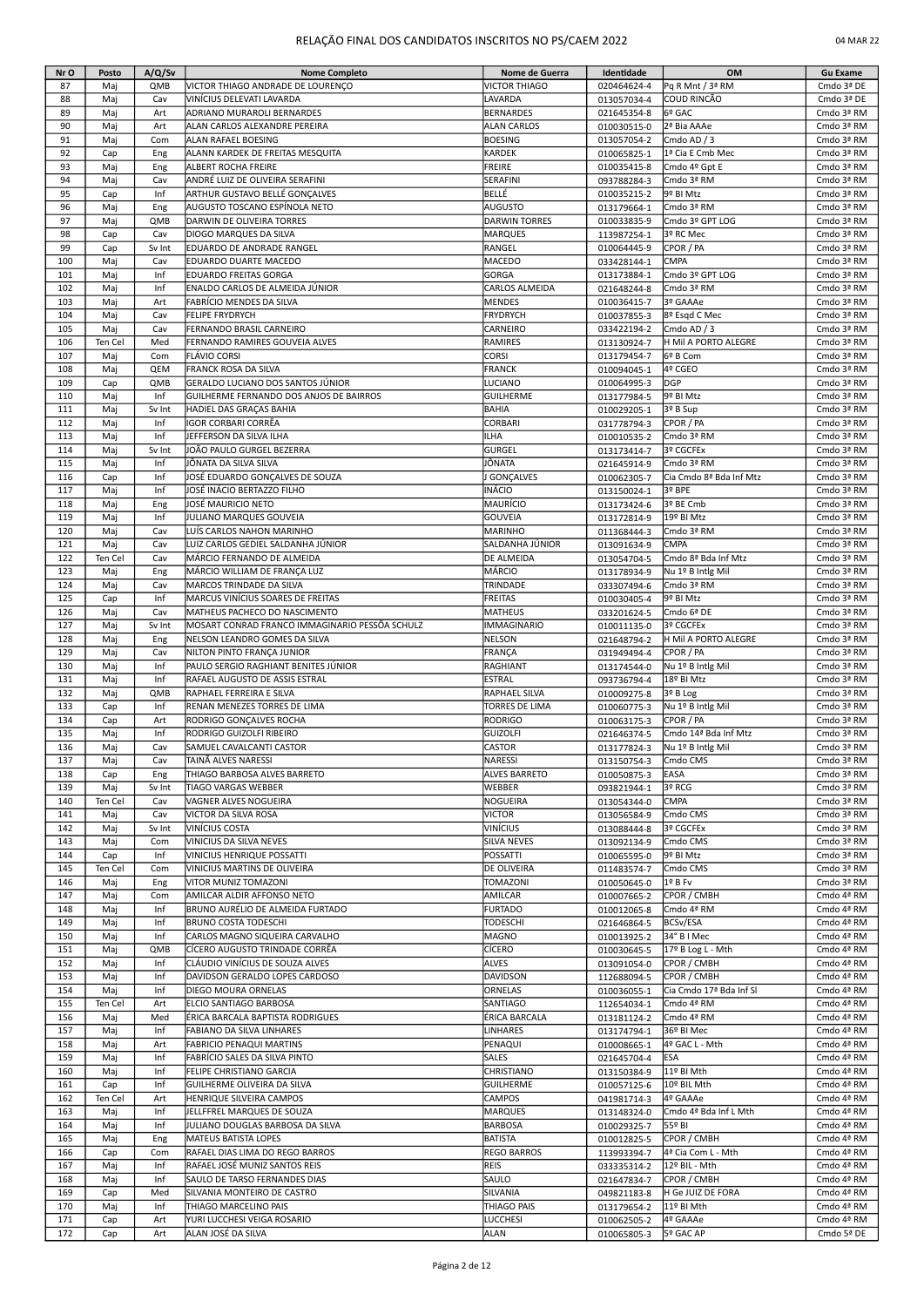| Nr O       | Posto      | A/Q/Sv        | <b>Nome Completo</b>                                    | Nome de Guerra                     | Identidade                 | OM                                | <b>Gu Exame</b>          |
|------------|------------|---------------|---------------------------------------------------------|------------------------------------|----------------------------|-----------------------------------|--------------------------|
| 173        | Maj        | Art           | ALEXANDRE GOMES PINHÃO DA SILVEIRA                      | PINHÃO                             | 011340764-7                | Cmdo AD / 5                       | Cmdo 5ª DE               |
| 174        | Ten Cel    | Cav           | ANDERSON CODEVILA DA SILVA                              | <b>CODEVILA</b>                    | 031928314-9                | Cmdo 15 <sup>ª</sup> Bda Inf Mec  | Cmdo 5ª DE               |
| 175        | Maj        | Art           | <b>ANDERSON MARQUES</b>                                 | ANDERSON                           | 122997394-4                | 15º GAC / AP                      | Cmdo 5ª DE               |
| 176        | Maj        | Inf           | ANDRÉ MIRANCOS DA SILVA                                 | <b>MIRANCOS</b>                    | 013173924-5                | 34° B I Mec                       | Cmdo 5ª DE               |
| 177        | Cap        | QMB           | BERNARDO DA SILVA ENNES COUTINHO                        | <b>BERNARDO</b>                    | 010065165-2                | 5º B Sup                          | Cmdo 5ª DE               |
| 178        | Cap        | Eng           | BRUNO ABILHÔA LEVATTI                                   | LEVATTI                            | 010062335-4                | 15ª Cia E Cmb                     | Cmdo 5ª DE               |
| 179        | Ten Cel    | Inf           | CLAUDINEI DE ALMEIDA JÚNIOR                             | <b>CLAUDINEI</b>                   | 013053514-9                | Cmdo 5ª D E                       | Cmdo 5ª DE               |
| 180        | Maj        | Med           | CLÓVIS CARNEIRO NETO                                    | CARNEIRO NETO                      | 030011505-2                | Cmdo 5ª RM                        | Cmdo 5ª DE               |
| 181        | Maj        | Inf           | DANIEL DE CAMPOS LOPES                                  | LOPES                              | 123957064-9                | Cmdo 5ª RM                        | Cmdo 5ª DE               |
| 182        | Maj        | Inf           | DANIEL DOTTO BIANCO                                     | <b>BIANCO</b>                      | 031941744-0                | 23º BI                            | Cmdo 5ª DE               |
| 183        | Maj        | Cav           | DARTANHAN DO NASCIMENTO DUARTE                          | <b>DUARTE</b>                      | 033367394-5                | 3º RCC                            | Cmdo 5ª DE               |
| 184        | Ten Cel    | Cav           | DIEFFERSON MACHADO FELIX                                | <b>DIEFFERSON</b>                  | 013054444-8                | 14º RC Mec                        | Cmdo 5ª DE               |
| 185        | Maj        | QMB           | <b>EDERSON BACH</b>                                     | <b>EDERSON</b>                     | 013149484-1                | Pq R Mnt / 8ª RM                  | Cmdo 5ª DE               |
| 186        | Maj        | Art           | EDUARDO DE MARIO MENDES                                 | <b>MENDES</b>                      | 010013025-1                | 26º GAC                           | Cmdo 5ª DE               |
| 187        | Maj        | Art           | EDUARDO FARACO DE SOUZA BEZERRA                         | FARACO                             | 112727484-1                | Cmdo AD / 5                       | Cmdo 5ª DE               |
| 188        | Ten Cel    | Com           | FÁBIO DE LIMA ARTNER GONÇALVES                          | <b>FÁBIO ARTNER</b>                | 052122224-0                | Cmdo 5ª RM                        | Cmdo 5ª DE               |
| 189        | Maj        | Sv Int        | FABRICIO DA SILVA FERRAZ                                | SILVA FERRAZ                       | 010008945-7                | <b>EsPCEx</b>                     | Cmdo 5ª DE               |
| 190        | Maj        | Inf           | FELIPE TURATTI CARDOSO                                  | <b>TURATTI</b>                     | 010009125-5                | 63º BI                            | Cmdo 5ª DE               |
| 191        | Cap        | Inf           | FERNANDO HENRIQUE NALESSO JORDÃO                        | JORDÃO                             | 010066525-6                | 63º BI                            | Cmdo 5ª DE               |
| 192        | Maj        | Cav           | <b>FILIPE RABUSKE</b>                                   | <b>RABUSKE</b>                     | 013090834-6                | Cmdo 5ª Bda C Bld                 | Cmdo 5ª DE               |
| 193        | Maj        | Cav           | GABRIEL GONZAGA FERRAZ                                  | FERRAZ                             | 010011405-7                | 5º RCC                            | Cmdo 5ª DE               |
| 194        | Maj        | Inf           | <b>GEORGE FERREIRA CAMPOS</b>                           | <b>GEORGE</b>                      | 013150174-4                | 30° B I Mec                       | Cmdo 5ª DE               |
| 195        |            | Inf           | <b>GERSE ENDRIGHI DE CASTRO</b>                         | <b>ENDRIGHI</b>                    |                            | 33º B I Mec                       | Cmdo 5ª DE               |
| 196        | Maj        | Art           | <b>GUILHERME RIBEIRO VELOSO</b>                         | RIBEIRO VELOSO                     | 020388774-0                |                                   | Cmdo 5ª DE               |
|            | Maj        |               |                                                         |                                    | 010008415-1                | 5º B Sup                          |                          |
| 197<br>198 | Maj        | Art<br>Cav    | <b>IGOR MENDES RODRIGUES</b><br>ILSON DE FREITAS JUNIOR | <b>IGOR MENDES</b><br><b>ILSON</b> | 033214664-6                | Bia Cmdo AD / 5<br>14º RC Mec     | Cmdo 5ª DE               |
| 199        | Maj<br>Maj | Cav           | JÉDERSON FONSECA LEMOS                                  | <b>FONSECA</b>                     | 021645834-9                | Cmdo 15ª Bda Inf Mec              | Cmdo 5ª DE<br>Cmdo 5ª DE |
|            |            | Inf           | JERONIMO DE JESUS MIRANDA ARGUELHO                      |                                    | 013173404-8                |                                   |                          |
| 200<br>201 | Maj        | Inf           |                                                         | JERONIMO ARGUELHO                  | 093766794-7                | 20° BIB<br>13º BIB                | Cmdo 5ª DE<br>Cmdo 5ª DE |
| 202        | Maj        | Inf           | JHONATAN RODRIGUES DA ROCHA                             | <b>JHONATAN</b>                    | 010009485-3                | 23º BI                            | Cmdo 5ª DE               |
|            | Cap        |               | JORGE IGOR DE SALES CALMON                              | <b>CALMON</b>                      | 010067075-1                |                                   |                          |
| 203<br>204 | Maj        | Cav<br>Sv Int | LUCIANO ZAGO DA SILVA<br>LUIS GUSTAVO GUEDES MARINHO    | ZAGO<br><b>GUEDES</b>              | 010039105-1<br>010036525-3 | Cmdo 14ª Bda Inf Mtz<br>15º B Log | Cmdo 5ª DE<br>Cmdo 5ª DE |
| 205        | Maj        |               |                                                         | <b>MAIKO OLIVEIRA</b>              |                            |                                   |                          |
|            | Maj        | Inf           | MAIKO DE OLIVEIRA                                       |                                    | 010030095-3                | 13º BIB                           | Cmdo 5ª DE               |
| 206        | Cap        | Inf           | MARCELLO GUIMARÃES BREVES                               | <b>BREVES</b>                      | 010064195-0                | 62º BI                            | Cmdo 5ª DE               |
| 207        | Maj        | Cav           | MARCELO DROSDOWSKI RODRIGUES                            | <b>DROSDOWSKI</b>                  | 031787244-8                | 3º RCC                            | Cmdo 5ª DE               |
| 208        | Maj        | Inf           | MÁRCIO RODRIGO ROMERO DE SOUZA PINTO                    | ROMERO                             | 092558964-0                | Cmdo Fron RONDONIA / 6º BIS       | Cmdo 5ª DE               |
| 209        | Maj        | Art           | MATHEUS RIBEIRO CARVALHO                                | <b>MATHEUS</b>                     | 021647614-3                | 26º GAC                           | Cmdo 5ª DE               |
| 210        | Maj        | Art           | <b>MAURÍCIO TONINI</b>                                  | <b>TONINI</b>                      | 010010075-9                | Cmdo 5ª RM                        | Cmdo 5ª DE               |
| 211        | Maj        | QMB           | MOGARDY BARBOSA DE OLIVEIRA                             | MOGARDY                            | 013148434-7                | 5º B Sup                          | Cmdo 5ª DE               |
| 212        | Maj        | Cav           | ODILSON MOREIRA RIQUELME                                | RIQUELME                           | 011187494-7                | 5º RCC                            | Cmdo 5ª DE               |
| 213        | Maj        | Inf           | PABLO ALMEIDA DOS SANTOS                                | ALMEIDA                            | 021648814-8                | Cmdo 15 <sup>ª</sup> Bda Inf Mec  | Cmdo 5ª DE               |
| 214        | Maj        | Eng           | PEDRO MOREIRA DE LIMA FILHO                             | <b>MOREIRA</b>                     | 073659394-8                | 15ª Cia E Cmb                     | Cmdo 5ª DE               |
| 215        | Cap        | Inf           | PEDRO NASCIMENTO ROCHA DOS SANTOS                       | PEDRO NASCIMENTO                   | 010063675-2                | 5ª Cia PE                         | Cmdo 5ª DE               |
| 216        | Maj        | Art           | RAPHAEL LUIS PEREIRA DE ARAUJO                          | RAPHAEL LUIS                       | 011355764-9                | 5º GAC AP                         | Cmdo 5ª DE               |
| 217        | Cap        | Inf           | RODOLFO MONTEIRO DUARTE                                 | <b>DUARTE</b>                      | 010066115-6                | 23º BI                            | Cmdo 5ª DE               |
| 218        | Maj        | Art           | RODRIGO MONTEIRO DE MORAES BRAZ                         | <b>RODRIGO</b>                     | 021649014-4                | 5º GAC AP                         | Cmdo 5ª DE               |
| 219        | Maj        | QMB           | ROGÉRIO BIOTTI BOVO                                     | <b>ROGERIO</b>                     | 052209804-5                | Cmdo 3ª Bda C Mec                 | Cmdo 5ª DE               |
| 220        | Maj        | Inf           | UBIRAJÁ SEVERIANO DE OLIVEIRA FILHO                     | SEVERIANO                          | 013175214-9                | 34° B I Mec                       | Cmdo 5ª DE               |
| 221        | Cap        | Inf           | VICTOR MATHEUS SANTOS NASCIMENTO SOARES                 | <b>MATHEUS</b>                     | 010063815-4                | 62º BI                            | Cmdo 5ª DE               |
| 222        | Maj        | Eng           | WALLACE CHRISTIAN GONCALVES DE REZENDE                  | <b>WALLACE</b>                     | 013056594-8                | CRO / 5ª RM                       | Cmdo 5ª DE               |
| 223        | Cap        | Int           | JABIARU CAIUBI CAMURUGY DE GUERREIRO                    | GUERREIRO                          | 010065245-2                | [Cia Cmdo 6ª RM                   | Cmdo 6ª RM               |
| 224        | Cap        | QMB           | AFONSO HENRIQUE BARBOSA AROUCA DE UZÊDA E SILVA         | <b>AROUCA</b>                      | 010062925-2                | Pq R Mnt / 6ª RM                  | Cmdo 6ª RM               |
| 225        | Maj        | Inf           | DANIEL SILVA ALVES                                      | <b>DANIEL SILVA</b>                | 010013975-7                | 28º BC                            | Cmdo 6ª RM               |
| 226        | Maj        | Inf           | DANILO DE CARVALHO MENDES                               | DANILO MENDES                      | 010012745-5                | <b>ESFCEx</b>                     | Cmdo 6ª RM               |
| 227        | Maj        | Eng           | DUILIO SALES GARCIA                                     | <b>DUILIO</b>                      | 021647054-2                | DGP                               | Cmdo 6ª RM               |
| 228        | Maj        | Sv Int        | <b>FABIO DE MOURA SOUSA</b>                             | MOURA                              | 013088254-1                | 6º CGCFEx                         | Cmdo 6ª RM               |
| 229        | Maj        | QEM           | HEGNER WALLACE CARNEIRO MACHADO                         | <b>HEGNER</b>                      | 013147814-1                | Cmdo 1º Gpt E                     | Cmdo 6ª RM               |
| 230        | Maj        | Inf           | JAIME PINHEIRO DE ALMEIDA FILHO                         | PINHEIRO                           | 013149534-3                | 28º BC                            | Cmdo 6ª RM               |
| 231        | Maj        | Inf           | JOÃO ANTONIO DIONISIO SALGADO NUNES                     | <b>SALGADO NUNES</b>               | 010012555-8                | 58º BI Mtz                        | Cmdo 6ª RM               |
| 232        | Maj        | Inf           | JOÃO PAULO DA SILVA FETAL                               | FETAL                              | 013088844-9                | <b>CMS</b>                        | Cmdo 6ª RM               |
| 233        | Maj        | Eng           | LUIZ FABRÍCIO RAMALHO MACHADO                           | RAMALHO                            | 011419524-1                | <b>ESFCEx</b>                     | Cmdo 6ª RM               |
| 234        | Ten Cel    | Inf           | MASSILON FERREIRA DA SILVA JUNIOR                       | MASSILON                           | 011480664-9                | <b>ESFCEx</b>                     | Cmdo 6ª RM               |
| 235        | Maj        | Inf           | PAULO DE SOUZA TAVARES JUNIOR                           | <b>TAVARES</b>                     | 062363664-4                | Cmdo 6ª RM                        | Cmdo 6ª RM               |
| 236        | Maj        | Sv Int        | ROBSON DA SILVEIRA GOMES                                | <b>GOMES</b>                       | 010007715-5                | 6º D Sup                          | Cmdo 6ª RM               |
| 237        | Maj        | Inf           | <b>RUI MENDES CALIXTO</b>                               | <b>CALIXTO</b>                     | 010012625-9                | Cmdo 6ª RM                        | Cmdo 6ª RM               |
| 238        | Maj        | Eng           | ADRIANO LEONARDO ALVES DE SANTANA                       | <b>ADRIANO ALVES</b>               | 021646544-3                | 7º BE Cmb                         | Cmdo 7ª RM               |
| 239        | Maj        | QMB           | ALEX DA SILVA CORREIA                                   | ALEX                               | 010030775-0                | CPOR / R                          | Cmdo 7ª RM               |
| 240        | Maj        | Art           | ALEX FERREIRA TEIXEIRA                                  | <b>TEIXEIRA</b>                    | 010037455-2                | 7º GAC                            | Cmdo 7ª RM               |
| 241        | Cap        | Art           | ANDRÉ RICARDO SOARES                                    | ANDRÉ RICARDO                      | 010065065-4                | CPOR / R                          | Cmdo 7ª RM               |
| 242        | Maj        | Art           | ANTONIO CARLOS DA SILVA ARAUJO JUNIOR                   | <b>JUNIOR</b>                      | 122992694-2                | Cmdo 7ª RM                        | Cmdo 7ª RM               |
| 243        | Cap        | Eng           | ATLAS CALDAS CHAVES                                     | <b>CHAVES</b>                      | 010063215-7                | 10 <sup>ª</sup> Cia E Cmb         | Cmdo 7ª RM               |
| 244        | Cap        | Inf           | BRUNO VINÍCIUS BATISTA BRASIL RIBEIRO                   | <b>BRASIL</b>                      | 052231884-9                | 16º BI Mtz                        | Cmdo 7ª RM               |
| 245        | Maj        | Com           | CARLOS EDUARDO AGNELO DA ROCHA                          | CARLOS                             | 072512904-3                | Cmdo 10 <sup>ª</sup> Bda Inf Mtz  | Cmdo 7ª RM               |
| 246        | Maj        | QEM           | CARLOS GUSTAVO MARCOS DE OLIVEIRA                       | <b>GUSTAVO</b>                     | 013049624-3                | Cmdo 1º Gpt E                     | Cmdo 7ª RM               |
| 247        | Maj        | Art           | CÉSAR CRISHNAMURTI COSTA DE MENEZES                     | CÉSAR COSTA                        | 073645494-3                | 14º B Log                         | Cmdo 7ª RM               |
| 248        | Maj        | Inf           | CESAR MARIANO DE ANDRADE JUNIOR                         | <b>CESAR MARIANO</b>               | 013056644-1                | 59º BI Mtz                        | Cmdo 7ª RM               |
| 249        | Maj        | Inf           | CLEIDILSON MARCELO FERREIRA SIQUEIRA                    | <b>CLEIDILSON</b>                  | 013149014-6                | DGP                               | Cmdo 7ª RM               |
| 250        | Maj        | Cav           | DANIEL DA SILVEIRA JACOBINA                             | <b>JACOBINA</b>                    | 019643883-2                | Cmdo 7ª DE                        | Cmdo 7ª RM               |
| 251        | Maj        | Inf           | DANIEL DE FREITAS ALMEIDA CUNHA                         | <b>CUNHA</b>                       | 020450264-5                | Cmdo CMNE                         | Cmdo 7ª RM               |
| 252        | Maj        | Inf           | DANILO OLIVEIRA DE SOUSA                                | DANILO SOUSA                       | 010036935-4                | 72º BI Mtz                        | Cmdo 7ª RM               |
| 253        | Maj        | Com           | DAVI MEDEIROS DE LIMA JÚNIOR                            | <b>MEDEIROS</b>                    | 013148234-1                | Cmdo 7ª DE                        | Cmdo 7ª RM               |
| 254        | Cap        | Com           | EDUARDO ALBUQUERQUE MARTINS                             | ALBUQUERQUE                        | 010063555-6                | 7ª Cia Com                        | Cmdo 7ª RM               |
| 255        | Maj        | Sv Int        | EDUARDO ALVES BEMVINDO                                  | <b>EDUARDO</b>                     | 021648214-1                | Cmdo 2ª DE                        | Cmdo 7ª RM               |
| 256        | Maj        | Eng           | FABIANO MARQUES FALCAO                                  | FALCÃO                             | 073620684-8                | 14º B Log                         | Cmdo 7ª RM               |
| 257        | Maj        | Inf           | FELIPE JOSÉ FERREIRA DE GÓES                            | GÓES                               | 013179434-9                | Cmdo Fron ACRE / 4º BIS           | Cmdo 7ª RM               |
| 258        | Maj        | Inf           | FILIPE TADEU CAMPOS                                     | CAMPOS                             | 010008065-4                | $149B$ Log                        | Cmdo 7ª RM               |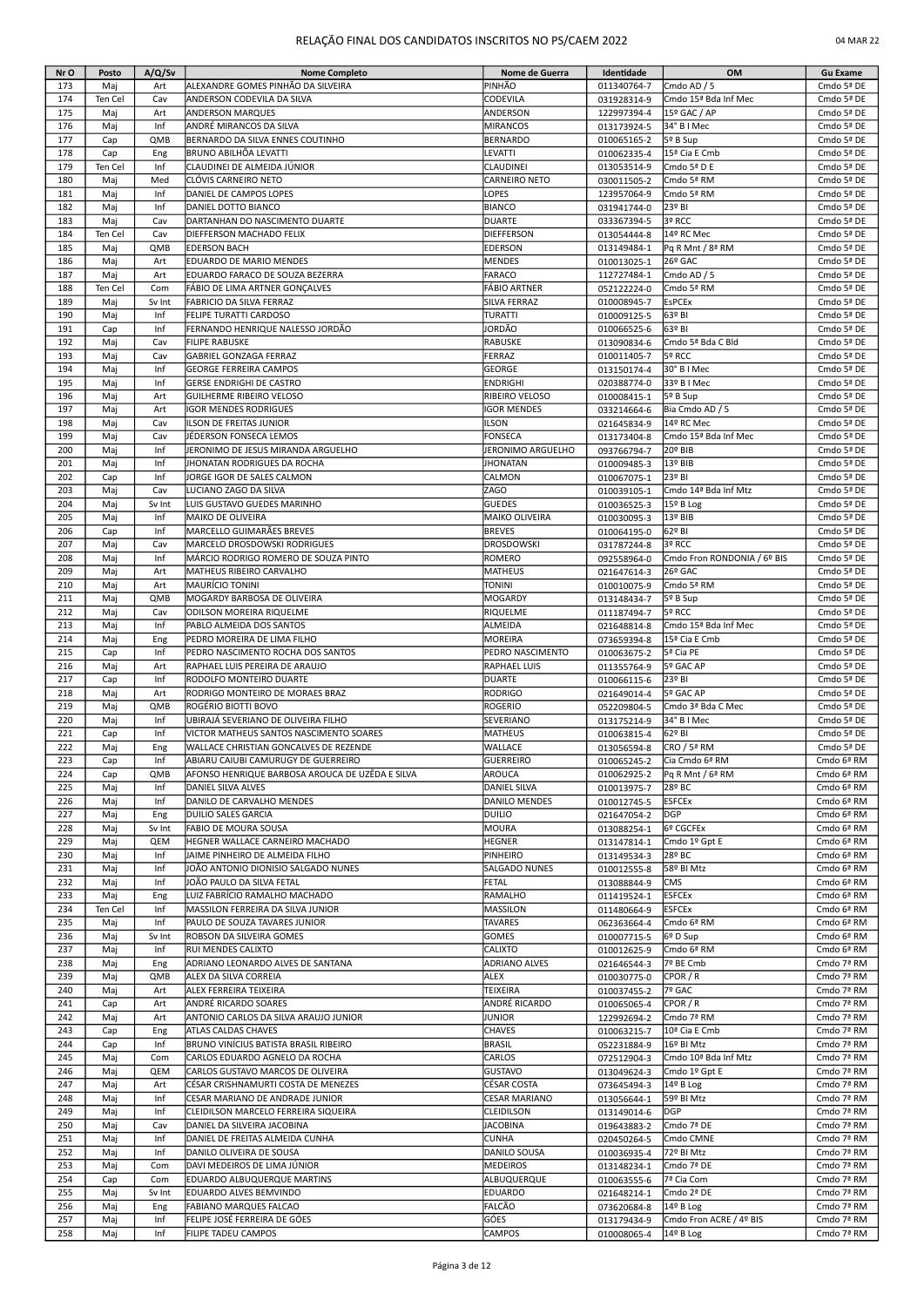| Nr O       | Posto      | A/Q/Sv        | <b>Nome Completo</b>                                                         | Nome de Guerra                    | Identidade                 | OM                                             | <b>Gu Exame</b>          |
|------------|------------|---------------|------------------------------------------------------------------------------|-----------------------------------|----------------------------|------------------------------------------------|--------------------------|
| 259        | Maj        | Sv Int        | FRANCISCO PAULO DE SANTANA JUNIOR                                            | SANTANA                           | 013174054-0                | Cmdo CMNE                                      | Cmdo 7ª RM               |
| 260        | Maj        | Inf           | <b>GUILHERME RIBEIRO LAGE</b>                                                | LAGE                              | 013174844-4                | 15º BI Mtz                                     | Cmdo 7ª RM               |
| 261        | Maj        | Cav           | HÉLIO RAMOS DE OLIVEIRA NETO                                                 | <b>NETO</b>                       | 010007955-7                | Cmdo 7ª RM                                     | Cmdo 7ª RM               |
| 262        | Mai        | QMB           | JOSÉ WELLINGTON ALVES DA SILVA JÚNIOR                                        | SILVA JÚNIOR                      | 010035395-2                | Pq R Mnt / 7ª RM                               | Cmdo 7ª RM               |
| 263        | Maj        | Eng           | JOSÉ WILKER COSTA GOMES                                                      | WILKER                            | 101049924-0                | Ba Adm Ap / CMN                                | Cmdo 7ª RM               |
| 264        | Cap        | QEM           | LEANDRO AUGUSTO JARDIM NASCIMENTO                                            | NASCIMENTO                        | 062356314-5                | Pq R Mnt / 7ª RM                               | Cmdo 7ª RM               |
| 265        | Maj        | Com           | LEANDRO FERNANDES DE MAGALHÃES                                               | MAGALHÃES                         | 013056704-3                | Cmdo CMNE                                      | Cmdo 7ª RM               |
| 266        | Cap        | Inf           | LEONARDO BARBOSA RAMOS DE CASTRO                                             | LEONARDO RAMOS                    | 010064795-7                | Cmdo 7ª Bda Inf Mtz                            | Cmdo 7ª RM               |
| 267        | Maj        | Cav           | LEONARDO SIQUEIRA                                                            | SIQUEIRA                          | 010036975-0                | CPOR / R                                       | Cmdo 7ª RM               |
| 268        | Cap        | Eng           | MAÉRSON DE MELO OLIVEIRA                                                     | MELO                              | 010065535-6                | 10ª Cia E Cmb<br>7º BE Cmb                     | Cmdo 7ª RM               |
| 269<br>270 | Maj<br>Cap | Eng<br>Inf    | MÁRCIO VINÍCIOS DA CONCEIÇÃO RIBEIRO<br>MARCONI DIEGO DE OLIVEIRA MEDEIROS   | MÁRCIO RIBEIRO<br>DIEGO MEDEIROS  | 010031105-9<br>010064105-9 | Cia Cmdo CMNE                                  | Cmdo 7ª RM<br>Cmdo 7ª RM |
| 271        | Maj        | Med           | MARCOS ANTONIO GRANJA LESSA                                                  | LESSA                             | 013120904-1                | H Mil A RECIFE                                 | Cmdo 7ª RM               |
| 272        | Ten Cel    | Cav           | MAURO MACHADO FINAMOR                                                        | MAURO                             | 031753714-0                | 16º RC Mec                                     | Cmdo 7ª RM               |
| 273        | Mai        | Sv Int        | OVÍDIO BERNARDINO MONTEIRO JÚNIOR                                            | BERNARDINO                        | 072512144-6                | CPOR / R                                       | Cmdo 7ª RM               |
| 274        | Ten Cel    | Inf           | PABLO NEVES SALVIANO DE LUCENA                                               | SALVIANO                          | 013053814-3                | 17º BIS                                        | Cmdo 7ª RM               |
| 275        | Cap        | Inf           | PEDRO HENRIQUE NASCIMENTO DAMASCENO                                          | DAMASCENO                         | 062347304-8                | Cia Cmdo 7ª Bda Inf Mtz                        | Cmdo 7ª RM               |
| 276        | Cap        | QMB           | RAFAEL DE QUADROS ORNELAS                                                    | QUADROS                           | 010057215-5                | 14º B Log                                      | Cmdo 7ª RM               |
| 277        | Ten Cel    | Inf           | <b>REGIS FERNANDO DA SILVA</b>                                               | FERNANDO                          | 049888773-6                | 72º BI Mtz                                     | Cmdo 7ª RM               |
| 278        | Mai        | Inf           | RHOBSON MAGALHÃES BERNARDINO                                                 | RHOBSON                           | 123975144-7                | 16º BI Mtz                                     | Cmdo 7ª RM               |
| 279        | Maj        | QMB           | RICARDO ROSA MOREIRA SILVEIRA                                                | RICARDO                           | 010031005-1                | 14º B Log                                      | Cmdo 7ª RM               |
| 280        | Cap        | Cav           | RICIERI GUTIERREZ DE MELO                                                    | RICIERI                           | 010067185-8                | 16º RC Mec                                     | Cmdo 7ª RM               |
| 281        | Maj        | QEM           | RODRIGO WANDERLEY DE CERQUEIRA                                               | RODRIGO CERQUEIRA                 | 011541174-6                | 3º CGEO                                        | Cmdo 7ª RM               |
| 282        | Maj        | Inf           | ROGÉRIO OLIVEIRA SANTANA                                                     | OLIVEIRA                          | 013087504-0                | Cmdo CMNE                                      | Cmdo 7ª RM               |
| 283        | Maj        | Cav           | SAINT-CLAIR WEISS GUIMARÃES PALMEIRA                                         | PALMEIRA                          | 101095184-4                | 16º RC Mec                                     | Cmdo 7ª RM               |
| 284        | Maj        | Inf           | TOBIAS MACHADO FERREIRA                                                      | FERREIRA                          | 102856594-1                | 71º BI Mtz                                     | Cmdo 7ª RM               |
| 285        | Maj        | Inf           | VINICIUS DE CASTRO LEAL                                                      | VINICIUS                          | 021647924-6                | 16º BI Mtz                                     | Cmdo 7ª RM               |
| 286<br>287 | Ten Cel    | Sv Int<br>Inf | VINICIUS PINHEIRO TRINDADE<br>YOHAN NIERI DE OLIVEIRA ALVES                  | TRINDADE<br>YOHAN NIERI           | 011252314-7                | H Gu NATAL<br>Cia Cmdo 10ª Bda Inf Mtz         | Cmdo 7ª RM<br>Cmdo 7ª RM |
| 288        | Maj<br>Cap | Inf           | ALEXANDRE AVENA CARMO                                                        | AVENA                             | 043435054-2<br>010063475-7 | 24º BIS                                        | Cmdo 8ª RM               |
| 289        | Cap        | Art           | <b>BRUNO VINICIUS SILVA VITAL</b>                                            | VITAL                             | 011367284-4                | 1º GAC / SI                                    | Cmdo 8ª RM               |
| 290        | Ten Cel    | Inf           | CARLOS CÉSAR CUNHA MARTINS FILHO                                             | <b>MARTINS</b>                    | 033183764-1                | Cmdo CMN                                       | Cmdo 8ª RM               |
| 291        | Maj        | Inf           | CARLOS FREDERICO BAHIA BARRETO                                               | <b>BARRETO</b>                    | 101071504-1                | 2º BIS                                         | Cmdo 8ª RM               |
| 292        | Maj        | Inf           | CARLOS HENRIQUE VIANA OLIVEIRA                                               | CARLOS HENRIQUE                   | 010050015-6                | 2º BIS                                         | Cmdo 8ª RM               |
| 293        | Mai        | Cav           | CARLOS ROBERTO KENJI OBARA JÚNIOR                                            | OBARA                             | 072513544-6                | Cmdo 22ª Bda Inf Sl                            | Cmdo 8ª RM               |
| 294        | Maj        | Inf           | DANIEL AVELLAR VALLIM                                                        | AVELLAR                           | 013179784-7                | 2º BIS                                         | Cmdo 8ª RM               |
| 295        | Maj        | QEM           | DANIEL MOURÃO MARTINS                                                        | MOURÃO                            | 010067955-4                | 41º CT                                         | Cmdo 8ª RM               |
| 296        | Ten Cel    | Com           | FÁBIO MACHADO DE OLIVEIRA                                                    | <b>MACHADO</b>                    | 112676634-2                | Cmdo 8ª RM                                     | Cmdo 8ª RM               |
| 297        | Ten Cel    | Inf           | FÁBIO ROBERTO MOREIRA DO AMARAL SANTOS                                       | FÁBIO SANTOS                      | 011274224-2                | 52º BIS                                        | Cmdo 8ª RM               |
| 298        | Ten Cel    | Inf           | <b>FLAVIO AZEREDO</b>                                                        | AZEREDO                           | 013053644-4                | DGP                                            | Cmdo 8ª RM               |
| 299        | Cap        | Inf           | FRANCISCO AFONSO FERNANDES DE SOUSA NETO                                     | AFONSO NETO                       | 010063595-2                | 15ª Cia PE                                     | Cmdo 8ª RM               |
| 300        | Maj        | Inf           | FRANCISCO NADSON MODESTO DA SILVA                                            | <b>MODESTO</b>                    | 013090654-8                | <b>CMBel</b>                                   | Cmdo 8ª RM               |
| 301        | Maj        | Art           | HAMILTON MELLO VIEIRA                                                        | HAMILTON                          | 011387884-7                | 1º GAC / SI                                    | Cmdo 8ª RM               |
| 302<br>303 | Ten Cel    | Inf           | JOSÉ GENTIL IZIDORO DA SILVA JÚNIOR<br>MARCO ANTÔNIO NOBRE DE VIVEIROS FILHO | GENTIL                            | 013029794-8                | 2º BIS<br>24º BIS                              | Cmdo 8ª RM<br>Cmdo 8ª RM |
| 304        | Cap<br>Cap | Inf<br>Cav    | PAULO ROBIN PRESTES                                                          | <b>MARCO NOBRE</b><br>PAULO ROBIN | 010065315-3<br>052223714-8 | 23º Esgd C SI                                  | Cmdo 8ª RM               |
| 305        | Maj        | Cav           | RAFAEL BARBOSA PEREIRA                                                       | RAFAEL                            | 021646244-0                | 8ª Cia Intlg                                   | Cmdo 8ª RM               |
| 306        | Cap        | Inf           | RAPHAEL JORGE OLIVEIRA DA SILVA                                              | RAPHAEL                           | 010060765-4                | 51º BIS                                        | Cmdo 8ª RM               |
| 307        | Ten Cel    | Sv Int        | RICARDO HENRIQUE SANTOS SOARES                                               | RICARDO                           | 011481774-5                | 8º CGCFEx                                      | Cmdo 8ª RM               |
| 308        | Ten Cel    | QMB           | ROUSEMAN VAZ BRITTO                                                          | ROUSEMAN                          | 019561883-0                | <b>CIAvEx</b>                                  | Cmdo 8ª RM               |
| 309        | Ten Cel    | QEM           | SILVIO FARNO DE SOUZA FREIXO                                                 | SILVIO FARNO                      | 011483554-9                | Cmdo CMN                                       | Cmdo 8ª RM               |
| 310        | Maj        | Inf           | STÊNIO DA SILVA RIBEIRO                                                      | STÊNIO RIBEIRO                    | 019535473-3                | 24º BIS                                        | Cmdo 8ª RM               |
| 311        | Cap        | Inf           | THIAGO OLIVEIRA SILVA                                                        | OLIVEIRA                          | 010060815-7                | 52º BIS                                        | Cmdo 8ª RM               |
| 312        | Maj        | Inf           | <b>WANDELSON FERNANDES CAXIAS</b>                                            | CAXIAS                            | 013179044-6                | 8ª Cia Intlg                                   | Cmdo 8ª RM               |
| 313        | Maj        | Inf           | <b>WILLIAN DUARTE SANTOS</b>                                                 | WILLIAN                           | 021647964-2                | 24º BIS                                        | Cmdo 8ª RM               |
| 314        | Ten Cel    | Inf           | <b>WILSON BERNARDO ALVES</b>                                                 | ALVES                             | 013028954-9                | Cmdo CMN                                       | Cmdo 8ª RM               |
| 315        | Maj        | Sv Int        | ADILSON ALVES VERDAM JUNIOR                                                  | VERDAM                            | 011212524-0                | 9º B Sup                                       | Cmdo 9ª RM               |
| 316        | Maj        | Cav           | ALBERTO SEREJO ARAUJO                                                        | SEREJO                            | 013172464-3                | 6º B Intlg Mil                                 | Cmdo 9ª RM               |
| 317        | Maj        | Inf           | ANDESON VÉRAS DA SILVA                                                       | VÉRAS                             | 013149044-3                | <b>CMCG</b>                                    | Cmdo 9ª RM               |
| 318<br>319 | Maj        | Cav<br>Inf    | ANDRÉ VICTOR FLORES COLPO<br><b>ANTHONY NELSON VAZ ARAMAYO</b>               | VICTOR<br>ARAMAYO                 | 013148464-4                | Cmdo CMO                                       | Cmdo 9ª RM<br>Cmdo 9ª RM |
| 320        | Cap<br>Maj | Eng           | CÉLIO IMAI                                                                   | IMAI                              | 010018675-8<br>013056624-3 | Cmdo 12 <sup>ª</sup> Bda Inf L (Amv)<br>9º BEC | Cmdo 9ª RM               |
| 321        | Maj        | Com           | CÉZAR FLORES MALHADA JÚNIOR                                                  | CÉZAR                             | 013174514-3                | 9º B COM GE                                    | Cmdo 9ª RM               |
| 322        | Cap        | Inf           | DAISON RICARDO BACOVICZ BUENO                                                | <b>BACOVICZ</b>                   | 123969564-4                | 2ª Cia Fron                                    | Cmdo 9ª RM               |
| 323        | Maj        | Eng           | DAMIÃO DE FRANÇA BLASKIEVICZ                                                 | DAMIÃO                            | 102877474-1                | Cmdo 13ª Bda Inf Mtz                           | Cmdo 9ª RM               |
| 324        | Cap        | Inf           | DANIEL DA CONCEIÇÃO FREIRE                                                   | FREIRE                            | 010062995-5                | 17º B Fron                                     | Cmdo 9ª RM               |
| 325        | Maj        | Cav           | DANIEL DE MATTOS RODRIGUES                                                   | RODRIGUES                         | 013134834-4                | 3º B Av Ex                                     | Cmdo 9ª RM               |
| 326        | Cap        | Inf           | DIEGO DE OLIVEIRA DA SILVA                                                   | DIEGO SILVA                       | 011355944-7                | 47º BI                                         | Cmdo 9ª RM               |
| 327        | Maj        | Sv Int        | DIEGO MOURA DE OLIVEIRA SILVA                                                | MOURA                             | 093827934-6                | 6º B Intlg Mil                                 | Cmdo 9ª RM               |
| 328        | Maj        | Cav           | DIOGO ANTONIO MARTINS                                                        | MARTINS                           | 013149934-5                | 11º RC Mec                                     | Cmdo 9ª RM               |
| 329        | Maj        | Inf           | DIOGO CAVALCANTE BEZERRA                                                     | <b>DIOGO</b>                      | 010029645-8                | 3º B Av Ex                                     | Cmdo 9ª RM               |
| 330        | Cap        | Com           | EDUARDO CAETANO                                                              | CAETANO                           | 010067265-8                | 18ª Cia Com                                    | Cmdo 9ª RM               |
| 331        | Maj        | Com           | EDUARDO DE CASTRO BARROS XAVIER                                              | XAVIER                            | 101095924-3                | Cmdo CMO                                       | Cmdo 9ª RM               |
| 332        | Cap        | QMB           | <b>EDUARDO PAUSE</b>                                                         | EDUARDO                           | 010059945-5                | 28º B Log                                      | Cmdo 9ª RM               |
| 333        | Maj        | Com           | <b>EMERSON BITENCOURT TRESSA</b>                                             | EMERSON                           | 010034825-9                | Cmdo 5ª RM                                     | Cmdo 9ª RM               |
| 334        | Cap        | Sv Int        | <b>ERLYTON TRINDADE TOMAZ</b>                                                | ERLYTON                           | 010064495-4                | <b>EsAO</b><br>47º BI                          | Cmdo 9ª RM               |
| 335        | Maj        | Inf<br>Inf    | EVERTON DUTRA ROCHA<br>FELIPE CORRÊA PIMENTEL MACHADO                        | <b>DUTRA ROCHA</b><br>PIMENTEL    | 112702194-5                |                                                | Cmdo 9ª RM               |
| 336<br>337 | Maj<br>Maj | Art           | FERNANDO ROBERTO FERNANDES                                                   | FERNANDES                         | 052195844-7<br>113841564-9 | 17º B Fron<br><b>CMCG</b>                      | Cmdo 9ª RM<br>Cmdo 9ª RM |
| 338        | Maj        | Inf           | <b>GABRIEL SANTIAGO</b>                                                      | SANTIAGO                          | 112734944-5                | 9º BPE                                         | Cmdo 9ª RM               |
| 339        | Ten Cel    | Inf           | GERALDO BESSA DE ABREU FILHO                                                 | BESSA                             | 011397504-9                | Cmdo CMO                                       | Cmdo 9ª RM               |
| 340        | Maj        | Cav           | GIULIANO ARAGONEZ GUARIENTI                                                  | GUARIENTI                         | 013091334-6                | 17º RC Mec                                     | Cmdo 9ª RM               |
| 341        | Cap        | Cav           | GUILHERME RESSEL FLORES                                                      | RESSEL                            | 010067015-7                | DGP                                            | Cmdo 9ª RM               |
| 342        | Maj        | Cav           | <b>GUSTAVO RABUSKE</b>                                                       | RABUSKE                           | 010007675-1                | 20º RCB                                        | Cmdo 9ª RM               |
| 343        | Maj        | Inf           | HEBER LEITE GOMES                                                            | HEBER                             | 013174854-3                | Cmdo CMO                                       | Cmdo 9ª RM               |
| 344        | Cap        | Inf           | IGOR DE JESUS ARAÚJO                                                         | <b>IGOR</b>                       | 010064455-8                | 47º BI                                         | Cmdo 9ª RM               |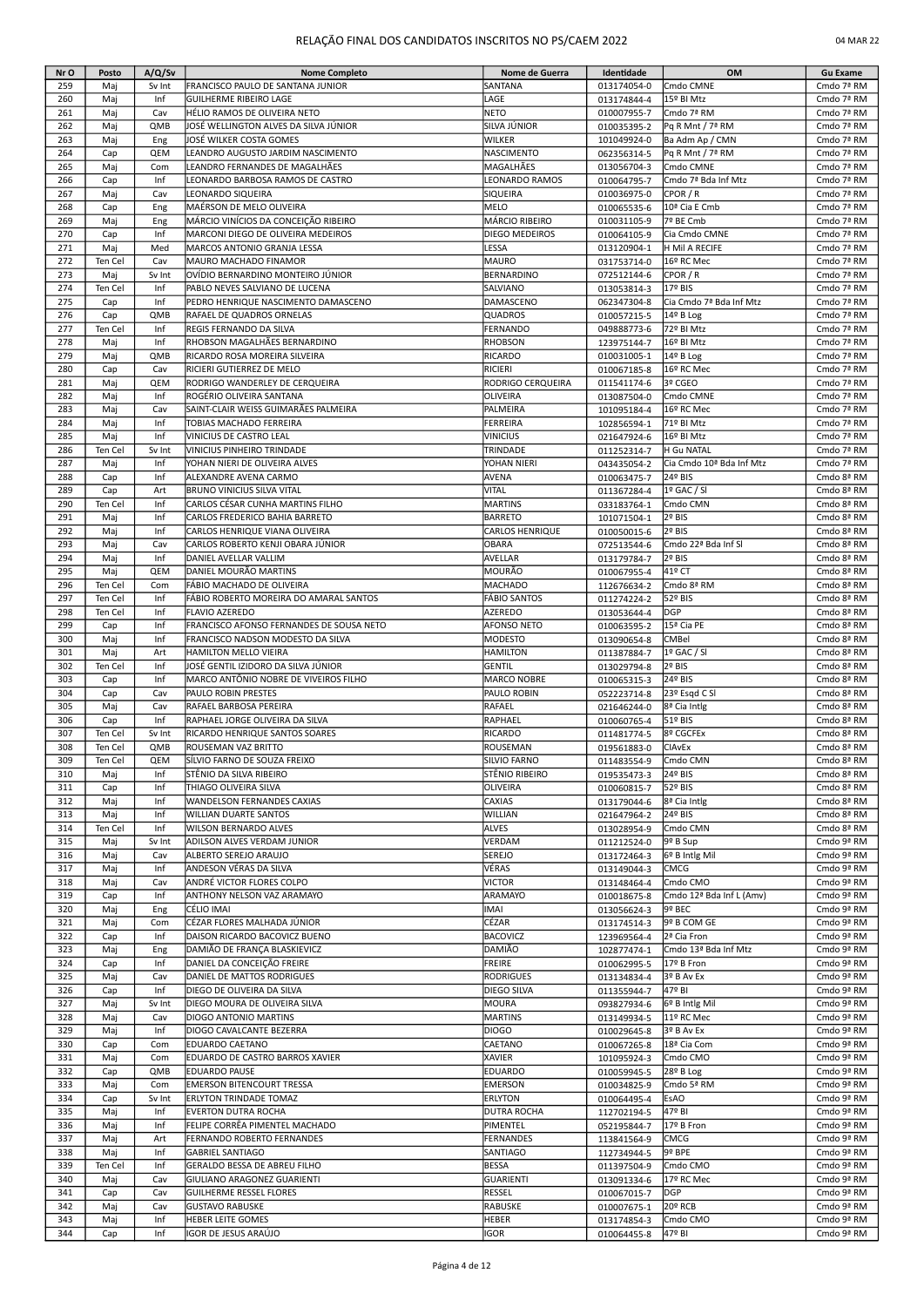| Nr O       | Posto      | A/Q/Sv        | <b>Nome Completo</b>                                             | Nome de Guerra                   | Identidade                 | OM                            | <b>Gu Exame</b>            |
|------------|------------|---------------|------------------------------------------------------------------|----------------------------------|----------------------------|-------------------------------|----------------------------|
| 345        | Ten Cel    | Com           | <b>IGOR PAHINS BARROS</b>                                        | <b>PAHINS BARROS</b>             | 013054504-9                | 9º B COM GE                   | Cmdo 9ª RM                 |
| 346        | Maj        | Cav           | ISRAEL DA SILVA JORGE                                            | <b>JORGE</b>                     | 013178014-0                | 11º RC Mec                    | Cmdo 9ª RM                 |
| 347        | Maj        | Com           | IVAN SILVA SANTANA                                               | SANTANA                          | 013091134-0                | 3º B Av Ex                    | Cmdo 9ª RM                 |
| 348        | Mai        | Cav           | IVO MANOEL DA SILVA NETO                                         | <b>IVO</b>                       | 053585234-7                | 17º RC Mec                    | Cmdo 9ª RM                 |
| 349        | Maj        | Cav           | JANDERSON HUGO BARBOSA DE BRUM                                   | <b>BRUM</b>                      | 021645874-5                | Cmdo CMO                      | Cmdo 9ª RM                 |
| 350        | Maj        | Inf           | JONATHAS SILVA NASCIMENTO                                        | <b>JONATHAS</b>                  | 021647354-6                | 6º B Intlg Mil                | Cmdo 9ª RM                 |
| 351        | Maj        | Eng           | JOSÉ FELICIO BERGAMIM JÚNIOR                                     | <b>BERGAMIM</b>                  | 020397244-3                | Cmdo 9ª RM                    | Cmdo 9ª RM                 |
| 352        | Mai        | Cav           | LEONARDO SANTOS HERCULANO                                        | <b>HERCULANO</b>                 | 010012415-5                | 3º B Av Ex                    | Cmdo 9ª RM                 |
| 353        | Maj        | Inf<br>Inf    | LUCAS COSTA VILLAS-BÔAS                                          | LUCAS                            | 013173454-3                | 58º BI Mtz                    | Cmdo 9ª RM                 |
| 354<br>355 | Cap<br>Cap | QMB           | LUÍS FERNANDO DOS SANTOS JÚNIOR<br>LUIZ FELIPE PESSANHA DA SILVA | SANTOS JÚNIOR<br>PESSANHA        | 010066665-0                | 15ª Cia Inf Mtz<br>3º B Av Ex | Cmdo 9ª RM<br>Cmdo 9ª RM   |
| 356        | Ten Cel    | Cav           | MARCELLO MARQUES LORIATO                                         | LORIATO                          | 010064485-5<br>113834054-0 | 3º B Av Ex                    | Cmdo 9ª RM                 |
| 357        | Maj        | QMB           | MARCELO DA PAZ MOREIRA                                           | MOREIRA                          | 013084614-0                | 18º B Trnp                    | Cmdo 9ª RM                 |
| 358        | Maj        | Inf           | MÁRCIO FAM MOREIRA                                               | MOREIRA                          | 052120644-1                | Cmdo CMO                      | Cmdo 9ª RM                 |
| 359        | Maj        | Cav           | MARCO AURELIO DE AVELLAR BOLZE                                   | <b>AVELLAR BOLZE</b>             | 011341514-5                | 10º RC Mec                    | Cmdo 9ª RM                 |
| 360        | Maj        | Com           | <b>MARCOS CÉZAR DIAS GIL</b>                                     | GIL                              | 092562794-5                | 9º B COM GE                   | Cmdo 9ª RM                 |
| 361        | Maj        | Art           | MILTON CÉSAR NUNES DE SOUSA                                      | <b>MILTON CÉSAR</b>              | 010036555-0                | 9º GAC                        | Cmdo 9ª RM                 |
| 362        | Maj        | Sv Int        | PAULO ROBERTO DOS SANTOS PORTO                                   | PAULO PORTO                      | 010010775-4                | 9º CGCFEx                     | Cmdo 9ª RM                 |
| 363        | Maj        | Inf           | RAFAEL DA SILVA MACHADO                                          | SILVA MACHADO                    | 113889604-6                | 44º BI Mtz                    | Cmdo 9ª RM                 |
| 364        | Maj        | Eng           | RAFAEL NOGUEIRA RÊGO                                             | NOGUEIRA                         | 113827194-3                | 6º B Intlg Mil                | Cmdo 9ª RM                 |
| 365        | Ten Cel    | Inf           | RENATO DE BARROS FIGUEIREDO                                      | <b>BARROS</b>                    | 013028364-1                | Cmdo 9ª RM                    | Cmdo 9ª RM                 |
| 366        | Maj        | Art           | RENATO SERGIO BARBOSA PASSERI                                    | PASSERI                          | 013056994-0                | 6º B Intlg Mil                | Cmdo 9ª RM                 |
| 367        | Ten Cel    | Cav           | RODRIGO SANTANA PINTO                                            | <b>RODRIGO</b>                   | 013053234-4                | 10º RC Mec                    | Cmdo 9ª RM                 |
| 368        | Maj        | Inf           | RUBENS CALDEIRA DE MORAES                                        | CALDEIRA                         | 013150124-9                | Cmdo CMO                      | Cmdo 9ª RM                 |
| 369        | Cap        | Sv Int        | THIAGO GONCALVES DOS SANTOS                                      | <b>GONÇALVES</b>                 | 010064745-2                | 9º B Sup                      | Cmdo 9ª RM                 |
| 370        | Maj        | Cav           | TIAGO EDUARDO SIQUEIRA VERAS<br>TIAGO INDRUSIAK SILVA            | <b>VERAS</b>                     | 013179054-5                | Cmdo 9ª RM                    | Cmdo 9ª RM                 |
| 371        | Cap        | Cav           |                                                                  | <b>INDRUSIAK</b>                 | 113865134-2                | Cmdo 4ª Bda C Mec             | Cmdo 9ª RM                 |
| 372<br>373 | Maj<br>Maj | QMB           | WILLGMAN DOS SANTOS FERREIRA<br><b>WILLIAM DOMINGUES BORGES</b>  | WILLGMAN<br>WILLIAM              | 093801624-3                | 3º B Av Ex<br>3º Gpt E        | Cmdo 9ª RM<br>Cmdo 9ª RM   |
| 374        | Maj        | Eng<br>Inf    | ALEX SANDER DA SILVA                                             | <b>ALEX</b>                      | 013149644-0<br>123952344-0 | Cmdo 10ª RM                   | Cmdo 10ª RM                |
| 375        | Maj        | Inf           | ALEXANDRE LIMA MONTEIRO                                          | ALEXANDRE                        | 021646784-5                | 23º BC                        | Cmdo 10ª RM                |
| 376        | Cap        | Sv Int        | CAIRO MARX RODRIGUES SAMPAIO                                     | <b>MARX SAMPAIO</b>              | 010056915-1                | 10º CGCFEx                    | Cmdo 10ª RM                |
| 377        | Maj        | Eng           | CARLOS HUMBERTO LOPES GUALTER FILHO                              | <b>GUALTER</b>                   | 013090594-6                | 2º BEC                        | Cmdo 10ª RM                |
| 378        | Ten Cel    | Com           | DAVISON JOSÉ DE CASTRO ALMEIDA                                   | <b>DAVISON</b>                   | 011479254-2                | Cmdo 10ª RM                   | Cmdo 10ª RM                |
| 379        | Maj        | Inf           | EVERALDO BASTOS FURTADO                                          | <b>BASTOS</b>                    | 021645654-1                | <b>CMF</b>                    | Cmdo 10ª RM                |
| 380        | Ten Cel    | Com           | FERNANDO WAGNER RAFAEL DE SOUZA                                  | FERNANDO                         | 101063364-0                | CPOR / R                      | Cmdo 10ª RM                |
| 381        | Maj        | QMB           | FERNANDO WILSON SANTIAGO DE FREITAS                              | <b>FREITAS</b>                   | 013178314-4                | <b>CMF</b>                    | Cmdo 10ª RM                |
| 382        | Maj        | Eng           | FRANCISCO SÉRGIO FREIRE DE ALENCAR JÚNIOR                        | SERGIO ALENCAR                   | 013091324-7                | 1º BEC                        | Cmdo 10ª RM                |
| 383        | Maj        | QEM           | IGOR DAVID BRITO CALDEIRA                                        | CALDEIRA                         | 013128454-9                | 52º CT                        | Cmdo 10ª RM                |
| 384        | Maj        | Eng           | ISAAC ABRAHÃO DE OLIVEIRA SIMÕES                                 | <b>SIMÕES</b>                    | 021645854-7                | Cmdo 10ª RM                   | Cmdo 10ª RM                |
| 385        | Maj        | Eng           | ÍTALO DYEGO RIBEIRO DA SILVA                                     | ÍTALO                            | 010051115-3                | 3º BEC                        | Cmdo 10ª RM                |
| 386        | Ten Cel    | Eng           | JAKSON MOURA COSTA                                               | <b>JAKSON MOURA</b>              | 013030164-1                | 3º BEC                        | Cmdo 10ª RM                |
| 387<br>388 | Cap        | Eng           | JOCIMAR SENE MACHADO<br>LEONARDO LUIZ ALVES DE CARVALHO          | <b>SENE</b><br><b>LUIZ ALVES</b> | 010066055-4                | 8º BEC<br>2º BEC              | Cmdo 10ª RM                |
| 389        | Maj<br>Maj | Eng<br>Inf    | LUIZ GUSTAVO TAVARES DE LIMA                                     | <b>LUIZ TAVARES</b>              | 021648604-3<br>010050065-1 | 16ª Cia PE                    | Cmdo 10ª RM<br>Cmdo 10ª RM |
| 390        | Ten Cel    | Eng           | MAYK NELSOLYNE COSTA DOS SANTOS                                  | MAYK                             | 013028284-1                | 3º BEC                        | Cmdo 10ª RM                |
| 391        | Maj        | Sv Int        | NILTON LELLYS DOS SANTOS SILVA                                   | <b>NILTON</b>                    | 010036565-9                | 2º BEC                        | Cmdo 10ª RM                |
| 392        | Ten Cel    | Eng           | PAULO ANDRÉ MOREIRA SANTOS                                       | <b>MOREIRA SANTOS</b>            | 013054874-6                | PMB                           | Cmdo 10ª RM                |
| 393        | Ten Cel    | Inf           | RUBENS RYCHARDSON DE MOURA LYRA BEZERRA                          | <b>RYCHARDSON</b>                | 011481844-6                | B Adm Gu Fortaleza            | Cmdo 10ª RM                |
| 394        | Maj        | Eng           | SÉRVIO ALCÂNTARA NEVES                                           | SÉRVIO                           | 013087524-8                | 2º BEC                        | Cmdo 10ª RM                |
| 395        | Cap        | Eng           | TALLES RODRIGO SILVA ARAUJO LUZ                                  | TALLES                           | 010065635-4                | 12 <sup>e</sup> BEC           | Cmdo 10ª RM                |
| 396        | Maj        | Sv Int        | TIAGO CABRAL SILVA                                               | <b>CABRAL</b>                    | 093784664-0                | 10º D Sup                     | Cmdo 10ª RM                |
| 397        | Maj        | QEM           | VINÍCIUS DA SILVA THIAGO                                         | VINÍCIUS                         | 010006195-1                | 52º CT                        | Cmdo 10ª RM                |
| 398        | Maj        | QMB           | ALEX FRANKLIN ATAETE VILAR ATAIDE                                | ATAIDE                           | 021646584-9                | <b>COTER</b>                  | Cmdo 11ª RM                |
| 399        | Cap        | Com           | ALEXANDRE BASSETTO OKAMURA                                       | OKAMURA                          | 013153624-5                | EME                           | Cmdo 11ª RM                |
| 400        | Maj        | Art           | ALEXANDRE FIGUEIREDO DE PAIVA                                    | ALEXANDRE PAIVA                  | 113993524-9                | CI Art Msl Fgt                | Cmdo 11ª RM                |
| 401        | Maj        | Inf           | ALEXANDRE GUIMARÃES EFREM NATIVIDADE                             | NATIVIDADE                       | 011269174-6                | 37º BIL                       | Cmdo 11ª RM                |
| 402<br>403 | Maj        | Cav           | ALEXANDRO DA COSTA DE LIMA                                       | <b>DE LIMA</b>                   | 052087374-6                | GabCmtEx<br>32º GAC           | Cmdo 11ª RM                |
| 404        | Cap<br>Maj | Art<br>Sv Int | ALEXSANDRO SANTOS DIAS<br>ALOÍSIO TEIXEIRA MACHADO               | <b>SANTOS DIAS</b><br>ALOÍSIO    | 010064405-3<br>031858674-0 | <b>CCIEx</b>                  | Cmdo 11ª RM<br>Cmdo 11ª RM |
| 405        | Maj        | Sv Int        | ANDERSON JOSÉ SOARES DE LIMA                                     | <b>ANDERSON LIMA</b>             | 102876984-0                | SEF                           | Cmdo 11ª RM                |
| 406        | Ten Cel    | Com           | ANDERSON LELLIS ALVES MOURA                                      | <b>MOURA</b>                     | 011480094-9                | <b>CIE</b>                    | Cmdo 11ª RM                |
| 407        | Ten Cel    | QEM           | ANDERSON LIMA MUNIZ BARRETTO                                     | <b>BARRETTO</b>                  | 011479164-3                | <b>CITEx</b>                  | Cmdo 11ª RM                |
| 408        | Cap        | QEM           | ANDERSON TAVARES BRUSCATO                                        | <b>TAVARES</b>                   | 033283434-0                | Cmdo Com G Ex                 | Cmdo 11ª RM                |
| 409        | Maj        | Eng           | ANDRÉ TEIXEIRA DA SILVA                                          | <b>TEIXEIRA</b>                  | 011495864-8                | <b>DEC</b>                    | Cmdo 11ª RM                |
| 410        | Maj        | Art           | ANDRE ZANELLA NETO                                               | ZANELLA                          | 112654904-5                | <b>SGEx</b>                   | Cmdo 11ª RM                |
| 411        | Cap        | Med           | ANDRÉA CÍNTIA LIMA BERREDO                                       | ANDRÉA BERREDO                   | 010149025-8                | H Mil A BRASÍLIA              | Cmdo 11ª RM                |
| 412        | Maj        | Sv Int        | ANDREOTTI VINICIUS GIAROLA SILVA                                 | <b>GIAROLA</b>                   | 013091274-4                | <b>CCIEx</b>                  | Cmdo 11ª RM                |
| 413        | Maj        | Eng           | ANTONIO GONÇALVES JÚNIOR                                         | <b>GONÇALVES JUNIOR</b>          | 122954874-6                | <b>DPIMA</b>                  | Cmdo 11ª RM                |
| 414        | Maj        | Eng           | <b>ARACATY ANDRADE SARAIVA</b>                                   | SARAIVA                          | 013177924-1                | DPIMA                         | Cmdo 11ª RM                |
| 415        | Maj        | Cav           | BERNARDO HOFFMANN SCHMIDT                                        | <b>SCHMIDT</b>                   | 033335244-1                | GSIPr                         | Cmdo 11ª RM                |
| 416        | Maj        | Cav           | <b>BERNARDO LACERDA RAMOS</b>                                    | LACERDA                          | 013087994-3                | 1º RCG                        | Cmdo 11ª RM                |
| 417        | Cap        | Art           | BRENO NASCIMENTO DE MEDEIROS                                     | <b>MEDEIROS</b>                  | 010062555-7                | 32º GAC                       | Cmdo 11ª RM                |
| 418<br>419 | Maj<br>Cap | Cav<br>Cav    | <b>BRUNO BITTENCOURT BURITY</b><br>BRUNO CARLOS DE PAIVA CAMPOS  | <b>BURITY</b><br><b>CAMPOS</b>   | 072517064-1<br>010065055-5 | GSIPr<br><b>DGP</b>           | Cmdo 11ª RM<br>Cmdo 11ª RM |
| 420        | Maj        | Art           | <b>BRUNO COELHO PEREIRA</b>                                      | <b>BRUNO COELHO</b>              | 010037565-8                | 4º GAAAe                      | Cmdo 11ª RM                |
| 421        | Maj        | Inf           | BRUNO DE ANDRADE ALMEIDA                                         | <b>BRUNO ANDRADE</b>             | 013178484-5                | GSIPr                         | Cmdo 11ª RM                |
| 422        | Cap        | Inf           | BRUNO EDUARDO DO NASCIMENTO E SILVA                              | <b>BRUNO EDUARDO</b>             | 010056905-2                | <b>BGP</b>                    | Cmdo 11ª RM                |
| 423        | Maj        | Com           | BRUNO ENEAS CARVALHO DOS ANJOS                                   | <b>ENEAS</b>                     | 011240624-4                | DPIMA                         | Cmdo 11ª RM                |
| 424        | Maj        | Art           | BRUNO PAULO BERNARDES ROSA                                       | <b>BRUNO</b>                     | 010038405-6                | <b>EME</b>                    | Cmdo 11ª RM                |
| 425        | Cap        | Cav           | BRUNO ROLEMBERG QUINTELLA FONTES VÍTOLA                          | ROLEMBERG                        | 033425944-7                | 1º RCG                        | Cmdo 11ª RM                |
| 426        | Maj        | Art           | <b>BRUNO SALERNO CHAVES</b>                                      | SALERNO                          | 010036235-9                | EME                           | Cmdo 11ª RM                |
| 427        | Maj        | Inf           | CARLOS ALBERTO NEIVA BARCELLOS FILHO                             | <b>BARCELLOS</b>                 | 082762754-8                | GSIPr                         | Cmdo 11ª RM                |
| 428        | Maj        | Sv Int        | CARLOS ALMIR MENDES BALATA JUNIOR                                | <b>BALATA</b>                    | 062372854-0                | CPEx                          | Cmdo 11ª RM                |
| 429        | Ten Cel    | Inf           | CARLOS GUSTAVO GRITZ RODRIGUES                                   | <b>GUSTAVO GRITZ</b>             | 122959174-6                | Cmdo 11ª RM                   | Cmdo 11ª RM                |
| 430        | Cap        | Com           | CARLOS ROBERTO RONDON PEREIRA SAIGALI                            | <b>RONDON</b>                    | 010064535-7                | 14ª Cia Com Mec               | Cmdo 11ª RM                |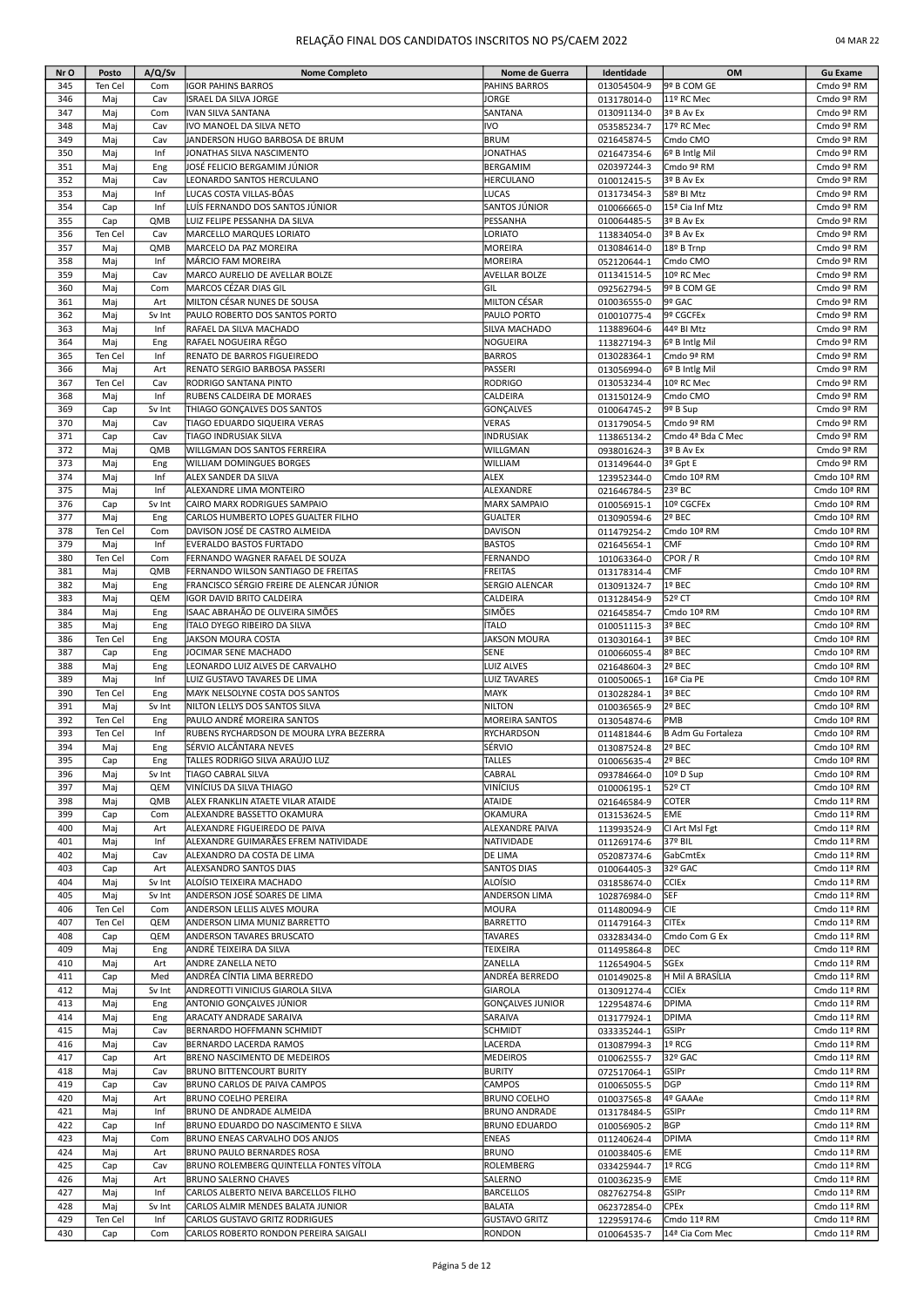| Nr O       | Posto      | A/Q/Sv        | <b>Nome Completo</b>                                        | Nome de Guerra                   | Identidade                 | OM                                | <b>Gu Exame</b>            |
|------------|------------|---------------|-------------------------------------------------------------|----------------------------------|----------------------------|-----------------------------------|----------------------------|
| 431        | Maj        | Inf           | ICÁSSIO ALCÂNTARA NEVES                                     | CÁSSIO                           | 021646944-5                | 31º BI Mtz                        | Cmdo 11ª RM                |
| 432        | Maj        | Inf           | <b>CESAR MONTENEGRO JUSTO</b>                               | MONTENEGRO                       | 011425024-4                | Cmdo 1ª Bda Inf Sl                | Cmdo 11ª RM                |
| 433        | Cap        | Art           | CHRISTOPHER CELSO MÁXIMO NETTO                              | MÁXIMO                           | 010065025-8                | Bia Cmdo Art Ex                   | Cmdo 11ª RM                |
| 434        | Maj        | Art           | CÍCERO LUIZ ALVES DA SILVA                                  | LUIZ ALVES                       | 019664213-6                | <b>COTER</b>                      | Cmdo 11ª RM                |
| 435        | Ten Cel    | Inf           | CLAUDIO BELCHIOR SANTOS DE SOUZA                            | <b>BELCHIOR</b>                  | 062346694-3                | Cmdo 11ª RM                       | Cmdo 11ª RM                |
| 436        | Maj        | Cav           | DANIEL CORRÊA DE FREITAS                                    | CORRÊA                           | 010050305-1                | GabCmtEx                          | Cmdo 11ª RM                |
| 437        | Maj        | Com           | DANIEL MATEUS COELHO                                        | COELHO                           | 031877204-3                | B Adm Ap CMP                      | Cmdo 11ª RM                |
| 438        | Cap        | Inf           | DANIEL MUENZER DE OLIVEIRA                                  | MUENZER                          | 010050745-8                | <b>B Adm QGEx</b>                 | Cmdo 11ª RM                |
| 439        | Maj        | Com           | DANIEL SEIXAS DA SILVA                                      | <b>SEIXAS</b>                    | 010012735-6                | CIGE                              | Cmdo 11ª RM                |
| 440<br>441 | Maj        | Art           | DANIEL SUCCI SILVA                                          | <b>SUCCI</b><br>DANILLO OLIVEIRA | 013173804-9                | Ba Adm / C Com G Ex<br>3º B Av Ex | Cmdo 11ª RM                |
| 442        | Maj<br>Maj | Cav<br>Inf    | DANILLO OLIVEIRA SANTANA<br>DANILO DOS SANTOS ALVARENGA     | ALVARENGA                        | 010005945-0<br>113821744-1 | <b>SGEx</b>                       | Cmdo 11ª RM<br>Cmdo 11ª RM |
| 443        | Maj        | Art           | DANILO FERNANDES FERREIRA                                   | DANILO                           | 113902514-0                | MD                                | Cmdo 11ª RM                |
| 444        | Maj        | Sv Int        | DARWIN LUCIO GONCALVES JUNIOR                               | <b>DARWIN</b>                    | 021647014-6                | 7º D Sup                          | Cmdo 11ª RM                |
| 445        | Ten Cel    | Cav           | DAVID ABE RIBEIRO                                           | ABE                              | 113897924-8                | 7º CTA                            | Cmdo 11ª RM                |
| 446        | Ten Cel    | Eng           | DENIVALDO DE SOUSA SILVA                                    | DENIVALDO                        | 013053534-7                | 2º B Fv                           | Cmdo 11ª RM                |
| 447        | Maj        | Sv Int        | DOUGLAS CARLOS TOSTES                                       | <b>TOSTES</b>                    | 021647034-4                | 4º CGCFEx                         | Cmdo 11ª RM                |
| 448        | Maj        | Com           | EDUARDO FABRICIO GOMES TRINDADE                             | TRINDADE                         | 033321964-0                | Cmdo Com G Ex                     | Cmdo 11ª RM                |
| 449        | Maj        | Inf           | EDUARDO SCHWARZER                                           | SCHWARZER                        | 013091074-8                | <b>EsIMEx</b>                     | Cmdo 11ª RM                |
| 450        | Maj        | QMB           | EDWILAYSER SILVA POGGIANELLA                                | EDWILAYSER                       | 021645624-4                | 12º B Sup                         | Cmdo 11ª RM                |
| 451        | Maj        | Com           | ELVYS WANDERSON DE LIMA E SILVA                             | ELVYS                            | 010007905-2                | Cmdo Com G Ex                     | Cmdo 11ª RM                |
| 452        | Cap        | Sv Int        | ÊNIO STANLEY AURÉLIO MELO                                   | STANLEY                          | 010063565-5                | 2º CGEO                           | Cmdo 11ª RM                |
| 453        | Maj        | Inf           | ERIC MERITELLO PINTO                                        | MERITELLO                        | 010008145-4                | <b>B Adm QGEx</b>                 | Cmdo 11ª RM                |
| 454        | Ten Cel    | Art           | ERIK MARQUES ALVES BRANCO                                   | <b>ALVES BRANCO</b>              | 062294254-8                | DCT                               | Cmdo 11ª RM                |
| 455        | Ten Cel    | Cav           | ERILDO SIMEÃO CAMARGO LEMOS JUNIOR                          | ERILDO                           | 122999284-5                | SGEx                              | Cmdo 11ª RM                |
| 456        | Maj        | Sv Int        | ESTEVÃO COSTA PEREIRA                                       | PEREIRA                          | 021647084-9                | CPEx                              | Cmdo 11ª RM                |
| 457        | Maj        | QEM           | FABIANO QUEIROZ DE SOUZA                                    | QUEIROZ                          | 011542474-9                | <b>DGP</b>                        | Cmdo 11ª RM                |
| 458        | Maj        | Cav           | FABRÍCIO BERTAMONI WACHHOLZ                                 | WACHHOLZ                         | 114015054-9                | EsCom                             | Cmdo 11ª RM                |
| 459        | Ten Cel    | Com           | FABRÍCIO DE OLIVEIRA LUZ                                    | OLIVEIRA LUZ                     | 011479404-3                | Cmdo Com G Ex                     | Cmdo 11ª RM                |
| 460<br>461 | Maj        | Cav           | FABRICIO LEANDRO DE CARVALHO HERMÓGENES DE OLIVEIRA         | HERMÓGENES<br>FERNANDEZ          | 021645694-7                | <b>DMAvEx</b>                     | Cmdo 11ª RM                |
| 462        | Maj<br>Maj | Com<br>Sv Int | FELIPE FERNANDEZ CARDOSO<br><b>FELIPE GONCALVES PEREIRA</b> | <b>FELIPE</b>                    | 122980334-9<br>013088054-5 | Cmdo 6ª RM<br>Cmdo 11ª RM         | Cmdo 11ª RM<br>Cmdo 11ª RM |
| 463        | Maj        | Cav           | <b>FELIPE MATOS BADU</b>                                    | BADU                             | 010035345-7                | 1º RCG                            | Cmdo 11ª RM                |
| 464        | Cap        | Com           | FELIPE RODRIGUES DE VASCONCELLOS                            | VASCONCELLOS                     | 062383094-0                | Cmdo DCiber                       | Cmdo 11ª RM                |
| 465        | Maj        | Inf           | FERNANDO ALVES CARRILHO                                     | CARRILHO                         | 011317194-6                | 7º CTA                            | Cmdo 11ª RM                |
| 466        | Ten Cel    | Art           | FRANCISCO GUILHERME DE MENDONÇA LEITE                       | MENDONÇA LEITE                   | 013054204-6                | <b>DCEM</b>                       | Cmdo 11ª RM                |
| 467        | Maj        | Inf           | FRANCISCO LEONARDO DE SOUSA QUEIROZ                         | QUEIROZ                          | 013148034-5                | 22º BI                            | Cmdo 11ª RM                |
| 468        | Cap        | Cav           | GABRIEL DE ALMEIDA AZEVEDO                                  | AZEVEDO                          | 010066465-5                | GSIPr                             | Cmdo 11ª RM                |
| 469        | Maj        | Sv Int        | <b>GABRIEL LEITE ALVES</b>                                  | GABRIEL                          | 010012385-0                | EME                               | Cmdo 11ª RM                |
| 470        | Cap        | Inf           | GABRIEL PIMENTEL MACHADO DOS SANTOS                         | PIMENTEL                         | 010058435-8                | Cia Cmdo 3ª Bda Inf Mtz           | Cmdo 11ª RM                |
| 471        | Maj        | Inf           | <b>GABRIEL SILVA BARBOSA</b>                                | <b>BARBOSA</b>                   | 021647214-2                | 37º BIL                           | Cmdo 11ª RM                |
| 472        | Maj        | Sv Int        | GIANCARLO LIMA DE CASTRO                                    | LIMA DE CASTRO                   | 102862034-0                | Ba Adm Cmdo Op Esp                | Cmdo 11ª RM                |
| 473        | Maj        | Art           | GILVANCARLO LIMA DE CASTRO                                  | CASTRO                           | 102862024-1                | <b>HFA</b>                        | Cmdo 11ª RM                |
| 474        | Maj        | Sv Int        | GLAUBER HENRIQUE COSTA VAZ DE LIMA                          | VAZ DE LIMA                      | 021647244-9                | 11º CGCFEx                        | Cmdo 11ª RM                |
| 475        | Maj        | Cav           | <b>GLENIO DE OLIVEIRA RODRIGUES</b>                         | <b>GLENIO</b>                    | 013056454-5                | <b>DFPC</b>                       | Cmdo 11ª RM                |
| 476        | Maj        | Cav           | GUILHERME CALS THEOPHILO GASPAR DE OLIVEIRA FILHO           | THEOPHILO                        | 101096124-9                | <b>DAbst</b>                      | Cmdo 11ª RM                |
| 477        | Maj        | Sv Int        | <b>GUSTAVO GODOY RIBEIRO DA SILVA</b>                       | GODOY                            | 010030295-9                | <b>CEBW</b>                       | Cmdo 11ª RM                |
| 478        | Cap        | Art           | <b>GUSTAVO KLEIN DIAS</b>                                   | <b>GUSTAVO DIAS</b>              | 010063065-6                | <b>DGP</b>                        | Cmdo 11ª RM                |
| 479        | Maj        | Com           | GUSTAVO OVIDIO RIBEIRO DE CASTRO                            | OVIDIO                           | 112744834-6                | EsCom                             | Cmdo 11ª RM                |
| 480        | Maj        | Inf           | <b>GUSTAVO SAMPAIO GIUDICE</b>                              | SAMPAIO                          | 010005985-6                | 41º BI Mtz                        | Cmdo 11ª RM                |
| 481        | Ten Cel    | Art           | HALLEY DA SILVA MÁXIMO                                      | MÁXIMO                           | 112679934-3                | <b>DSMEM</b>                      | Cmdo 11ª RM                |
| 482        | Maj        | QMB           | <b>HERIBERTO DANTAS ARBOÉS</b>                              | ARBOÉS                           | 021647294-4                | 22º D Sup                         | Cmdo 11ª RM                |
| 483        | Ten Cel    | QEM           | <b>HERON ALVES DOS SANTOS</b>                               | <b>HERON</b>                     | 013028514-1                | DOM                               | Cmdo 11ª RM                |
| 484        | Maj        | Sv Int        | IGOR BEZERRA CAVALCANTI RAMOS                               | RAMOS                            | 043484694-5                | <b>DPGO</b><br>38º BI             | Cmdo 11ª RM                |
| 485<br>486 | Maj<br>Maj | Inf<br>Art    | IGOR CARMO DA SILVA<br><b>IGOR SOARES SALES</b>             | IGOR<br><b>IGOR SALES</b>        | 010039055-8<br>013088304-4 | COTER                             | Cmdo 11ª RM<br>Cmdo 11ª RM |
| 487        | Maj        | QMB           | ISAAC HUGO VIVIANI MORORÓ                                   | <b>ISAAC</b>                     | 021645864-6                | DAbst                             | Cmdo 11ª RM                |
| 488        | Maj        | Art           | JANDER DELLA NINA DA SILVA                                  | JANDER                           | 113865974-1                | PMB                               | Cmdo 11ª RM                |
| 489        | Maj        | Cav           | JEAN SOARES AMARAL                                          | JEAN                             | 113828444-1                | <b>DCEM</b>                       | Cmdo 11ª RM                |
| 490        | Maj        | Com           | JEFFERSON DE ARAUJO AYALA                                   | AYALA                            | 021645884-4                | GSIPr                             | Cmdo 11ª RM                |
| 491        | Maj        | Com           | IJESUN LUIS TEIXEIRA DE SOUZA                               | JESUN                            | 021647334-8                | CPEx                              | Cmdo 11ª RM                |
| 492        | Maj        | Sv Int        | JOÃO ALBERTO PORTELA SOUSA                                  | PORTELA                          | 013174034-2                | <b>SEF</b>                        | Cmdo 11ª RM                |
| 493        | Cap        | Cav           | JOÃO CARLOS DE AGUIAR NASCIMENTO FILHO                      | AGUIAR                           | 093763674-4                | EsIMEx                            | Cmdo 11ª RM                |
| 494        | Cap        | Sv Int        | JOÃO CARLOS MAIA DE ANDRADE                                 | MAIA                             | 010063095-3                | CPEx                              | Cmdo 11ª RM                |
| 495        | Cap        | Com           | JOÃO GABRIEL ÁLVARES                                        | ÁLVARES                          | 010067055-3                | Cia C <sub>2</sub>                | Cmdo 11ª RM                |
| 496        | Maj        | Cav           | JOÃO GUILHERME CLÓS DO NASCIMENTO                           | NASCIMENTO                       | 011306934-8                | <b>DSMEM</b>                      | Cmdo 11ª RM                |
| 497        | Maj        | Inf           | JOÃO PAULO MENDES CONDÉ                                     | CONDÉ                            | 013088994-2                | COTER                             | Cmdo 11ª RM                |
| 498        | Cap        | Sv Int        | JOÃO RENATO LOPES PIRES                                     | LOPES PIRES                      | 010063615-8                | CPEx                              | Cmdo 11ª RM                |
| 499        | Cap        | Com           | JONAS VASCONCELOS BISTENE                                   | JONAS                            | 010058525-6                | CIGE                              | Cmdo 11ª RM                |
| 500        | Ten Cel    | Cav           | JOSÉ CARLOS COMEL JÚNIOR                                    | COMEL                            | 031856114-9                | GabCmtEx                          | Cmdo 11ª RM                |
| 501        | Cap        | Inf           | JOSÉ EDUARDO NATALE DE PAULA PEREIRA                        | JOSÉ EDUARDO                     | 010064895-5                | GSIPr                             | Cmdo 11ª RM                |
| 502        | Maj        | Cav           | JOSÉ RENATO GAMA DE MELLO SERRANO                           | SERRANO                          | 011245484-8                | <b>CComSEx</b>                    | Cmdo 11ª RM                |
| 503        | Cap        | QEM           | JOSÉ ROBERTO BERITHE PEDROSA                                | PEDROSA                          | 010039155-6                | 2º CGEO                           | Cmdo 11ª RM                |
| 504        | Maj        | Eng           | JULIANO JORGE TENÓRIO TAVARES                               | JULIANO JORGE                    | 010014155-5                | PMB                               | Cmdo 11ª RM                |
| 505        | Cap        | Art           | JULIO CESAR DOS SANTOS VALADARES TEIXEIRA                   | <b>JULIO CESAR</b>               | 010066585-0                | 16º G M F                         | Cmdo 11ª RM                |
| 506<br>507 | Maj        | Inf<br>Com    | JULIO FRANCISCO DE SOUZA NETO                               | DE SOUZA<br>ARAUJO SILVA         | 013090694-4                | Cmdo Com G Ex                     | Cmdo 11ª RM                |
| 508        | Cap        |               | LEANDRO ARAUJO DA SILVA                                     |                                  | 010064375-8                | 1º BGE                            | Cmdo 11ª RM                |
| 509        | Maj<br>Maj | Eng<br>Sv Int | LEANDRO SALAZAR FRANCISCO<br>LEONARDO CÉSAR INÁCIO          | SALAZAR<br>LEONARDO              | 013178054-6<br>010036965-1 | 8º BEC<br><b>SEF</b>              | Cmdo 11ª RM<br>Cmdo 11ª RM |
| 510        | Ten Cel    | Com           | LEONARDO DE BARCELOS                                        | <b>BARCELOS</b>                  | 011481554-1                | <b>EsIMEx</b>                     | Cmdo 11ª RM                |
| 511        | Cap        | Cav           | LEONARDO MARTINS GOMES                                      | GOMES                            | 010063115-9                | 1º RCG                            | Cmdo 11ª RM                |
| 512        | Cap        | QEM           | LEONARDO MATTA MOURA                                        | LEONARDO MOURA                   | 010143925-5                | CRO / 11ª RM                      | Cmdo 11ª RM                |
| 513        | Ten Cel    | QEM           | LEONARDO PINTO ESTEVES                                      | LEONARDO                         | 011542114-1                | CITEx                             | Cmdo 11ª RM                |
| 514        | Maj        | Inf           | LEONARDO SILVA FONTOURA                                     | LEONARDO                         | 021647434-6                | COTER                             | Cmdo 11ª RM                |
| 515        | Cap        | Com           | LUCAS ROCHA SACRAMENTO                                      | SACRAMENTO                       | 010064355-0                | EsCom                             | Cmdo 11ª RM                |
| 516        | Maj        | QMB           | LÚCIO CARDOSO FLÔRES                                        | lúcio                            | 021646034-5                | 16º B Log                         | Cmdo 11ª RM                |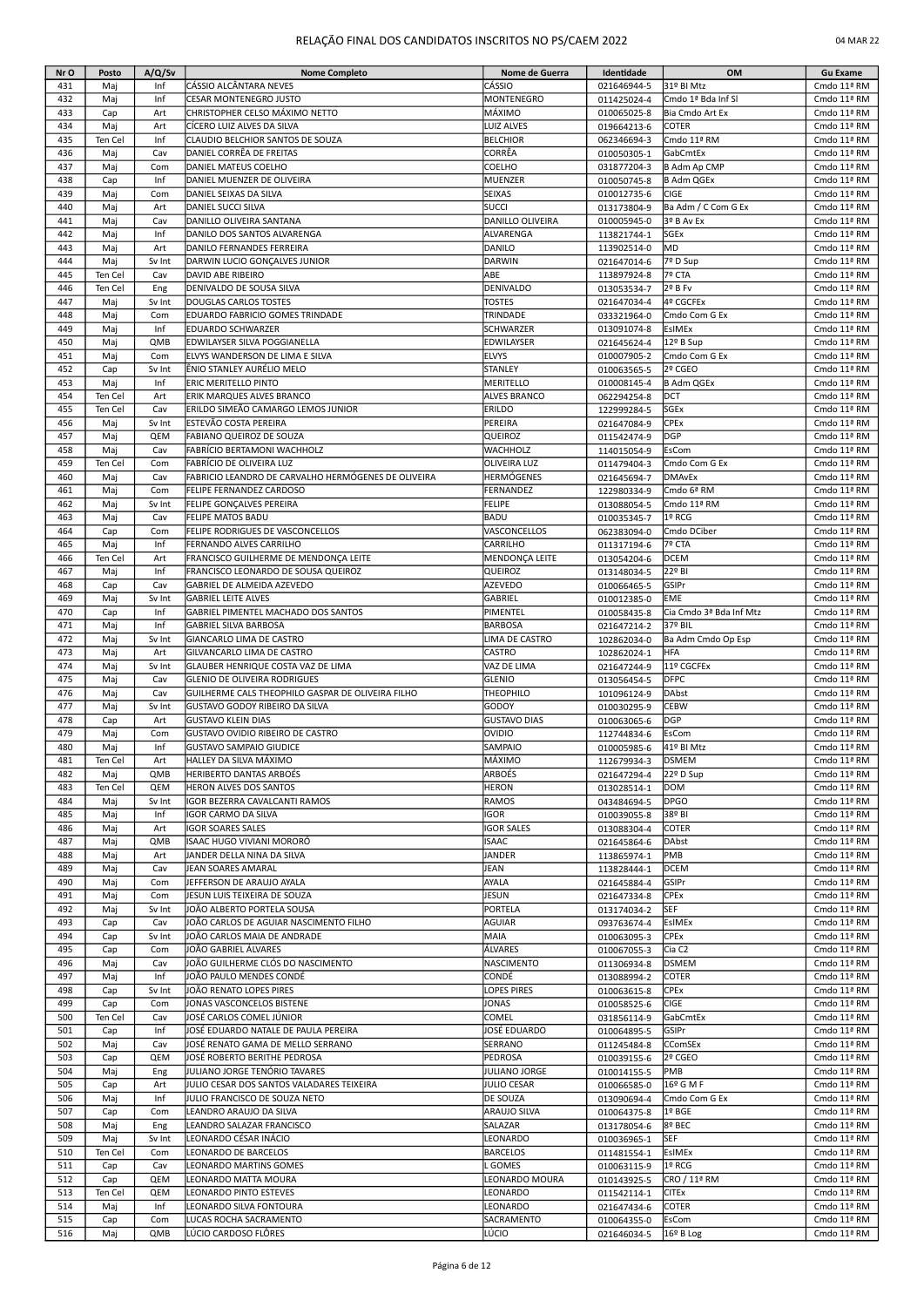| Nr O       | Posto      | A/Q/Sv        | <b>Nome Completo</b>                                                          | Nome de Guerra                   | Identidade                 | OM                                      | <b>Gu Exame</b>            |
|------------|------------|---------------|-------------------------------------------------------------------------------|----------------------------------|----------------------------|-----------------------------------------|----------------------------|
| 517        | Ten Cel    | Eng           | LUÍS GUSTAVO OLNEI RODRIGUES MELO                                             | OLNEI                            | 020354544-7                | DEC                                     | Cmdo 11ª RM                |
| 518<br>519 | Cap<br>Maj | Art<br>Sv Int | LUIS HENRIQUE LEAL<br>LUIZ PAULO GOMES PIMENTEL                               | LEAL<br>PIMENTEL                 | 113906114-5<br>010031115-8 | <b>CIE</b><br>11º CGCFEx                | Cmdo 11ª RM<br>Cmdo 11ª RM |
| 520        | Ten Cel    | Sv Int        | MAICO RUSSIANO DE SOUZA BOENO                                                 | SOUZA BOENO                      | 052090894-8                | <b>B Adm QGEx</b>                       | Cmdo 11ª RM                |
| 521        | Cap        | Sv Int        | MAICON CAMPOS DA SILVA                                                        | <b>CAMPOS SILVA</b>              | 010065985-3                | CPEx                                    | Cmdo 11ª RM                |
| 522        | Maj        | Cav           | MANOEL RICARDO ACAUAN CHUY                                                    | <b>CHUY</b>                      | 011549534-3                | 1º RCG                                  | Cmdo 11ª RM                |
| 523        | Maj        | Eng           | MARCELO ANDRÉ BARROS DE SÁ                                                    | MARCELO SÁ                       | 072511784-0                | 7º BEC                                  | Cmdo 11ª RM                |
| 524        | Cap        | QMB           | MARCELO BATISTA SOARES BARROSO                                                | MARCELO                          | 010037815-7                | <b>B Adm QGEx</b>                       | Cmdo 11ª RM                |
| 525        | Maj        | Com           | MARCELO DO NASCIMENTO VAILLANT                                                | VAILLANT                         | 013091184-5                | CIE                                     | Cmdo 11ª RM                |
| 526<br>527 | Maj<br>Maj | QEM<br>Eng    | MARCELO FIGUEIRA DE VASCONCELOS<br>MARCELO HISSANAGA                          | VASCONCELOS<br><b>HISSANAGA</b>  | 013128134-7<br>021648724-9 | <b>CITEx</b><br>CIE                     | Cmdo 11ª RM<br>Cmdo 11ª RM |
| 528        | Maj        | Com           | MÁRCIO MASSAHIKO TAKANO                                                       | <b>TAKANO</b>                    | 010009305-3                | <b>CIGE</b>                             | Cmdo 11ª RM                |
| 529        | Maj        | Sv Int        | MÁRCIO REIS DO VALE                                                           | REIS DO VALE                     | 013088914-0                | CPEx                                    | Cmdo 11ª RM                |
| 530        | Maj        | Sv Int        | MARCO ANTÔNIO CIRIBELLI SANTOS                                                | CIRIBELLI                        | 021647564-0                | <b>CCIEx</b>                            | Cmdo 11ª RM                |
| 531        | Mai        | Com           | MARCO ANTONIO D'ALMEIDA DIOGO                                                 | <b>DIOGO</b>                     | 101091974-2                | EsCom                                   | Cmdo 11ª RM                |
| 532        | Maj        | Inf           | MARCO ANTONIO DO NASCIMENTO PINTO JÚNIOR                                      | MARCO                            | 013061004-1                | GSIPr                                   | Cmdo 11ª RM                |
| 533        | Cap        | QEM           | MARCOS PAULO CABALLERO VICTORIO                                               | <b>VICTORIO</b>                  | 021666404-5                | CRO / 11ª RM                            | Cmdo 11ª RM                |
| 534<br>535 | Maj        | Eng<br>Art    | MARCOS RODRIGO FISCHER PRADO<br>MARCOS TIGLIA AMARO DOS SANTOS                | PRADO<br>AMARO                   | 113988634-3                | EsIMEx                                  | Cmdo 11ª RM<br>Cmdo 11ª RM |
| 536        | Maj<br>Maj | Sv Int        | MARCUS VINICIUS DE ARAÚJO ASSUNÇÃO                                            | <b>VINICIUS</b>                  | 011364874-5<br>010011705-0 | Cmdo 13ª Bda Inf Mtz<br><b>IEFEX</b>    | Cmdo 11ª RM                |
| 537        | Maj        | QEM           | MAX SILVA ALALUNA                                                             | ALALUNA                          | 013128304-6                | <b>CITEx</b>                            | Cmdo 11ª RM                |
| 538        | Maj        | Inf           | MICHEL POSTIGLIONI FONTOURA                                                   | MICHEL                           | 031934474-3                | <b>BPEB</b>                             | Cmdo 11ª RM                |
| 539        | Maj        | Med           | MILSON CHARLES DE ALMEIDA FARIA                                               | <b>MILSON</b>                    | 013175744-5                | HFA                                     | Cmdo 11ª RM                |
| 540        | Maj        | Med           | MÔNICA LUIZA CANTALICE DE OLIVEIRA                                            | MÔNICA                           | 073755014-5                | H Mil A BRASÍLIA                        | Cmdo 11ª RM                |
| 541        | Maj        | QEM           | NATÁLIA FERNANDES MEZIAT                                                      | NATÁLIA                          | 010101675-6                | 7º CTA                                  | Cmdo 11ª RM                |
| 542        | Maj        | Com           | NÍCOLAS LOBO LOBATO                                                           | NÍCOLAS                          | 013089064-3                | <b>CIGE</b>                             | Cmdo 11ª RM                |
| 543<br>544 | Maj        | Inf           | NILTON FERREIRA LIMA FILHO                                                    | NILTON FILHO                     | 124003364-5                | <b>BGP</b>                              | Cmdo 11ª RM                |
| 545        | Maj<br>Maj | Sv Int<br>Cav | ODAIR BERNARDINO MONTEIRO<br>ODILSON DE MELLO BENZI                           | BERNARDINO<br><b>BENZI</b>       | 072512854-0<br>019524983-4 | <b>CCIEx</b><br>COTER                   | Cmdo 11ª RM<br>Cmdo 11ª RM |
| 546        | Maj        | Eng           | PABLO VINICIUS LIMA CARVALHO                                                  | PABLO                            | 013148394-3                | <b>DEC</b>                              | Cmdo 11ª RM                |
| 547        | Maj        | Com           | PAULO DE AQUINO LOPES FILHO                                                   | AQUINO                           | 010036805-9                | EsCom                                   | Cmdo 11ª RM                |
| 548        | Cap        | Sv Int        | PAULO RAFAEL FERREIRA BASTOS                                                  | PAULO RAFAEL                     | 123947944-5                | CPOR / R                                | Cmdo 11ª RM                |
| 549        | Maj        | Sv Int        | PAULO VICTOR DE ALMEIDA XAVIER                                                | ALMEIDA XAVIER                   | 013179124-6                | COLOG                                   | Cmdo 11ª RM                |
| 550        | Maj        | Com           | PEDRO ARRAES FEITOSA NETO                                                     | <b>ARRAES</b>                    | 013177784-9                | Cmdo Com G Ex                           | Cmdo 11ª RM                |
| 551        | Ten Cel    | Cav           | PEDRO DA CRUZ MACHADO JÚNIOR                                                  | <b>MACHADO</b>                   | 013029814-4                | COTER                                   | Cmdo 11ª RM                |
| 552<br>553 | Cap<br>Cap | Com<br>Inf    | PEDRO HENRIQUE DE OLIVEIRA SOUSA<br>PEDRO HENRIQUE IVANICSKA SORIANO DE MELLO | PEDRO HENRIQUE<br>SORIANO        | 102871604-9                | CDCiber<br><b>B Adm QGEx</b>            | Cmdo 11ª RM<br>Cmdo 11ª RM |
| 554        | Maj        | Art           | RAFAEL E SILVA RIBEIRO                                                        | <b>RIBEIRO</b>                   | 114002364-7<br>021646254-9 | C Log Msl Fgt                           | Cmdo 11ª RM                |
| 555        | Maj        | Inf           | RAFAEL FRANÇA DE OLIVEIRA                                                     | RAFAEL OLIVEIRA                  | 123998084-8                | COTER                                   | Cmdo 11ª RM                |
| 556        | Maj        | QMB           | RAFAEL GONÇALVES CESAR                                                        | RAFAEL CÉSAR                     | 013057384-3                | <b>DAbst</b>                            | Cmdo 11ª RM                |
| 557        | Cap        | Cav           | RAFAEL LIRA PRESTE                                                            | LIRA                             | 010064805-4                | CPEx                                    | Cmdo 11ª RM                |
| 558        | Mai        | Sv Int        | RAFAEL MOREIRA DE OLIVEIRA                                                    | RAFAEL OLIVEIRA                  | 021647744-8                | 11º CGCFEx                              | Cmdo 11ª RM                |
| 559        | Maj        | Inf           | RAIMUNDO PAULINO VIANA JÚNIOR                                                 | VIANA JÚNIOR                     | 013149174-8                | EME                                     | Cmdo 11ª RM                |
| 560<br>561 | Maj        | Inf<br>Com    | RÉGIS RIBEIRO SALES                                                           | RÉGIS SALES                      | 042028474-7                | 38º BI<br>6ª Cia Com                    | Cmdo 11ª RM                |
| 562        | Cap<br>Maj | QEM           | RENAN ALVES DOS SANTOS<br>RENATO CANCHERINI LEFONE                            | <b>RENAN</b><br>LEFONE           | 010057225-4<br>019675313-1 | <b>DPE</b>                              | Cmdo 11ª RM<br>Cmdo 11ª RM |
| 563        | Ten Cel    | QEM           | RICARDO DA SILVA VIEIRA                                                       | VIEIRA                           | 011540714-0                | DSG                                     | Cmdo 11ª RM                |
| 564        | Maj        | Cav           | RICARDO DE MATTOS CUNHA FILHO                                                 | RICARDO                          | 019524093-2                | DAbst                                   | Cmdo 11ª RM                |
| 565        | Maj        | Com           | RICARDO DOS SANTOS BRAGA                                                      | RICARDO BRAGA                    | 013056784-5                | 1º BGE                                  | Cmdo 11ª RM                |
| 566        | Maj        | Art           | RICARDO FÉRRE LACERDA FERREIRA                                                | FÉRRE                            | 013056554-2                | <b>CIGE</b>                             | Cmdo 11ª RM                |
| 567        | Maj        | Inf           | RICARDO NICOLAU CONRADI                                                       | CONRADI                          | 013148134-3                | DGP                                     | Cmdo 11ª RM                |
| 568        | Maj        | Sv Int        | ROBERTO BENEVIDES DE OLIVEIRA                                                 | <b>BENEVIDES</b>                 | 013174574-7                | DGO                                     | Cmdo 11ª RM                |
| 569        | Maj        | Sv Int        | ROBERTO DE ALCÂNTARA PINTO                                                    | ALCÂNTARA                        | 013089084-1                | CPEx                                    | Cmdo 11ª RM                |
| 570<br>571 | Maj<br>Cap | Art<br>Com    | ROBERTO DE CASTRO<br>ROBSON ALVES DESMÔNI DE SOUSA                            | <b>ROBERTO</b><br>ALVES DE SOUSA | 013179624-5<br>010037015-4 | EME<br>EsCom                            | Cmdo 11ª RM<br>Cmdo 11ª RM |
| 572        | Maj        | Art           | RODRIGO ANTÔNIO DE RESENDE LOUZADA                                            | LOUZADA                          | 010050825-8                | Cmdo Com G Ex                           | Cmdo 11ª RM                |
| 573        | Maj        | Eng           | RODRIGO ASSUNÇÃO BARBOSA DA SILVA                                             | <b>RODRIGO</b>                   | 010011165-7                | D M E                                   | Cmdo 11ª RM                |
| 574        | Maj        | Art           | RODRIGO BARRETO FERREIRA DA SILVA                                             | <b>BARRETO</b>                   | 013148144-2                | ENaDCiber                               | Cmdo 11ª RM                |
| 575        | Maj        | Inf           | RODRIGO CAETANO GOMES                                                         | <b>GOMES</b>                     | 013179014-9                | GSIPr                                   | Cmdo 11ª RM                |
| 576        | Cap        | Sv Int        | RODRIGO DA SILVA MATTOSO                                                      | <b>MATTOSO</b>                   | 010065615-6                | <b>B Adm QGEx</b>                       | Cmdo 11ª RM                |
| 577        | Cap        | QEM           | RODRIGO EVANGELISTA DELGADO                                                   | <b>DELGADO</b>                   | 010063735-4                | 2º CGEO                                 | Cmdo 11ª RM                |
| 578        | Maj        | Inf           | RODRIGO GOUVEIA MARTINS                                                       | <b>MARTINS</b>                   | 021647784-4                | COTER                                   | Cmdo 11ª RM                |
| 579<br>580 | Cap<br>Maj | Com<br>Cav    | RODRIGO TARGINO SOUZA<br>RODRIGO ULISSES MARQUES JULIO                        | TARGINO<br>JULIO                 | 010066195-8<br>011167234-1 | EsCom<br><b>COTER</b>                   | Cmdo 11ª RM<br>Cmdo 11ª RM |
| 581        | Maj        | Inf           | ROGÉRIO DE MATOS SOARES                                                       | ROGÉRIO                          | 021646414-9                | 53º BIS                                 | Cmdo 11ª RM                |
| 582        | Maj        | Eng           | RUAN SCHETTINE DE OLIVEIRA                                                    | <b>SCHETTINE</b>                 | 010039005-3                | MD                                      | Cmdo 11ª RM                |
| 583        | Ten Cel    | QMB           | RUI CÉSAR DIAS DA SILVA                                                       | RUI                              | 052118234-5                | EsIMEx                                  | Cmdo 11ª RM                |
| 584        | Maj        | Sv Int        | SANDERSON MALTA DE SOUZA                                                      | MALTA                            | 021649074-8                | Cmdo DCiber                             | Cmdo 11ª RM                |
| 585        | Maj        | Com           | SAULO ASSAD PEREIRA                                                           | ASSAD                            | 013054724-3                | Cmdo Com G Ex                           | Cmdo 11ª RM                |
| 586        | Cap        | Inf           | SAULO PAIM ONODA                                                              | PAIM                             | 010067205-4                | 2º BPE                                  | Cmdo 11ª RM                |
| 587<br>588 | Maj<br>Maj | Med<br>Inf    | SERGIO BAPTISTA FERNANDES<br>SÉRGIO DEMISQUE SIQUEIRA JUNIOR                  | <b>SERGIO</b><br><b>DEMISQUE</b> | 010014565-5<br>021647854-5 | H Mil A BRASÍLIA<br>Cmdo 3ª Bda Inf Mtz | Cmdo 11ª RM<br>Cmdo 11ª RM |
| 589        | Ten Cel    | Sv Int        | SHALON NUNES SCORALICK                                                        | <b>SCORALICK</b>                 | 043401974-1                | <b>DGO</b>                              | Cmdo 11ª RM                |
| 590        | Maj        | Inf           | THIAGO BENTES DE MELLO                                                        | <b>BENTES</b>                    | 010050165-9                | <b>B Adm QGEx</b>                       | Cmdo 11ª RM                |
| 591        | Maj        | Sv Int        | THIAGO DOS ANJOS CORREIA LEITE                                                | THIAGO CORREIA                   | 113903974-5                | 11º CGCFEx                              | Cmdo 11ª RM                |
| 592        | Cap        | Sv Int        | THIAGO JEAN SCHEVENCK LEITE                                                   | <b>SCHEVENCK</b>                 | 033263194-4                | <b>CPEx</b>                             | Cmdo 11ª RM                |
| 593        | Maj        | QEM           | THIAGO MAEL DE CASTRO                                                         | <b>CASTRO</b>                    | 010006595-2                | CDS                                     | Cmdo 11ª RM                |
| 594        | Maj        | Cav           | TIAGO FERNANDEZ CARDOSO                                                       | FERNANDEZ                        | 122980344-8                | 1º RCG                                  | Cmdo 11ª RM                |
| 595<br>596 | Cap<br>Maj | Cav<br>Eng    | TIAGO HAAG OCANHA<br>UÉLITON VIRMAR FIGUEIRÓ MARQUES                          | <b>OCANHA</b><br>UÉLITON         | 033376574-1<br>092619524-9 | EsIMEx<br>D M E                         | Cmdo 11ª RM<br>Cmdo 11ª RM |
| 597        | Maj        | Eng           | UÉMERSON FERREIRA DA SILVA                                                    | UÉMERSON                         | 013180024-5                | <b>DGP</b>                              | Cmdo 11ª RM                |
| 598        | Maj        | Sv Int        | VICTOR COSENZA DOS SANTOS PEREIRA                                             | COSENZA                          | 010008785-7                | <b>IEFEX</b>                            | Cmdo 11ª RM                |
| 599        | Cap        | Com           | VICTOR DE SOUZA FILGUEIRAS                                                    | <b>FILGUEIRAS</b>                | 043502654-7                | 6ª Cia Com                              | Cmdo 11ª RM                |
| 600        | Cap        | Inf           | VICTOR HUGO DAMASCENO DE AGUIAR                                               | <b>VICTOR HUGO</b>               | 113862794-6                | <b>DGP</b>                              | Cmdo 11ª RM                |
| 601        | Ten Cel    | Art           | VITOR AUGUSTO KOPP JANTSCH                                                    | JANTSCH                          | 030932874-8                | Cmdo DCiber                             | Cmdo 11ª RM                |
| 602        | Maj        | Inf           | VÍTOR BATISTA DA CUNHA                                                        | Vítor                            | 010007855-9                | CIE                                     | Cmdo 11ª RM                |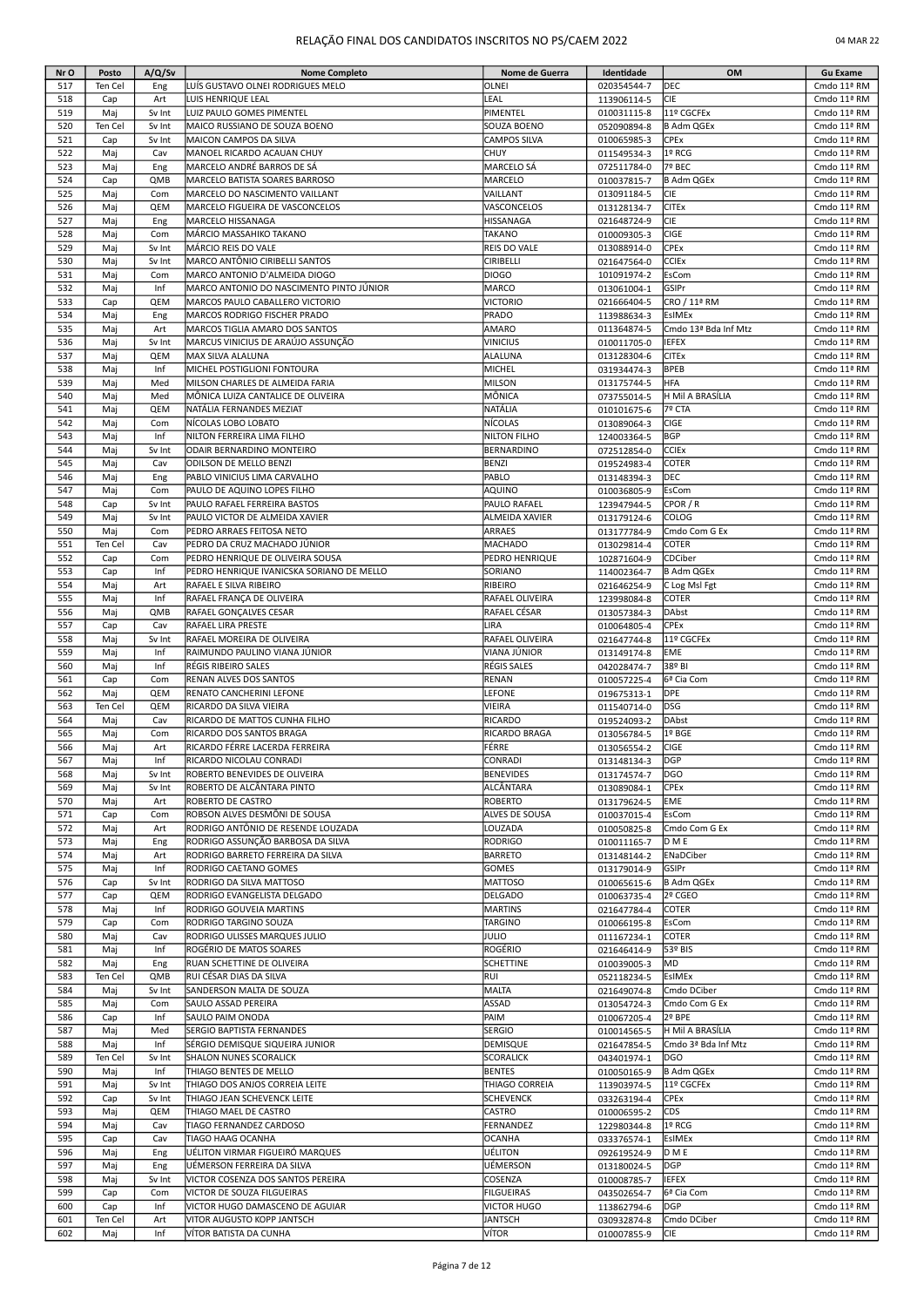| Nr O | Posto      | A/Q/Sv     | <b>Nome Completo</b>                                     | Nome de Guerra         | Identidade                 | OM                         | <b>Gu Exame</b> |
|------|------------|------------|----------------------------------------------------------|------------------------|----------------------------|----------------------------|-----------------|
| 603  | Ten Cel    | Sv Int     | WAGNER CAVALCANTE FIGUEIREDO                             | CAVALCANTE             | 013028414-4                | CCIEx                      | Cmdo 11ª RM     |
| 604  | Mai        | Com        | WAGNER DA SILVA MENEZES                                  | <b>MENEZES</b>         | 010051195-5                | EsCom                      | Cmdo 11ª RM     |
| 605  | Maj        | Inf        | WELLINGTON MOURA DE OLIVEIRA                             | MOURA OLIVEIRA         | 101084424-7                | GSIPr                      | Cmdo 11ª RM     |
| 606  | Maj        | Eng        | WILLIAM LIMA DE LUCENA JABER                             | <b>WILLIAM JABER</b>   | 010037695-3                | 4º BEC                     | Cmdo 11ª RM     |
| 607  | Cap        | Inf        | ADRIANO ALMEIDA DE ALCANTARA                             | ADRIANO                | 010063465-8                | 4º B Av Ex                 | Cmdo 12ª RM     |
| 608  | Maj        | Inf        | ADRIANO BENETTI DAMASCENO CATANHEIDE                     | CATANHEIDE             | 093798314-6                | 17ª Cia Inf Sl             | Cmdo 12ª RM     |
| 609  | Cap        | Inf        | AGNALDO BARCELOS DA SILVA                                | <b>BARCELOS</b>        | 010064645-4                | 17ª Cia Inf Sl             | Cmdo 12ª RM     |
| 610  | Maj        | Inf        | ALESSANDRO DE OLIVEIRA SILVA                             | ALESSANDRO             | 033416674-1                | 51º BIS                    | Cmdo 12ª RM     |
| 611  | Maj        | Eng        | ALLYSON HENRIQUE DE ALBUQUERQUE PINTO                    | ALLYSON                | 112657234-4                | Cmdo CMA                   | Cmdo 12ª RM     |
| 612  | Cap        | Inf        | ANTONIO LUIZ FREITAS RIBEIRO                             | LUIZ                   |                            | Cia Cmdo 16ª Bda Inf Sl    | Cmdo 12ª RM     |
| 613  | Maj        | Art        | ARTUR MENDES PEREIRA DE PAULA                            | <b>ARTUR</b>           | 010065845-9<br>113860494-5 | 10º GAC / SI               | Cmdo 12ª RM     |
| 614  | Maj        | Inf        | <b>BRUNO DOS SANTOS NOGUEIRA</b>                         | NOGUEIRA               | 021646874-4                | 53º BIS                    | Cmdo 12ª RM     |
| 615  |            | Med        |                                                          | CARLLA                 |                            | Cmdo 1ª Bda Inf Sl         |                 |
|      | Mai        |            | CARLLA GUENIN BAPTISTA<br>CARLOS EDUARDO GONCALVES RAMOS | <b>CARLOS RAMOS</b>    | 010144295-2                |                            | Cmdo 12ª RM     |
| 616  | Ten Cel    | Cav        |                                                          |                        | 031774544-6                | Cmdo 17ª Bda Inf Sl        | Cmdo 12ª RM     |
| 617  | Maj        | Eng        | CARLOS HENRIQUE DE LIMA LOURENÇO                         | HENRIQUE               | 122995814-3                | Cmdo 12ª RM                | Cmdo 12ª RM     |
| 618  | Maj        | Eng        | CARLOS ZUMILDES ARAÚJO CARDOSO                           | ZUMILDES               | 010012105-2                | 2º BEC                     | Cmdo 12ª RM     |
| 619  | Maj        | Eng        | CÉSAR AUGUSTO QUEIROZ DA COSTA                           | CÉSAR COSTA            | 072514434-9                | 6º BEC                     | Cmdo 12ª RM     |
| 620  | Maj        | Eng        | DANIEL CASTELO BRANCO LEMOS                              | CASTELO BRANCO         | 013057494-0                | CRO / 12ª RM               | Cmdo 12ª RM     |
| 621  | Cap        | QMB        | DANIEL ESTEVES DE MELO VALDIGEM                          | VALDIGEM               | 010056925-0                | Pq R Mnt / 12ª RM          | Cmdo 12ª RM     |
| 622  | Maj        | Inf        | DEMIAN DE OLIVEIRA                                       | DEMIAN                 | 011350474-0                | 7º BPE                     | Cmdo 12ª RM     |
| 623  | Maj        | QMB        | DIOGO ANTÔNIO ALVES TIMÓTEO                              | TIMÓTEO                | 013148014-7                | CMM                        | Cmdo 12ª RM     |
| 624  | Mai        | QMB        | DIOGO SOUZA RÊGO                                         | DIOGO SOUZA            | 013178294-8                | 1º B Log Sl                | Cmdo 12ª RM     |
| 625  | Maj        | Eng        | EMANUEL NIVALDO PEREIRA                                  | <b>NIVALDO</b>         | 093746024-4                | Cmdo 2º Gpt E              | Cmdo 12ª RM     |
| 626  | Maj        | Sv Int     | <b>EMERSON PUIATTI LOPES</b>                             | <b>EMERSON PUIATTI</b> | 010037445-3                | <b>SEF</b>                 | Cmdo 12ª RM     |
| 627  | Maj        | Sv Int     | FABIO CRUZ AJALA                                         | AJALA                  | 011172414-2                | 12º B Sup                  | Cmdo 12ª RM     |
| 628  | Maj        | Eng        | FRANCÍLIO FONSECA SANTANA                                | FONSECA                | 013148794-4                | <b>CMM</b>                 | Cmdo 12ª RM     |
| 629  | Maj        | Com        | HYGOR LEONARDO MENDES BARROSO TEIXEIRA                   | <b>HYGOR</b>           | 010011525-2                | Cmdo CMA                   | Cmdo 12ª RM     |
| 630  | Maj        | Inf        | JASÓN SIFFERT LEMOS                                      | SIFFERT                | 013091374-2                | 3º BIS                     | Cmdo 12ª RM     |
| 631  | Maj        | Eng        | JOÃO MAURÍCIO DIAS LOPES VALDETARO                       | VALDETARO              | 013125824-6                | Cia Cmdo 2º Gpt E          | Cmdo 12ª RM     |
| 632  | Maj        | Eng        | JOÃO PAULO REIS DA CRUZ                                  | CRUZ                   | 010014145-6                | 4º B Av Ex                 | Cmdo 12ª RM     |
| 633  | Maj        | Inf        | LEANDRO TAVARES LUIZ                                     | <b>TAVARES</b>         | 010008295-7                | 7º BPE                     | Cmdo 12ª RM     |
| 634  | Maj        | Inf        | LEONARDO ANDRADE MARIANO                                 | ANDRADE                | 021646004-8                | <b>CIGS</b>                | Cmdo 12ª RM     |
| 635  | Maj        | Inf        | LEONARDO NASCIMENTO DE ALBUQUERQUE RAMOS                 | ALBUQUERQUE            | 010012425-4                | 53º BIS                    | Cmdo 12ª RM     |
| 636  | Maj        | Art        | LUCIANO MASCENA DA CRUZ ROCHA                            | MASCENA                | 013087434-0                | Cmdo 16ª Bda Inf Sl        | Cmdo 12ª RM     |
| 637  | Cap        | Sv Int     | MARÇAL BRÊDA VIEIRA                                      | VIEIRA                 | 010065545-5                | 12º B Sup                  | Cmdo 12ª RM     |
| 638  | Ten Cel    | QEM        | MARCELO AUGUSTO DE MELLO                                 | AUGUSTO                | 011540754-6                | CRO / 12ª RM               | Cmdo 12ª RM     |
| 639  | Ten Cel    | Com        | MARCELO VIEIRA XAVIER                                    | <b>XAVIER</b>          | 019596823-5                | 1º B Com SI                | Cmdo 12ª RM     |
| 640  | Maj        | Inf        | MARCO AURÉLIO GALL PIRES                                 | <b>GALL PIRES</b>      | 031847984-7                | H Gu TABATINGA             | Cmdo 12ª RM     |
| 641  | Maj        | Com        | MARCO AURÉLIO KLEM CERQUEIRA                             | <b>KLEM</b>            | 011162734-5                | 1º B Com SI                | Cmdo 12ª RM     |
| 642  | Maj        | Com        | NELCINEI DE FREITAS VALENTE                              | VALENTE                | 013174944-2                | Cmdo 16ª Bda Inf SI        | Cmdo 12ª RM     |
| 643  |            | Sv Int     | NELSON DO CARMO SAMPAIO NETO                             | <b>NELSON SAMPAIO</b>  |                            |                            | Cmdo 12ª RM     |
|      | Maj        |            |                                                          |                        | 010009945-6                | 3ª Cia F Esp               |                 |
| 644  | Cap        | Inf        | PAULO CESAR LOPES DE ARAUJO JUNIOR                       | ARAUJO JUNIOR          | 010036785-3                | 59º BI Mtz                 | Cmdo 12ª RM     |
| 645  | Maj        | Inf        | PEDRO ALCÂNTARA XAVIER                                   | <b>XAVIER</b>          | 010039045-9                | Cia Cmdo 1ª Bda Inf Sl     | Cmdo 12ª RM     |
| 646  | Maj        | Inf        | PEDRO ROBERTO CARDOSO LOPES                              | PEDRO ROBERTO          | 122972724-1                | Cmdo 10ª RM                | Cmdo 12ª RM     |
| 647  | Maj        | Com        | RAFAEL HUDSON MONTEIRO BRAGA                             | <b>BRAGA</b>           | 013089074-2                | Cmdo CMA                   | Cmdo 12ª RM     |
| 648  | Ten Cel    | Inf        | RAFAEL OLIGURSKY                                         | OLIGURSKY              | 013054124-6                | Cmdo Fron R NEGRO / 5º BIS | Cmdo 12ª RM     |
| 649  | Maj        | Cav        | RAPHAEL PEREIRA MIRANDA                                  | MIRANDA                | 010029255-6                | Cmdo 10ª Bda Inf Mtz       | Cmdo 12ª RM     |
| 650  | Ten Cel    | QEM        | ROBERTO DE OLIVEIRA CASTILHO                             | CASTILHO               | 011542284-2                | CRO / 12ª RM               | Cmdo 12ª RM     |
| 651  | Maj        | Inf        | RODRIGO MEDEIROS DA SILVA                                | <b>MEDEIROS</b>        | 021646384-4                | 4º B Av Ex                 | Cmdo 12ª RM     |
| 652  | Ten Cel    | Art        | RODRIGO SKOLAUDE DINI                                    | DINI                   | 019455043-0                | 4º B Av Ex                 | Cmdo 12ª RM     |
| 653  | Maj        | Inf        | RODRIGO VILLELA GONÇALVES                                | VILLELA                | 113924764-5                | <b>CIGS</b>                | Cmdo 12ª RM     |
| 654  | Ten Cel    | Sv Int     | ROOSEVELT FEITOSA DE FREITAS                             | <b>ROOSEVELT</b>       | 011317654-9                | Cmdo 12ª RM                | Cmdo 12ª RM     |
| 655  | Cap        | Inf        | SAMUEL FREDERICO AVINEZ LIMA                             | AVINEZ                 | 052209894-6                | 3º B Av Ex                 | Cmdo 12ª RM     |
| 656  | Maj        | QMB        | SAULO VITAL DOS SANTOS                                   | SAULO                  | 013057184-7                | 2º B Log SI                | Cmdo 12ª RM     |
| 657  | Maj        | Inf        | THIAGO ALBERTO SODRÉ ROQUE                               | SODRÉ                  | 010037495-8                | <b>CIGS</b>                | Cmdo 12ª RM     |
| 658  | Maj        | Art        | THIAGO PUIATI TOLEDO                                     | PUIATI                 | 010036595-6                | 4º B Av Ex                 | Cmdo 12ª RM     |
| 659  | Maj        | Inf        | THYAGO MOACYR PINTO DA SILVA                             | <b>MOACYR</b>          | 010037235-8                | Cmdo Fron ACRE / 4º BIS    | Cmdo 12ª RM     |
| 660  | Maj        | Inf        | ULYSSES DANIEL QUEIROZ SILVA DE SÁ                       | ULYSSES DANIEL         | 011465434-6                | 4ª Cia Intlg               | Cmdo 12ª RM     |
| 661  | Cap        | Inf        | VANDSON SOUZA SILVA                                      | VANDSON                | 010067235-1                | 4º B Av Ex                 | Cmdo 12ª RM     |
| 662  | Maj        | Inf        | ALAN SANTOS DA ENCARNAÇÃO                                | <b>ALAN SANTOS</b>     | 021645364-7                | Cmdo 13ª Bda Inf Mtz       | AMAN            |
| 663  | Maj        | Inf        | ALBEMAR RODRIGUES DE LIMA                                | ALBEMAR                | 073624454-2                | <b>CIOpEsp</b>             | AMAN            |
| 664  | Mai        | Com        | ALBERTO RODRIGUES FILHO                                  | RODRIGUES FILHO        | 021646564-1                | <b>ESA</b>                 | AMAN            |
| 665  | Maj        | Cav        | ALESSANDRO ALVES GUAZINA                                 | <b>GUAZINA</b>         | 013179384-6                | <b>ESA</b>                 | AMAN            |
| 666  | Maj        | Inf        | ALEXANDRE MEDEIROS PICININI                              | PICININI               | 033406314-6                | <b>DGP</b>                 | AMAN            |
| 667  | Cap        | Inf        | ALLAN DOS ANJOS LINHARES DE OLIVEIRA                     | DOS ANJOS              | 010035795-3                | AMAN                       | AMAN            |
| 668  | Maj        | Sv Int     | ALLAN TORRES DOS SANTOS FLORES                           | ALLAN                  | 093865174-2                | AMAN                       | AMAN            |
| 669  | Maj        | Com        | ANDERSON FIDÉLIS JOSÉ DA SILVA                           | FIDÉLIS                | 021648174-7                | <b>CPEx</b>                | AMAN            |
| 670  | Ten Cel    | Art        | ANTONIO CARLOS MACARTHS LUCENA JUNIOR                    | LUCENA                 | 011363474-5                | <b>CMJF</b>                | AMAN            |
| 671  | Maj        | Com        | BRENO GOMES DA COSTA                                     | <b>BRENO</b>           | 013091034-2                | AMAN                       | AMAN            |
| 672  | Maj        | Inf        | <b>BRUNO DE MORAES SILVA</b>                             | <b>BRUNO MORAES</b>    | 073730104-4                | BGP                        | AMAN            |
| 673  | Ten Cel    | Cav        | BRUNO VASCONCELOS DE MOURA                               | DE MOURA               | 011142754-8                | 2ª Cia Intlg               | AMAN            |
| 674  | Maj        | Sv Int     | CARLOS EDUARDO RIBEIRO PACHECO FILHO                     | PACHECO                | 010037645-8                | 4º D Sup                   | AMAN            |
| 675  | Cap        | Sv Int     | CARLOS GUILHERME DE FARIAS MARTINS                       | CARLOS MARTINS         | 010065205-6                | AMAN                       | AMAN            |
| 676  | Maj        | QEM        | CARLOS RENATO AGUIAR BRANDÃO                             | <b>BRANDÃO</b>         | 011542404-6                | AMAN                       | AMAN            |
| 677  | Maj        | Inf        | CASTORINO BATISTA GOMES NETO                             | <b>GOMES NETO</b>      | 021645494-2                | 5º BIL                     | AMAN            |
| 678  | Cap        | Inf        | CLETO MARTINS BARBOSA FILHO                              | CLETO                  | 010031275-0                | <b>BCSv/ESA</b>            | AMAN            |
| 679  | Maj        | Inf        | DANIEL MOURA FELIX CARDOSO                               | <b>FELIX</b>           | 011533404-7                | AMAN                       | AMAN            |
| 680  |            | Inf        | DANILO FLAMARION MENDES DA COSTA MORAES VARJÃO           | <b>FLAMARION</b>       |                            | AMAN                       | AMAN            |
| 681  | Maj<br>Maj | Inf        | DANILO MAGON GARCIA                                      | MAGON                  | 113998124-3                | AMAN                       | AMAN            |
| 682  | Ten Cel    | Inf        | DARIO GONÇALVES DE LIMA CASTRO                           | DARIO CASTRO           | 010030675-2<br>127558863-8 | Cmdo 12ª Bda Inf L (Amv)   | AMAN            |
| 683  |            |            |                                                          | ANTUNES                |                            |                            | AMAN            |
|      | Cap        | Cav<br>Inf | DEIVISON ANTUNES OLIVEIRA                                |                        | 043538354-2                | AMAN<br><b>DGP</b>         | AMAN            |
| 684  | Maj        |            | DIEGO MIRANDA SANTOS                                     | SANTOS                 | 010009415-0                |                            |                 |
| 685  | Cap        | Eng        | DIEGO RODRIGUES TOLÊDO                                   | TOLEDO                 | 010065935-8                | <b>ESA</b>                 | AMAN            |
| 686  | Cap        | Eng        | DIEGO VAZ FERNANDES                                      | DIEGO                  | 010067135-3                | <b>ESA</b>                 | AMAN            |
| 687  | Maj        | Cav        | DIOGO DIAS JACINTO                                       | <b>DIAS</b>            | 010034795-4                | 1º Esqd C L                | AMAN            |
| 688  | Cap        | Inf        | DOUGLAS ESTEVES OLIVEIRA                                 | DOUGLAS OLIVEIRA       | 010065295-7                | AMAN                       | AMAN            |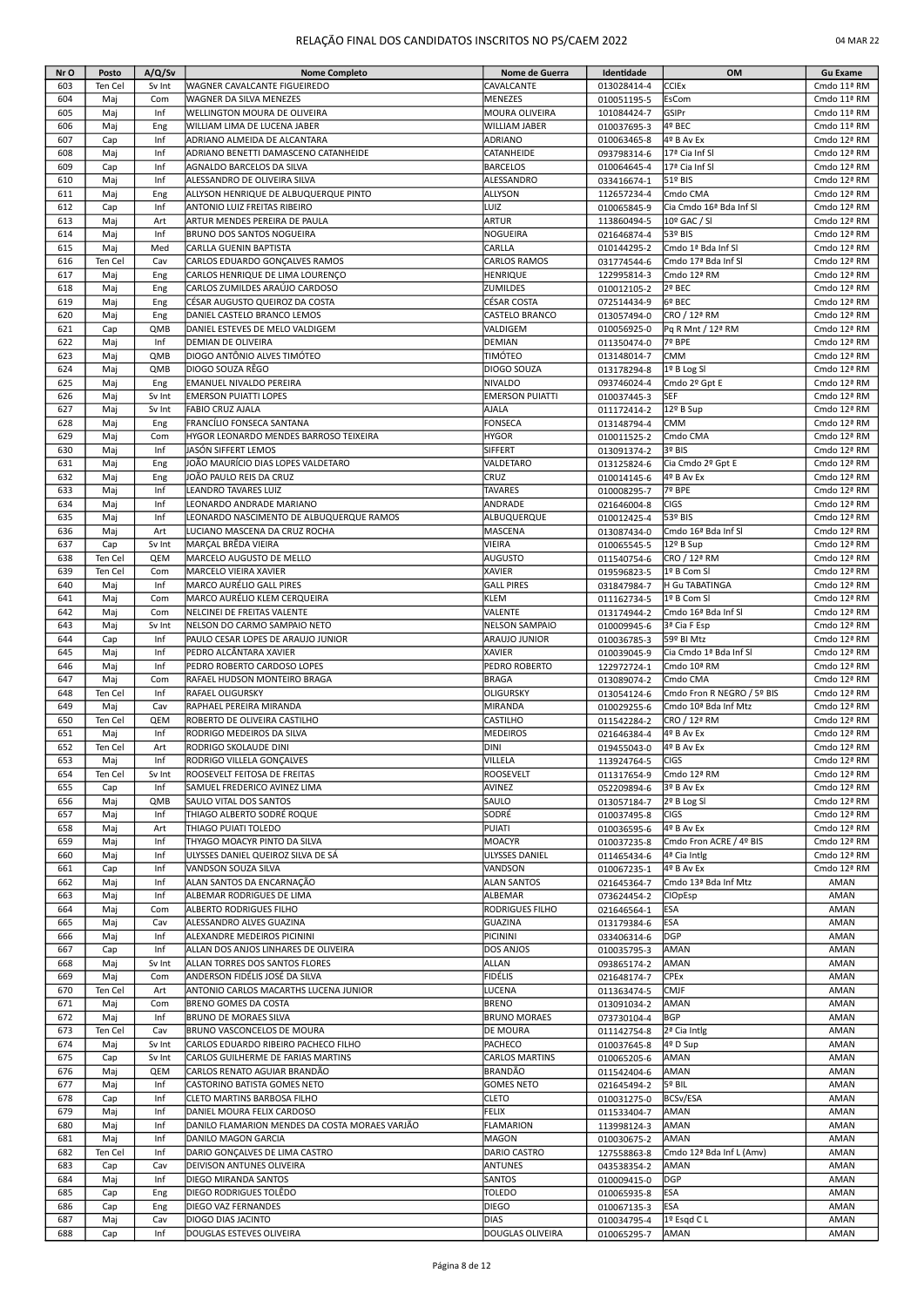# RELAÇÃO FINAL DOS CANDIDATOS INSCRITOS NO PS/CAEM 2022 04 MAR 22

| Nr O       | Posto      | A/Q/Sv     | <b>Nome Completo</b>                                               | Nome de Guerra               | Identidade                 | OM                       | <b>Gu Exame</b> |
|------------|------------|------------|--------------------------------------------------------------------|------------------------------|----------------------------|--------------------------|-----------------|
| 689        | Mai        | Inf        | EDUARDO ERIKSON MORAES SANTOS                                      | EDUARDO                      | 043467084-0                | ESA                      | AMAN            |
| 690        | Maj        | QMB        | ELDER DAMASCENO DE SOUZA                                           | ELDER                        | 010035445-5                | <b>CEBW</b>              | AMAN            |
| 691        | Maj        | Art        | ERNESTO SÁVIO DE PAULA JUNIOR                                      | SÁVIO                        | 010008515-8                | AMAN                     | AMAN            |
| 692        | Cap        | Eng        | EVANDRO HENRIQUE MAGALHÃES FRANÇA SILVA                            | EVANDRO FRANÇA               | 093863554-7                | AMAN                     | AMAN            |
| 693        | Maj        | Inf        | FÁBIO GONCALVES FELIX DA COSTA                                     | FÁBIO FELIX                  | 122955104-7                | AMAN                     | AMAN            |
| 694        | Maj        | Cav        | FABRÍCIO DE SANTA HELENA ILHA                                      | FABRÍCIO ILHA                | 010009875-5                | AMAN                     | AMAN            |
| 695        | Cap        | QMB        | FANUEL CÉSAR ESTEVÃO                                               | ESTEVÃO                      | 013189584-9                | AMAN                     | AMAN            |
| 696        | Cap        | Inf        | FELIPE VAZ DE FREITAS                                              | FELIPE FREITAS               | 010057085-2                | 9º BPE                   | AMAN            |
| 697        | Cap        | Inf        | FELIPE VIEIRA DO NASCIMENTO                                        | FELIPE VIEIRA                | 010065975-4                | 5º BIL                   | AMAN            |
| 698        | Maj        | Inf        | FERNANDO BELIDO VEIGA                                              | BELIDO                       | 093741244-3                | AMAN                     | AMAN            |
| 699        | Maj        | Inf        | FRANCISCO AIRTON FERREIRA FILHO                                    | FERREIRA FILHO               | 010035365-5                | AMAN                     | AMAN            |
| 700        | Maj        | Sv Int     | FREDERICO SILVA FILGUEIRAS                                         | <b>FILGUEIRAS</b>            | 010050415-8                | AMAN                     | AMAN            |
| 701        | Cap        | Inf        | <b>GABRIEL ALVES DOS SANTOS</b>                                    | <b>ALVES SANTOS</b>          | 010057105-8                | 5ª Cia PE                | AMAN            |
| 702        | Ten Cel    | Art        | <b>GEORGE HAMILTON FRANCO</b>                                      | <b>FRANCO</b>                | 019520523-2                | <b>CMJF</b>              | AMAN            |
| 703        | Maj        | Inf        | <b>GEOVANE DAMASCENO RAMOS</b>                                     | DAMASCENO                    | 013174824-6                | 4º BPE                   | AMAN            |
| 704        | Maj        | Inf        | GILLIARDY BORGES DA SILVA                                          | <b>BORGES</b>                | 093790494-4                | 9º BPE                   | AMAN            |
| 705        | Maj        | Cav        | HEITOR FREDMAN RAMOS FRUTUOSO GUIMARÃES                            | FREDMAN                      | 013091344-5                | AMAN                     | AMAN            |
| 706        | Maj        | QMB        | HERBERT GOMES FAÊDA                                                | FAÊDA                        | 021647284-5                | AMAN                     | AMAN            |
| 707        | Maj        | Eng        | HILTON MARTINS LAUREANO DA SILVA                                   | LAUREANO                     | 013091574-7                | AMAN                     | AMAN            |
| 708        | Cap        | Inf        | HUGO CHERMAN FONSECA DA SILVA AMARAL                               | <b>HUGO CHERMAN</b>          | 013153594-0                | 1º BG                    | AMAN            |
| 709        | Cap        | Cav        | <b>IGOR BANDEIRA GUEDES</b>                                        | <b>GUEDES</b>                | 010066035-6                | ESA                      | AMAN            |
| 710        | Maj        | Eng        | JON CRUZ VIANA DA SILVA                                            | JON                          | 013090864-3                | 6º BEC                   | AMAN            |
| 711<br>712 | Maj        | Inf<br>Med | JONATHAS RODRIGUES NASCIMENTO<br>JORGE CESAR CASSANO DO NASCIMENTO | NASCIMENTO<br>CASSANO        | 010009495-2                | AMAN<br><b>ESA</b>       | AMAN<br>AMAN    |
| 713        | Maj<br>Maj | Art        | JORGE PINHEIRO DE MELLO FILHO                                      | MELLO FILHO                  | 010095155-7                | AMAN                     | AMAN            |
| 714        | Cap        | Inf        | JOSÉ JADER RODRIGUES DE LIMA JUNIOR                                | <b>JADER</b>                 | 010035655-9                | 23º BI                   | AMAN            |
| 715        | Maj        | Inf        | JOSÉ PAULO BACCHINI MUNIZ                                          | <b>BACCHINI</b>              | 010066575-1                | AMAN                     | AMAN            |
| 716        | Cap        | Eng        | JOSUÉ GOMES LUCINDO                                                | JOSUÉ GOMES                  | 010029335-6<br>010066925-8 | ESA                      | AMAN            |
| 717        | Ten Cel    | Com        | JULIANO BRANDÃO PALÁCIO                                            | <b>JULIANO</b>               | 013053354-0                | HMR                      | AMAN            |
| 718        | Maj        | Art        | KLAUS DIETRICH LÔBO                                                | KLAUS                        | 013177054-7                | AMAN                     | AMAN            |
| 719        | Cap        | Eng        | EANDRO DA SILVA LIMA DE SOUSA                                      | SOUSA                        | 010037685-4                | <b>BCSv/ESA</b>          | AMAN            |
| 720        | Cap        | Inf        | LÉO PERACCHE DE OLIVEIRA JUNIOR                                    | PERACCHE                     | 010066735-1                | AMAN                     | AMAN            |
| 721        | Cap        | Art        | LEONARDO DE ANDRADE BATISTA                                        | LEONARDO                     | 010058625-4                | AMAN                     | AMAN            |
| 722        | Maj        | Inf        | LEONARDO OLIVEIRA SPINELLI                                         | SPINELLI                     | 010035405-9                | AMAN                     | AMAN            |
| 723        | Maj        | Inf        | LEONARDO RODRIGUES                                                 | LEONARDO                     | 011288804-5                | AMAN                     | AMAN            |
| 724        | Cap        | Cav        | LUÍS BERNARD LEITE NUNES RODRIGUES                                 | <b>BERNARD</b>               | 010063155-5                | AMAN                     | AMAN            |
| 725        | Maj        | Art        | MAICKEL VINICIUS DE SOUZA CHANDRETTI                               | MAICKEL                      | 010029305-9                | 15º GAC / AP             | AMAN            |
| 726        | Cap        | Cav        | MARCELO DOS SANTOS HOLLER                                          | <b>HOLLER</b>                | 113984314-6                | <b>ESA</b>               | AMAN            |
| 727        | Cap        | QMB        | MÁRCIO ALVES LOUZADA                                               | LOUZADA                      | 010057195-9                | AMAN                     | AMAN            |
| 728        | Maj        | Inf        | MARCIO AURELIO COSTA PINTO                                         | MARCIO                       | 013060414-3                | Cia Prec Pqdt            | AMAN            |
| 729        | Maj        | Eng        | MARCOS FABRICIO ANJO TEIXEIRA PIRES                                | TEIXEIRA PIRES               | 011118634-2                | <b>BCSv/ESA</b>          | AMAN            |
| 730        | Maj        | Eng        | MARCOS VASCONCELOS DINIZ                                           | VASCONCELOS                  | 010035455-4                | 3º BEC                   | AMAN            |
| 731        | Ten Cel    | Inf        | MARCUS VINÍCIUS DALTRO CAMPOS DE ANDRADE                           | DALTRO                       | 019607953-7                | 59º BI Mtz               | AMAN            |
| 732        | Maj        | Inf        | MATEUS PASSINHO DUARTE                                             | <b>MATEUS DUARTE</b>         | 010031095-2                | AMAN                     | AMAN            |
| 733        | Maj        | Art        | MAX NICOLATO BOTELHO                                               | <b>BOTELHO</b>               | 010051095-7                | ESA                      | AMAN            |
| 734        | Maj        | Cav        | MAX SOVAT CANCIO                                                   | SOVAT                        | 021646154-1                | AMAN                     | AMAN            |
| 735        | Ten Cel    | Art        | NEWTON JOSÉ MEURER JÚNIOR                                          | MEURER                       | 118286683-8                | AMAN                     | AMAN            |
| 736        | Cap        | Inf        | NICHOLAS CORTEZ DOS SANTOS LOPEZ DINIZ                             | NICHOLAS                     | 010058735-1                | <b>DGP</b>               | AMAN            |
| 737        | Maj        | Inf        | PAULO RENATO XIMENES DE SOUZA                                      | RENATO                       | 112728454-3                | Cmdo Fron ACRE / 4º BIS  | AMAN            |
| 738        | Maj        | Eng        | PETERSON TUPINAMBÁ DA SILVA                                        | TUPINAMBÁ                    | 010008085-2                | <b>CCOPAB</b>            | AMAN            |
| 739        | Cap        | Inf        | <b>IRENAN CUNHA GOMES</b>                                          | <b>RENAN</b>                 | 011395024-0                | <b>AMAN</b>              | AMAN            |
| 740        | Cap        | Cav        | RENAN HERMES JOÃO METRI DE ALMEIDA                                 | METRI                        | 010057235-3                | BCSv/AMAN                | AMAN            |
| 741        | Cap        | Inf        | RÉUBER ALAN TAVARES ALVES                                          | RÉUBER                       | 013136424-2                | AMAN                     | AMAN            |
| 742        | Maj        | Art        | RICARDO DUQUE MINARDI                                              | MINARDI                      | 062349964-7                | AMAN                     | AMAN            |
| 743        | Maj        | Inf        | ROBERTO NUNES DA CUNHA NETO                                        | <b>CUNHA NETO</b>            | 092636754-1                | <b>BCSv/AMAN</b>         | AMAN            |
| 744        | Ten Cel    | Inf        | RODRIGO PEREIRA ISNARDI                                            | <b>ISNARDI</b>               | 013054334-1                | <b>BCSv/AMAN</b>         | AMAN            |
| 745        | Ten Cel    | QEM        | ROGER DE OLIVEIRA QUINTINO                                         | QUINTINO                     | 013028184-3                | Cmdo 7ª RM               | AMAN            |
| 746        | Maj        | Eng        | ROGÉRIO MOTINHA LANZELLOTTE                                        | LANZELLOTTE                  | 011141154-2                | AMAN                     | AMAN            |
| 747        | Maj        | Eng        | ROMULO FRANKLIN PESSOA                                             | <b>FRANKLIN</b>              | 010030015-1                | AMAN                     | AMAN            |
| 748        | Maj        | Cav        | SAMUEL TAVARES FERREIRA                                            | SAMUEL FERREIRA              | 010011035-2                | <b>CIAvEx</b>            | AMAN            |
| 749        | Maj        | Art        | SAULO MACHADO TEIXEIRA                                             | SAULO MACHADO                | 010029445-3                | AMAN                     | AMAN            |
| 750        | Cap        | Sv Int     | SÉRGIO GARANI DE MATOS                                             | GARANI                       | 010063745-3                | AMAN                     | AMAN            |
| 751        | Cap        | Cav        | TADEU MACHADO FIGUEIRA                                             | TADEU FIGUEIRA               | 010066175-0                | AMAN                     | AMAN            |
| 752<br>753 | Maj        | Inf<br>Art | THIAGO BOTTECCHIA DA SILVA                                         | <b>BOTTECCHIA</b><br>ALMEIDA | 021649124-1                | 3º B Av Ex<br><b>DGP</b> | AMAN<br>AMAN    |
| 754        | Cap<br>Maj | Com        | THIAGO RIBEIRO DE ALMEIDA<br>THIAGO SILVA MELO                     | MELO                         | 010062325-5<br>010014425-2 | Cmdo 12ª Bda Inf L (Amv) | AMAN            |
| 755        | Maj        | Inf        | UBIRAJARA ALMEIDA VILLA VERDE JÚNIOR                               | VILLA VERDE                  | 021647904-8                | 62º BI                   | AMAN            |
| 756        | Maj        | Inf        | VANDERLY XIMENES ARAGÃO JÚNIOR                                     | ARAGÃO                       | 010029425-5                | Cia Cmdo 4ª Bda Inf L    | AMAN            |
| 757        | Maj        | Eng        | VICENTE DA SILVA COSTA                                             | VICENTE                      | 013091484-9                | 6º BEC                   | AMAN            |
| 758        | Maj        | Inf        | VINÍCIUS PAIVA COOPER DE ALMEIDA                                   | COOPER                       | 010030115-9                | <b>DGP</b>               | AMAN            |
| 759        | Maj        | QMB        | WANDERSON BRAGA DE SOUZA                                           | WANDERSON                    | 013172564-0                | AMAN                     | AMAN            |
| 760        | Ten Cel    | QEM        | ALEXANDRE DANTAS SOARES COUTINHO                                   | COUTINHO                     | 019591673-9                | ME                       | ECEME           |
| 761        | Ten Cel    | QEM        | ALEXANDRE HORSTMANN                                                | HORSTMANN                    | 011540614-2                | CTEx                     | ECEME           |
| 762        | Maj        | Med        | ALEXANDRE VIANA DOS SANTOS                                         | <b>SANTOS</b>                | 010144195-4                | HCE                      | ECEME           |
| 763        | Maj        | Cav        | ALEXANDRE VICENTE VELOSO DE LIMA                                   | VELOSO                       | 031800034-6                | CIOpEsp                  | <b>ECEME</b>    |
| 764        | Maj        | Med        | ANA PAULA ARRIAGA CARVALHO SALLES                                  | PAULA ARRIAGA                | 010066875-5                | PclinMN                  | <b>ECEME</b>    |
| 765        | Ten Cel    | Med        | ARLEIA RIBEIRO DA SILVA                                            | ARLÉIA                       | 011385884-9                | HCE                      | ECEME           |
| 766        | Ten Cel    | Sv Int     | ARTUR ALBINO BARBOZA                                               | ARTUR                        | 013029924-1                | 3º CGCFEx                | <b>ECEME</b>    |
| 767        | Cap        | Med        | CÉLIA CRISTINA DA SILVA MOURA                                      | CELIA MOURA                  | 011550775-8                | ESA                      | ECEME           |
| 768        | Maj        | QEM        | CLÁUDIO AUGUSTO BARRETO SAUNDERS FILHO                             | SAUNDERS                     | 019611243-7                | IME                      | <b>ECEME</b>    |
| 769        | Maj        | Com        | CRISTIANO TOMAZ MONNERAT SOLON DE PONTES                           | MONNERAT                     | 013108844-5                | CPOR / RJ                | <b>ECEME</b>    |
| 770        | Maj        | Cav        | DANIEL CABRAL DE VASCONCELLOS BRAGA                                | DANIEL BRAGA                 | 021646714-2                | 4º B Av Ex               | ECEME           |
| 771        | Maj        | Art        | DANIEL LUIS GOMES DOS SANTOS SILVA                                 | DANIEL                       | 013148004-8                | CEP                      | ECEME           |
| 772        | Maj        | Inf        | DAVID VAN CREVELD CARVALHO MONTEIRO                                | DAVID MONTEIRO               | 010010155-9                | CPOR / RJ                | ECEME           |
| 773        | Maj        | Art        | DAVIDSON MACDOBEL MARINHO                                          | MACDOBEL                     | 013173824-7                | CPOR / RJ                | <b>ECEME</b>    |
| 774        | Maj        | Art        | DIOGO DA CRUZ ROSA                                                 | CRUZ                         | 013179804-3                | 21º GAC                  | ECEME           |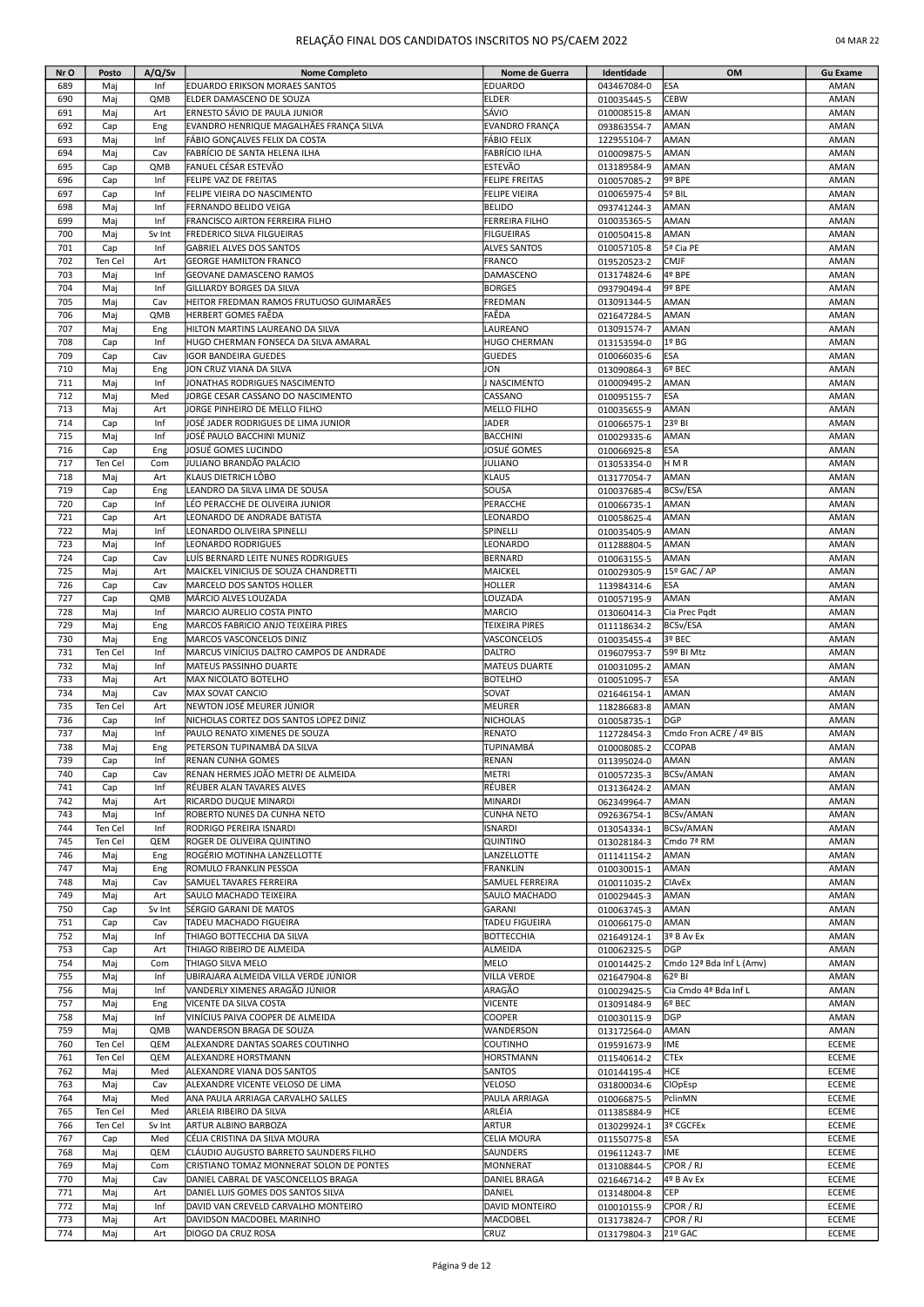|  | 04 MAR 22 |  |
|--|-----------|--|
|--|-----------|--|

| Nr O       | Posto          | A/Q/Sv     | <b>Nome Completo</b>                                            | Nome de Guerra                  | Identidade                 | OM                             | <b>Gu Exame</b>              |
|------------|----------------|------------|-----------------------------------------------------------------|---------------------------------|----------------------------|--------------------------------|------------------------------|
| 775        | Cap            | Inf        | EDIVANDRO MANOEL ALVES DE SÁ                                    | ALVES DE SÁ                     | 011420894-5                | 25º BI Pqdt                    | <b>ECEME</b>                 |
| 776        | Ten Cel        | Sv Int     | EDUARDO DOS SANTOS ANDRADE                                      | SANTOS                          | 013029934-0                | MD                             | ECEME                        |
| 777        | Maj            | QEM        | EMMANUEL PÉRES DE ARAÚJO                                        | DE ARAÚJO                       | 011541414-6                | DCT                            | ECEME                        |
| 778        | Maj            | QEM        | EUTER MARTINS MOZER                                             | <b>MOZER</b>                    | 010008575-2                | IME                            | ECEME                        |
| 779        | Maj            | Cav        | FABIANO DOS SANTOS LUNARDI                                      | LUNARDI                         | 010009325-1                | <b>EsEFEx</b>                  | <b>ECEME</b>                 |
| 780        | Mai            | Med        | FERNANDA CRISTINA PERES DE OLIVEIRA                             | <b>FERNANDA PERES</b>           | 019524323-3                | HCE                            | <b>ECEME</b>                 |
| 781        | Maj            | QEM        | FERNANDA GEORGIA DE FIGUEIREDO TABORDA BARBOSA                  | GEORGIA                         | 010101395-1                | IME                            | ECEME                        |
| 782        | Maj            | QMB        | FERNANDO SCHLEDER ALMEIDA                                       | <b>SCHLEDER</b>                 | 033290124-8                | PclinMPV                       | <b>ECEME</b>                 |
| 783<br>784 | Maj            | Inf<br>Med | FILIPO LINHARES MARTINS                                         | <b>FILIPO</b><br>MAIA           | 013088264-0                | <b>CIOpEsp</b><br>HCE          | <b>ECEME</b><br><b>ECEME</b> |
| 785        | Maj<br>Maj     | QEM        | FLAVIO ROBERTO CAMPOS MAIA<br>FREDERICO TOSTA DE OLIVEIRA       | TOSTA                           | 104412002-8<br>013049494-1 | 1º CTA                         | ECEME                        |
| 786        | Maj            | Art        | GUILHERME DE SOUZA BARBOSA                                      | SOUZA BARBOSA                   | 021645784-6                | <b>CIOpEsp</b>                 | ECEME                        |
| 787        | Ten Cel        | QEM        | <b>GUSTAVO LIMA LOSS</b>                                        | LOSS                            | 031801434-7                | <b>CTEx</b>                    | ECEME                        |
| 788        | Maj            | Sv Int     | GUTEMBERG SOBREIRO FRANCISCO DIZ                                | <b>SOBREIRO</b>                 | 013149994-9                | 1º CGCFEx                      | ECEME                        |
| 789        | Maj            | QEM        | JERONYMO MOTA ALVES DE CARVALHO                                 | <b>JERONYMO</b>                 | 013049664-9                | CDS                            | <b>ECEME</b>                 |
| 790        | Maj            | Sv Int     | JOÃO HEITOR BRASIL GONÇALVES                                    | <b>HEITOR</b>                   | 011144054-1                | 1º D Sup                       | <b>ECEME</b>                 |
| 791        | Cap            | Eng        | JOSÉ ALCIONE MACÊDO DE SOUSA JÚNIOR                             | JOSÉ JÚNIOR                     | 010062645-6                | <b>DGP</b>                     | <b>ECEME</b>                 |
| 792        | Ten Cel        | QEM        | JOSÉ EDUARDO XAVIER FONSECA                                     | JOSÉ EDUARDO                    | 011542124-0                | DF                             | ECEME                        |
| 793        | Maj            | Sv Int     | JOSÉ MAURO MALHEIRO MAIA JUNIOR                                 | MAURO                           | 010029345-5                | <b>EsEFEx</b>                  | ECEME                        |
| 794        | Cap            | Art        | JOSÉ RODOLFO BARBOSA ANELLI                                     | ANELLI                          | 010064855-9                | Bia C Sv / FSJ                 | <b>ECEME</b>                 |
| 795        | Maj            | QEM        | KELMO LINS BRAGA                                                | <b>KELMO</b>                    | 013056694-6                | IME                            | <b>ECEME</b>                 |
| 796        | Maj            | Art        | LEONARDO DE CAMPOS SIMÕES                                       | <b>SIMÕES</b>                   | 010009735-1                | Bia Cmdo AD / 1                | ECEME                        |
| 797        | Ten Cel        | QEM        | LEONARDO DE MACEDO MARTINS DOS SANTOS                           | <b>MACEDO</b>                   | 011539754-9                | 2º CTA                         | ECEME                        |
| 798        | Maj            | Inf        | LEONARDO MARTINS DOS REIS                                       | LEONARDO                        | 042006104-6                | <b>CIOpEsp</b>                 | ECEME                        |
| 799        | Cap            | Inf        | LEONARDO MISCALI DE OLIVEIRA                                    | MISCALI                         | 010035705-2                | CMRJ                           | ECEME                        |
| 800        | Mai            | Inf        | LEONARDO RIOS MOREIRA                                           | <b>RIOS</b>                     | 010011605-2                | <b>CIOpEsp</b>                 | <b>ECEME</b>                 |
| 801        | Maj            | QEM        | LUCIO FABIO CASSIANO NASCIMENTO                                 | LUCIO                           | 011542534-0                | IME                            | <b>ECEME</b>                 |
| 802        | Maj            | Sv Int     | LUIZ FELIPE DO CARMO                                            | CARMO                           | 010029835-5                | 1º D Sup                       | <b>ECEME</b>                 |
| 803        | Cap            | Inf        | MAICON DOUGLAS MACHADO                                          | <b>MAICON DOUGLAS</b>           | 010067095-9                | Cia Cmdo CML                   | <b>ECEME</b>                 |
| 804        | Maj            | QEM        | MARCELO CARNEIRO DOS SANTOS                                     | MARCELO                         | 021647514-5                | IME                            | <b>ECEME</b>                 |
| 805        | Ten Cel        | Inf        | MARCELO MARCANT DA SILVA                                        | <b>MARCANT</b>                  | 011479624-6                | <b>CGEA</b>                    | ECEME                        |
| 806<br>807 | Maj            | QMB<br>Inf | MÁRCIO JOSÉ REIS DA SILVA<br>MARCIO JULIO DE NAZARETH JÚNIOR    | <b>REIS</b><br>NAZARETH         | 013091434-4                | <b>ESA</b><br>38º BI           | ECEME<br>ECEME               |
|            | Maj            |            | MARCO ANTÔNIO OSÓRIO GÊNOVA DE MATTOS                           |                                 | 010014015-1                |                                |                              |
| 808<br>809 | Maj<br>Maj     | Cav<br>Med | MÔNICA CRISTINA XAVIER RIBEIRO                                  | MARCO OSÓRIO<br>MÔNICA XAVIER   | 010036705-1                | 2º RCG<br>PclinMN              | ECEME<br><b>ECEME</b>        |
| 810        | Ten Cel        | Inf        | MURILLO BERNARDES MIGUEL JUNIOR                                 | MURILLO JUNIOR                  | 010144345-5<br>011481634-1 | CEP                            | ECEME                        |
| 811        | Maj            | Inf        | PEDRO SIQUEIRA ROMÃO                                            | ROMÃO                           | 011537834-1                | <b>EsAO</b>                    | <b>ECEME</b>                 |
| 812        | Maj            | QEM        | RAFAEL HIDALGO OLIVIERI                                         | OLIVIERI                        | 010094275-4                | AGITEC                         | <b>ECEME</b>                 |
| 813        | Maj            | Art        | RAFAEL LINCOLN FERNANDEZ ALMEIDA                                | LINCOLN                         | 010012595-4                | <b>CIOpEsp</b>                 | ECEME                        |
| 814        | Cap            | Art        | RENATO ESTEVES COSTA                                            | RENATO COSTA                    | 010067145-2                | Bia Cmdo AD / 1                | ECEME                        |
| 815        | Maj            | QEM        | <b>RICARDO HAICK BORGES</b>                                     | <b>HAICK</b>                    | 011541404-7                | ldf                            | <b>ECEME</b>                 |
| 816        | Maj            | Art        | RICARDO LAMOGLIA PASTURA MARTINS                                | LAMOGLIA                        | 013180044-3                | Cmdo 1ª RM                     | ECEME                        |
| 817        | Maj            | Cav        | RICARDO VARGAS DOS SANTOS                                       | VARGAS                          | 010050585-8                | <b>EsEFEx</b>                  | ECEME                        |
| 818        | Ten Cel        | QEM        | ROBSON FRANÇA DE MORAES                                         | <b>MORAES</b>                   | 011539234-2                | <b>CTEx</b>                    | ECEME                        |
| 819        | Maj            | Sv Int     | RODRIGO DOS ANJOS REBELLO                                       | <b>REBELLO</b>                  | 021646364-6                | IME                            | ECEME                        |
| 820        | Mai            | QEM        | RODRIGO JOSÉ TOLEDO RESENDE                                     | <b>RESENDE</b>                  | 011540924-5                | Cmdo 2ª RM                     | <b>ECEME</b>                 |
| 821        | Maj            | Art        | SILAS RODRIGUES DE SOUSA                                        | SILAS                           | 013178254-2                | Cmdo AD / 1                    | ECEME                        |
| 822        | Maj            | Med        | SILVIA REGINA RODRIGUES LEIRA                                   | SILVIA LEIRA                    | 018767633-3                | PclinMRJ                       | <b>ECEME</b>                 |
| 823        | Maj            | Inf        | TADEU SILVA ÁVILA                                               | ÁVILA                           | 013174604-2                | IME                            | ECEME                        |
| 824        | Cap            | Eng        | THIAGO MOURA SOARES                                             | MOURA                           | 010067215-3                | <b>CMRJ</b>                    | <b>ECEME</b>                 |
| 825        | Ten Cel        | Med        | VALERIA FONSECA BRUNO                                           | VALERIA FONSECA                 | 013050214-9                | <b>HCE</b>                     | <b>ECEME</b>                 |
| 826        | Cap            | Inf        | WILLEN GARCIA DE FRANCISCO                                      | WILLEN                          | 010062515-1                | 2ª Cia Inf                     | ECEME                        |
| 827        | Maj            | Art        | ADHEMAR MOREIRA DE SOUZA NETO                                   | ADHEMAR                         | 013177744-3                | EsAO                           | EsAO                         |
| 828        | Cap            | Art        | <b>ADLER SANTOS CURVELO</b>                                     | <b>ADLER</b>                    | 010059745-9                | EsACosAAe                      | EsAO                         |
| 829        | Maj            | Inf        | ALDENOR GOMES DE ARAUJO JUNIOR                                  | ALDENOR                         | 010035765-6                | <b>EsAO</b>                    | EsAO                         |
| 830        | Maj            | QMB        | ALEX DA SILVA PEREIRA                                           | <b>ALEX</b>                     | 013148964-3                | 1º B Op Psc                    | EsAO                         |
| 831        | Maj            | QEM        | ALEXANDRE JUSTINO OMINE FERNANDES                               | <b>OMINE</b>                    | 010030765-1                | CRO / 1ª RM                    | EsAO                         |
| 832        | Cap            | Cav        | ALEXANDRE TITO MOREIRA DO CANTO                                 | TITO CANTO                      | 013151434-1                | EsAO                           | EsAO                         |
| 833        | Maj            | Sv Int     | ALLAN DE SOUZA DA ROCHA                                         | ALLAN<br><b>BASTOS CORDEIRO</b> | 010034725-1                | EsIE                           | EsAO                         |
| 834<br>835 | Cap<br>Ten Cel | Inf<br>Inf | <b>ANDERSON BASTOS CORDEIRO</b><br>ANDERSON CARLOS JARDIM LISTO | <b>LISTO</b>                    | 010034685-7                | 27º BI Pqdt<br>Cmdo 1ª DE      | EsAO<br>EsAO                 |
| 836        | Maj            | Art        | ANDERSON EDUARDO E SOUZA REIS                                   | <b>ANDERSON REIS</b>            | 011480074-1                | EsAO                           | EsAO                         |
| 837        | Maj            | Art        | ANDRE LUIZ PEREIRA                                              | ANDRE                           | 010008675-0<br>013173324-8 | EsACosAAe                      | EsAO                         |
| 838        | Cap            | Sv Int     | ANDRÉ SANTOS DE OLIVEIRA                                        | ANDRÉ OLIVEIRA                  | 011313394-6                | <b>EsAO</b>                    | EsAO                         |
| 839        | Maj            | Eng        | ÂNGELO VERONIMO LAMEIRA                                         | LAMEIRA                         | 013149124-3                | Cia Prec Pqdt                  | EsAO                         |
| 840        | Mai            | Inf        | <b>ARIKSON LAMARE CASTRO SANTOS</b>                             | LAMARE                          | 013172514-5                | CA-Leste                       | EsAO                         |
| 841        | Maj            | Inf        | ARMANDO ALVES DE OLIVEIRA SOUZA                                 | ARMANDO                         | 013178454-8                | <b>CCOPAB</b>                  | EsAO                         |
| 842        | Cap            | Sv Int     | ARTHUR BARRETO DE PAULA                                         | ARTHUR                          | 010030725-5                | EsAO                           | EsAO                         |
| 843        | Maj            | QEM        | <b>AUGUSTO CEZAR GOMES DOS SANTOS</b>                           | AUGUSTO                         | 010005335-4                | <b>CTEx</b>                    | EsAO                         |
| 844        | Cap            | Cav        | AUGUSTO CEZAR MATTOS GONÇALVES DE ABREU PIMENTEL                | PIMENTEL                        | 010065865-7                | EsAO                           | EsAO                         |
| 845        | Cap            | Inf        | BERNARDO BARRETO CIPRIANO DA SILVA                              | <b>CIPRIANO</b>                 | 010035635-1                | EsSLog                         | EsAO                         |
| 846        | Maj            | QMB        | <b>BRAULIO CASTELUCI TESTA</b>                                  | CASTELUCI                       | 010008865-7                | <b>EsAO</b>                    | EsAO                         |
| 847        | Maj            | Inf        | <b>BRUNO GONÇALVES DA SILVA</b>                                 | <b>BRUNO SILVA</b>              | 010039205-9                | EsAO                           | EsAO                         |
| 848        | Cap            | Inf        | <b>BRUNO SOUTO DE SOUZA</b>                                     | DE SOUZA                        | 010059805-1                | EsAO                           | EsAO                         |
| 849        | Maj            | Inf        | CARLOS ALBERTO PINHEIRO DOS SANTOS FILHO                        | <b>CARLOS</b>                   | 010050175-8                | Cia Cmdo Bda Inf Pqdt          | EsAO                         |
| 850        | Maj            | Eng        | CARLOS JOSÉ NUNES ATAÍDE                                        | ATAÍDE                          | 010050155-0                | 21ª Cia E Cnst                 | EsAO                         |
| 851        | Ten Cel        | Inf        | CRISTIANO MODESTO PENAFORTES                                    | <b>PENAFORTES</b>               | 013054434-9                | 27º BI Pqdt                    | EsAO                         |
| 852        | Cap            | QMB        | DANIEL GERALDINI                                                | DANIEL                          | 021689084-8                | 111ª Cia AP MB                 | EsAO                         |
| 853        | Cap            | Inf        | DARISON REGIS TEIXEIRA                                          | <b>TEIXEIRA</b>                 | 010066505-8                | <b>DGP</b>                     | EsAO                         |
| 854        | Maj            | Inf        | DARVIN DE CÁSSIO GONÇALVES                                      | <b>DARVIN</b>                   | 113864194-7                | 11º BI Mth                     | EsAO                         |
| 855        | Cap            | Inf        | DAVID SOUZA DE ALBUQUERQUE                                      | <b>DAVID SOUZA</b>              | 010060025-3                | 25º BI Padt                    | EsAO                         |
| 856        | Cap            | Inf        | <b>DEREK RONDON BRASIL</b>                                      | <b>RONDON BRASIL</b>            | 010065925-9                | Cia Cmdo GUEs / 9ª Bda Inf Mtz | EsAO                         |
| 857        | Maj            | Com        | DIOGO DA MATA MENDONÇA                                          | MENDONÇA                        | 010030805-5                | <b>B</b> Es Com                | EsAO                         |
| 858        | Cap            | Sv Int     | DIOGO FERREIRA VALENTE                                          | VALENTE                         | 010066945-6                | Cia Cmdo Ba Ap Log Ex          | EsAO                         |
| 859        | Cap            | Art        | DIOGO FIGUEREDO NASCIMENTO                                      | <b>FIGUEREDO</b>                | 010063515-0                | EsACosAAe                      | EsAO                         |
| 860        | Maj            | Eng        | DIOGO LIMA DE ARAÚJO                                            | <b>DIOGO</b>                    | 010035515-5                | 8º BEC                         | EsAO                         |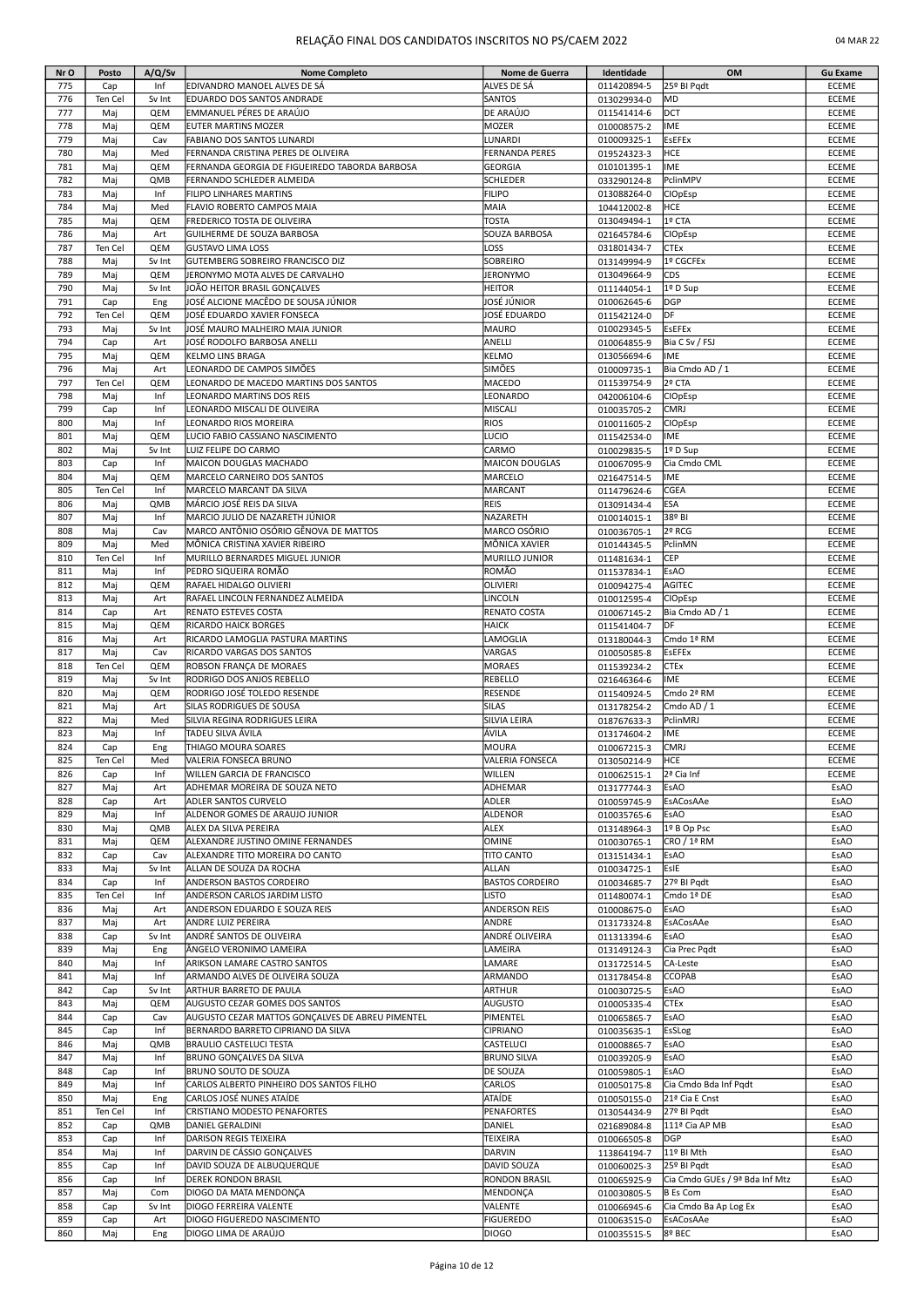|  | 04 MAR 22 |  |
|--|-----------|--|
|--|-----------|--|

| Nr O | Posto      | A/Q/Sv | <b>Nome Completo</b>                            | Nome de Guerra       | Identidade                 | OM                           | <b>Gu Exame</b> |
|------|------------|--------|-------------------------------------------------|----------------------|----------------------------|------------------------------|-----------------|
| 861  | Cap        | Inf    | DOUGLAS SILVA OLIVEIRA LEAL                     | <b>DOUGLAS LEAL</b>  | 010064465-7                | CI Pqdt GPB                  | EsAO            |
| 862  | Maj        | Art    | EDUARDO HENRIQUE PAIVA BRAGA                    | <b>BRAGA</b>         | 019543693-6                | 4º GAC L - Mth               | EsAO            |
|      |            |        |                                                 |                      |                            |                              |                 |
| 863  | Maj        | Art    | EGBERTO BEZERRA DA SILVA                        | <b>EGBERTO</b>       | 010050795-3                | <b>EsAO</b>                  | EsAO            |
| 864  | Cap        | Eng    | ELVIS BARBOSA DE LIMA                           | <b>ELVIS</b>         | 010060045-1                | <b>EsAO</b>                  | EsAO            |
| 865  | Cap        | Sv Int | EPHRAIN TALMUD LEITE DE OLIVEIRA CRUZ           | <b>EPHRAIN</b>       | 010063015-1                | <b>DGP</b>                   | EsAO            |
| 866  | Maj        | Art    | EVERTON OLIVEIRA BEHNEN                         | <b>BEHNEN</b>        | 013090804-9                | Ba Adm Bda Inf Pqdt          | EsAO            |
| 867  | Ten Cel    | Sv Int | FÁBIO RENATO MAJESKI                            | MAJESKI              | 013053724-4                | EsAO                         | EsAO            |
| 868  | Cap        | Art    | FABRÍCIO BRINATI DORNELAS                       | <b>BRINATI</b>       | 010063205-8                | EsIE                         | EsAO            |
| 869  | Maj        | Inf    | FABRICIO LUIZ DE SOUZA PACHECO                  | PACHECO              | 010030445-0                | Cia Cmdo 1ª DE               | EsAO            |
| 870  | Maj        | Inf    | FAGNER SANT'ANNA LUZ                            | SANT'ANNA            | 013148784-5                | CPOR / RJ                    | EsAO            |
| 871  | Cap        | Inf    | FELIPE AUGUSTO SCHETTERT                        | <b>SCHETTERT</b>     | 010063035-9                | 54º BIS                      | EsAO            |
| 872  | Maj        | Inf    | <b>FELIPE COSTA NETTO</b>                       | <b>COSTA NETTO</b>   | 102891404-0                | Cia Prec Pgdt                | EsAO            |
| 873  | Cap        | Inf    | FELIPE GÖRGEN DOS REIS                          | <b>REIS</b>          | 010063025-0                | <b>CIOpEsp</b>               | EsAO            |
| 874  |            | Inf    | FELIPE LOPES BRANDÃO                            | <b>BRANDÃO</b>       |                            |                              | EsAO            |
|      | Cap        |        |                                                 |                      | 011272784-7                | <b>EsAO</b>                  |                 |
| 875  | Cap        | QMB    | FERNANDO PEROTTI HONORI                         | <b>PEROTTI</b>       | 010062595-3                | 20º B Log Pqdt               | <b>EsAO</b>     |
| 876  | Cap        | QMB    | FILIPE OLIVEIRA DE SOUZA                        | <b>FILIPE</b>        | 010058305-3                | EsAO                         | EsAO            |
| 877  | Maj        | Sv Int | <b>FLAVIO GOMES BARBOSA</b>                     | <b>GOMES BARBOSA</b> | 011481374-4                | EsSLog                       | EsAO            |
| 878  | Maj        | Inf    | FRANCISCO BERNARDO COELHO NETTO                 | <b>COELHO NETTO</b>  | 113963924-7                | EsAO                         | EsAO            |
| 879  | Maj        | Eng    | FRANCISCO DAMIÃO VIEIRA NETO                    | DAMIÃO               | 010050395-2                | 1ª Cia E Cmb Pgdt            | EsAO            |
| 880  | Cap        | Eng    | FRANCISCO HAMILTON DE SOUSA JÚNIOR              | <b>HAMILTON</b>      | 123993184-1                | DGP                          | EsAO            |
| 881  | Maj        | Inf    | GILBERTO DE CARVALHO DOS SANTOS                 | <b>GILBERTO</b>      | 013054894-4                | <b>DPHCEx</b>                | EsAO            |
| 882  | Cap        | Art    | HEITOR DE OLIVEIRA SILVA                        | <b>HEITOR</b>        | 010064975-5                | 8º GAC Pqdt                  | EsAO            |
| 883  | Maj        | QEM    | <b>HELOISA GABRIEL PINHEIRO</b>                 | <b>HELOISA</b>       | 019674253-0                | EsSLog                       | EsAO            |
| 884  | Cap        | QMB    | <b>HENRIQUE FERNANDES CASTRO</b>                | <b>CASTRO</b>        | 010064965-6                | 9º B Mnt                     | EsAO            |
| 885  | Cap        | Com    | IVO LEANDRO BOTELHO LIMA                        | <b>IVO LEANDRO</b>   | 010064955-7                | <b>EsAO</b>                  | EsAO            |
| 886  | Cap        | Inf    | IVSON BARBOSA MARINHO                           | MARINHO              | 113904624-5                | <b>EsAO</b>                  | EsAO            |
| 887  | Maj        | Art    | JARDEL FORASTIERI                               | <b>FORASTIERI</b>    | 010050985-0                | 4º GAC L - Mth               | EsAO            |
|      |            |        |                                                 |                      |                            |                              |                 |
| 888  | Cap        | Inf    | JEFFERSON ANDRADE LIMA DA SILVA                 | ANDRADE              | 013118724-7                | Cia Cmdo CML                 | EsAO            |
| 889  | Maj        | Art    | JEFFERSON BLANCO DE HOLLANDA CAVALCANTI         | <b>BLANCO</b>        | 010008845-9                | ESA                          | EsAO            |
| 890  | Cap        | Eng    | JOÃO VITOR LOUREIRO DE PAULA                    | LOUREIRO             | 010066045-5                | DGP                          | EsAO            |
| 891  | Maj        | Inf    | JORGE FELLIPE RANGEL DE OLIVEIRA                | RANGEL               | 010051205-2                | <b>CIAvEx</b>                | EsAO            |
| 892  | Cap        | Art    | JORGE NELSON FERREIRA FIGUEIREDO                | JORGE FIGUEIREDO     | 010066065-3                | EsACosAAe                    | EsAO            |
| 893  | Maj        | Cav    | JOSÉ EDUARDO LEAL MACEDO JÚNIOR                 | MACEDO JUNIOR        | 011367174-7                | <b>EsEgEx</b>                | EsAO            |
| 894  | Ten Cel    | Sv Int | JOSÉ LUIZ ANDRADE JÚNIOR                        | ANDRADE              | 013029874-8                | <b>AGITEC</b>                | EsAO            |
| 895  | Maj        | Inf    | JOSÉ MAURICIO DE SOUZA JUNIOR                   | SOUZA                | 013090684-5                | Cmdo GUEs / 9ª Bda Inf Mtz   | EsAO            |
| 896  | Maj        | Inf    | JULIANO DILL DE ALMEIDA CARDOSO                 | JULIANO              | 113938734-2                | EsAO                         | EsAO            |
| 897  | Cap        | Inf    | JULIO AFFONSO DE SOUZA MACHADO JÚNIOR           | <b>AFFONSO</b>       | 010063635-6                | EsAO                         | EsAO            |
| 898  | Cap        | Art    | JULIO CÉSAR MARTINI                             | MARTINI              | 010060355-4                | EsAO                         | EsAO            |
| 899  | Maj        | Art    | KLAUS SANTIAGO KÜSTER                           | <b>KLAUS</b>         | 010037275-4                | DGP                          | EsAO            |
| 900  | Maj        | Art    | LEANDRO ANDRE PEDROSO DA SILVA                  | LEANDRO              | 021645984-2                | EsAO                         | EsAO            |
| 901  | Maj        | Cav    | LEANDRO FONSECA DE LIMA                         | LEANDRO              |                            | EsSLog                       | EsAO            |
| 902  |            |        |                                                 | <b>ZUMPICHIATTI</b>  | 010039215-8                | <b>AGITEC</b>                | EsAO            |
|      | Maj        | Com    | LEANDRO MARINO ZUMPICHIATTI                     |                      | 010008505-9                |                              |                 |
| 903  | Cap        | Sv Int | LEANDRO ROPPA EVILÁSIO                          | <b>EVILASIO</b>      | 010066105-7                | CI Pqdt GPB                  | EsAO            |
| 904  | Cap        | Cav    | LEONARDO DA SILVA CUNHA                         | <b>CUNHA</b>         | 010064925-0                | <b>CCOPAB</b>                | <b>EsAO</b>     |
| 905  | Cap        | Sv Int | LEONARDO DA SILVA LIMA                          | SILVA LIMA           | 010058595-9                | EsAO                         | EsAO            |
| 906  | Cap        | Art    | LEONARDO SERRA RIBEIRO                          | <b>SERRA</b>         | 010067105-6                | 25º GAC                      | EsAO            |
| 907  | Maj        | QMB    | LINDEMBERG CASTILHO SILVA                       | <b>CASTILHO</b>      | 021646024-6                | <b>EsSLog</b>                | EsAO            |
| 908  | Cap        | Cav    | LOWRY TSCHAIKOWSKI DE MATTOS REIS JUNIOR        | <b>TSCHAIKOWSKI</b>  | 082810504-9                | 15º RC Mec (Es)              | EsAO            |
| 909  | Maj        | Com    | LUCIO CESAR GUARANI DA SILVA                    | LUCIO                | 021646044-4                | B Adm Ap/5ª RM               | EsAO            |
| 910  | Maj        | Inf    | LUCIO HENRIQUE FERNANDES NETO                   | LUCIO HENRIQUE       | 013179934-8                | <b>EsAO</b>                  | EsAO            |
| 911  | Cap        | Int    | ILUIS ARMANDO CAMARGO BARROSO MAGNO             | BARROSO MAGNO        | 013188054-4                | IDGP                         | ESAO            |
| 912  | Maj        | Sv Int | LUIS FERNANDO GOMES LUZ                         | LUZ                  | 013172854-5                | Cmdo 1ª DE                   | EsAO            |
| 913  | Maj        | Inf    | LUÍS GUSTAVO FRANÇA LOPES                       | <b>FRANÇA LOPES</b>  | 013057134-2                | CPOR / RJ                    | EsAO            |
| 914  | Maj        | Art    | <b>MARCOS RUBINSTEIN FRAGOSO</b>                | <b>MARCOS</b>        | 013150214-8                | EsACosAAe                    | EsAO            |
| 915  | Cap        | Inf    | MARCUS VINICIUS FALCÃO FIGUEIREDO DO NASCIMENTO | FALCÃO               | 010062695-1                | <b>EsAO</b>                  | EsAO            |
| 916  |            | Inf    | MÁRIO CESAR MARTINS DE LIMA                     | <b>DE LIMA</b>       |                            | GSIPr                        | EsAO            |
| 917  | Cap<br>Cap | Inf    | MÁRIO PAULO DAMASCENO                           | MÁRIO PAULO          | 010066675-9<br>010064825-2 | EsAO                         | EsAO            |
|      |            |        |                                                 |                      |                            |                              |                 |
| 918  | Maj        | Cav    | MATHEUS GASIOROWSKI BILLODRE                    | <b>GASIOROWSKI</b>   | 010036535-2                | 1º Esgd C Pgdt               | EsAO            |
| 919  | Maj        | Cav    | MIGUEL DE SOUZA CHARBEL                         | CHARBEL              | 102885844-5                | <b>EsAO</b>                  | EsAO            |
| 920  | Cap        | Med    | MONIQUE DO AMARAL GOLDONI DE CARVALHO           | MONIQUE              | 011549765-3                | IME                          | EsAO            |
| 921  | Ten Cel    | Sv Int | MURILLO SAMPAIO PEREIRA                         | <b>MURILLO</b>       | 011483384-1                | 4º CGCFEx                    | EsAO            |
| 922  | Maj        | QEM    | NINA MACHADO FIGUEIRA                           | <b>NINA</b>          | 010128585-6                | EsAO                         | EsAO            |
| 923  | Cap        | Art    | PAULO RICARDO DE OLIVEIRA DIAS                  | <b>OLIVEIRA DIAS</b> | 010063645-5                | EsAO                         | EsAO            |
| 924  | Cap        | Sv Int | PAULO SÉRGIO DE SOUZA JÚNIOR                    | SOUZA JÚNIOR         | 010029295-2                | PclinMN                      | EsAO            |
| 925  | Cap        | Eng    | PEDRO AFONSO DOS SANTOS JÚNIOR                  | PEDRO JUNIOR         | 010064045-7                | 10ª Cia E Cmb                | EsAO            |
| 926  | Cap        | Inf    | RAFAEL CASSIANO NASCIMENTO                      | <b>NASCIMENTO</b>    | 010035015-6                | 1º BI Mec (Es)               | EsAO            |
| 927  | Maj        | QMB    | RAFAEL JOSÉ MARTINS SOUZA                       | <b>MARTINS</b>       | 013177814-4                | EsAO                         | EsAO            |
| 928  | Cap        | Inf    | RAFAEL LOPES BRANDÃO                            | <b>BRANDÃO</b>       | 124014964-9                | EsAO                         | EsAO            |
| 929  | Maj        | Eng    | RAFAEL NUNES PEREIRA                            | RAFAEL               | 073670584-9                | DGP                          | EsAO            |
| 930  | Maj        | Cav    | RAFAEL SIQUEIRA MARQUES                         | RAFAEL MARQUES       | 010037055-0                | 6º B Intlg Mil               | EsAO            |
| 931  | Maj        | Eng    | RAPHAEL ANDRADE DE LIMA                         | ANDRADE              | 013150074-6                | <b>CCOPAB</b>                | EsAO            |
| 932  |            |        |                                                 | RAPHAEL BARBOSA      |                            |                              | EsAO            |
|      | Maj        | Cav    | RAPHAEL BARBOSA GOMES DA SILVA                  |                      | 021646294-5                | 15º RC Mec (Es)              |                 |
| 933  | Cap        | Inf    | RENAN FERREIRA MEDINA                           | MEDINA               | 010050925-6                | 1º BPE                       | EsAO            |
| 934  | Maj        | Art    | RENAN LOPES ALCANTARA                           | <b>RENAN</b>         | 122991024-3                | 8º GAC Pqdt                  | EsAO            |
| 935  | Maj        | Inf    | RENATO CAVALCANTI FERREIRA                      | <b>RENATO</b>        | 113945974-5                | <b>EsAO</b>                  | EsAO            |
| 936  | Maj        | Inf    | RENATO DE SOUSA                                 | <b>RENATO SOUSA</b>  | 010029285-3                | Cia Prec Pqdt                | EsAO            |
| 937  | Cap        | Cav    | RICARDO SPADER                                  | SPADER               | 010058785-6                | <b>DGP</b>                   | EsAO            |
| 938  | Cap        | Com    | RODRIGO ADÃO DA SILVA                           | ADÃO                 | 010063725-5                | 20 <sup>ª</sup> Cia Com Pqdt | EsAO            |
| 939  | Maj        | Inf    | RODRIGO ANDRADE CERQUEIRA                       | <b>RODRIGO</b>       | 010037785-2                | 2ª Cia Intlg                 | EsAO            |
| 940  | Maj        | Cav    | RODRIGO BARROS DE OLIVEIRA                      | <b>BARROS</b>        | 019673703-5                | <b>EsEgEx</b>                | EsAO            |
| 941  | Ten Cel    | Com    | RODRIGO NOGUEIRA LUCENA                         | RODRIGO LUCENA       | 011479804-4                | <b>B</b> Es Com              | EsAO            |
| 942  | Cap        | Art    | RODRIGO SANTOS COSTA                            | <b>COSTA</b>         | 123956034-3                | 21ª Bia AAAe Pqdt            | EsAO            |
| 943  | Ten Cel    | Art    | RODRIGO VILLAR ABALLO                           | ABALLO               | 013054544-5                | DEPA                         | EsAO            |
| 944  | Cap        | Inf    | ROGÉRIO ANDRADE DE CARVALHO                     | ROGÉRIO              | 010064025-9                | <b>DGP</b>                   | EsAO            |
| 945  | Maj        | Inf    | SAULO GONÇALVES DA LUZ                          | LUZ                  | 123962434-7                | CAEx                         | EsAO            |
| 946  | Maj        | Inf    | THIAGO DE PAULA SOTTE                           | <b>DE PAULA</b>      | 010029935-3                | EsAO                         | EsAO            |
|      |            |        |                                                 |                      |                            |                              |                 |